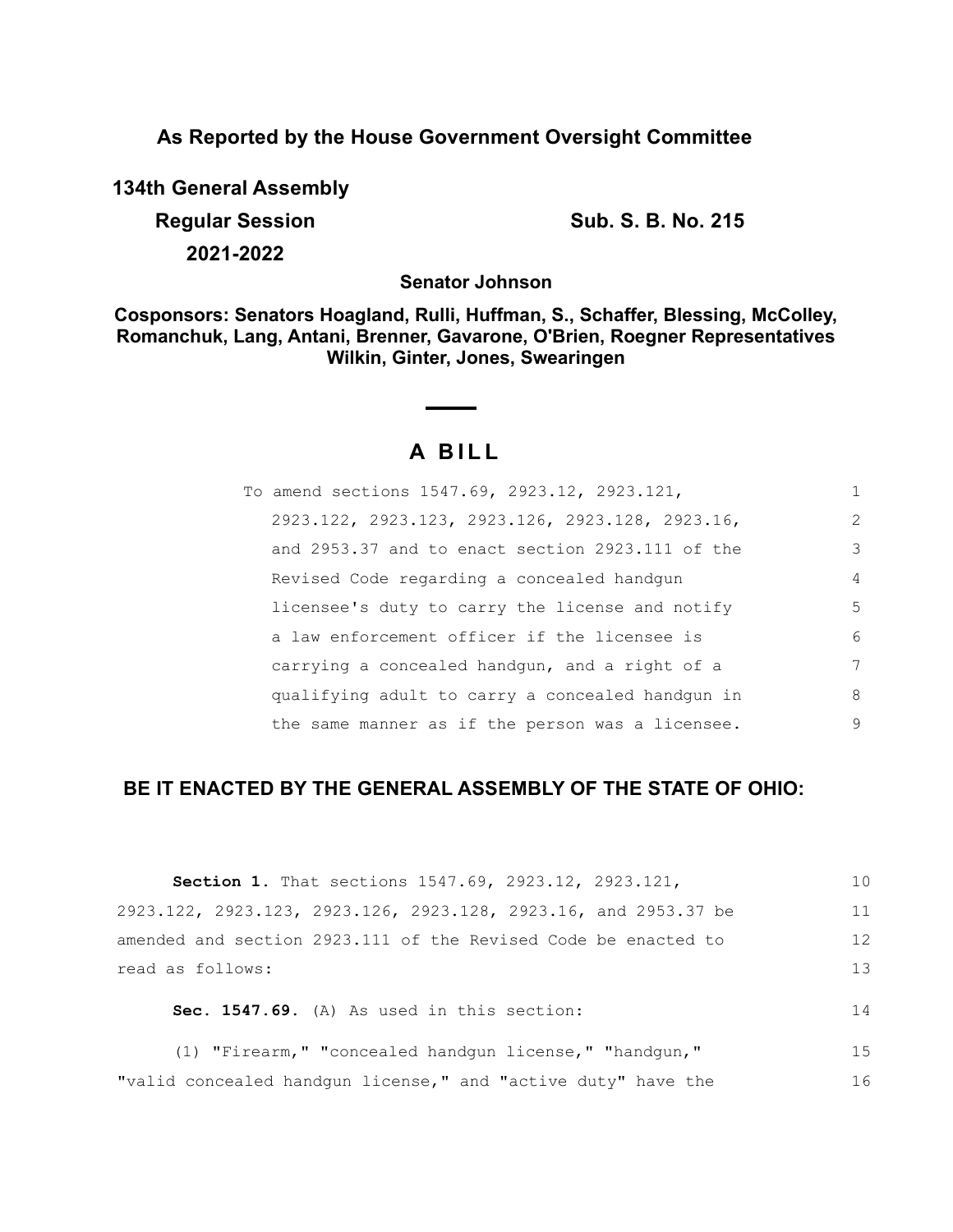#### **Sub. S. B. No. 215 Page 2 As Reported by the House Government Oversight Committee**

same meanings as in section 2923.11 of the Revised Code. (2) "Unloaded" has the same meanings as in divisions (K) (5) and (6) of section 2923.16 of the Revised Code, except that all references in the definition in division (K)(5) of that section to "vehicle" shall be construed for purposes of this section to be references to "vessel." (B) No person shall knowingly discharge a firearm while in or on a vessel. (C) No person shall knowingly transport or have a loaded firearm in a vessel in a manner that the firearm is accessible to the operator or any passenger. (D) No person shall knowingly transport or have a firearm in a vessel unless it is unloaded and is carried in one of the following ways: (1) In a closed package, box, or case; (2) In plain sight with the action opened or the weapon stripped, or, if the firearm is of a type on which the action will not stay open or that cannot easily be stripped, in plain sight. (E)(1) The affirmative defenses authorized in divisions (D)(1) and (2) of section 2923.12 of the Revised Code are affirmative defenses to a charge under division (C) or (D) of this section that involves a firearm other than a handgun. It is an affirmative defense to a charge under division (C) or (D) of this section of transporting or having a firearm of any type, including a handgun, in a vessel that the actor transported or 17 18 19 20 21 22 23 24 25 26 27 28 29 30 32 33 34 35 36 37 38 39 40 41

had the firearm in the vessel for any lawful purpose and while the vessel was on the actor's own property, provided that this affirmative defense is not available unless the actor, prior to 42 43 44 45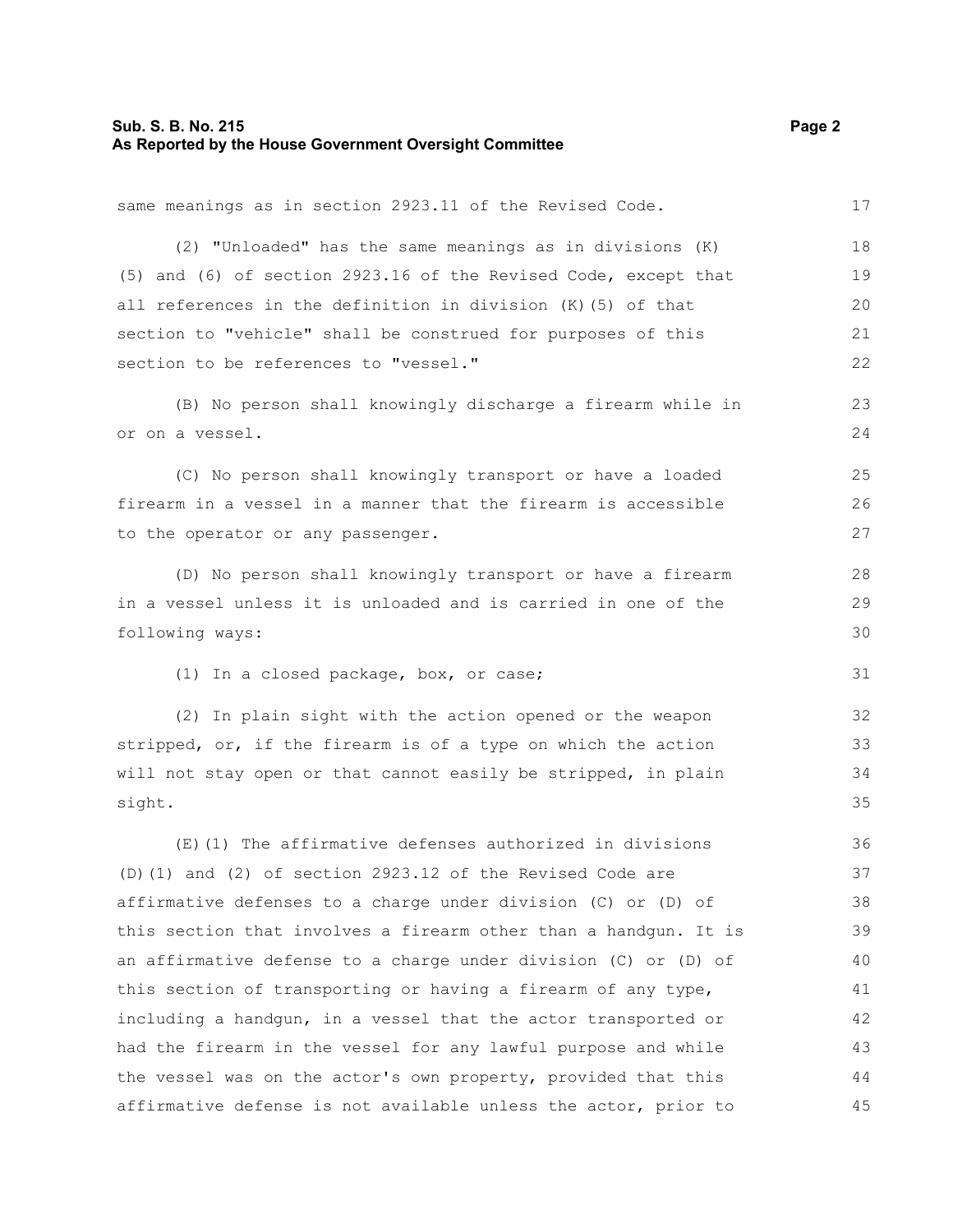#### **Sub. S. B. No. 215 Page 3 As Reported by the House Government Oversight Committee**

arriving at the vessel on the actor's own property, did not transport or possess the firearm in the vessel or in a motor vehicle in a manner prohibited by this section or division (B) or (C) of section 2923.16 of the Revised Code while the vessel was being operated on a waterway that was not on the actor's own property or while the motor vehicle was being operated on a street, highway, or other public or private property used by the public for vehicular traffic. 46 47 48 49 50 51 52 53

(2) No person who is charged with a violation of division (C) or (D) of this section shall be required to obtain a license or temporary emergency license to carry a concealed handgun under section 2923.125 or 2923.1213 of the Revised Code as a condition for the dismissal of the charge.

(F) Divisions (B), (C), and (D) of this section do not apply to the possession or discharge of a United States coast guard approved signaling device required to be carried aboard a vessel under section 1547.251 of the Revised Code when the signaling device is possessed or used for the purpose of giving a visual distress signal. No person shall knowingly transport or possess any signaling device of that nature in or on a vessel in a loaded condition at any time other than immediately prior to the discharge of the signaling device for the purpose of giving a visual distress signal. 59 60 61 62 63 64 65 66 67 68

(G) No person shall operate or permit to be operated any vessel on the waters in this state in violation of this section.

|            | (H) (1) This section does not apply to any of the |  |  |  |  |    |
|------------|---------------------------------------------------|--|--|--|--|----|
| following: |                                                   |  |  |  |  | 72 |

(a) An officer, agent, or employee of this or any other state or of the United States, or to a law enforcement officer, 73 74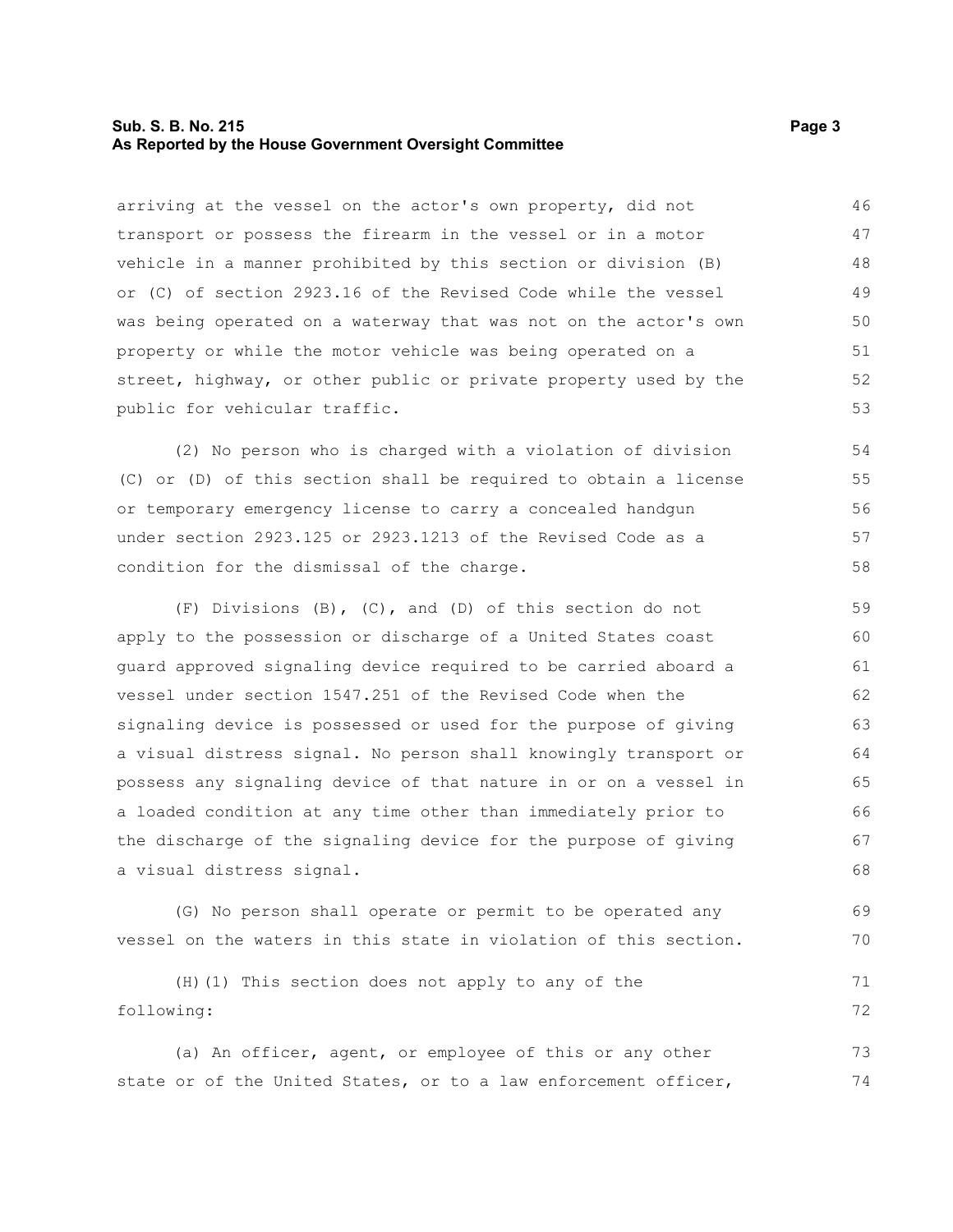#### **Sub. S. B. No. 215 Page 4 As Reported by the House Government Oversight Committee**

when authorized to carry or have loaded or accessible firearms in a vessel and acting within the scope of the officer's, agent's, or employee's duties;

(b) Any person who is employed in this state, who is authorized to carry or have loaded or accessible firearms in a vessel, and who is subject to and in compliance with the requirements of section 109.801 of the Revised Code, unless the appointing authority of the person has expressly specified that the exemption provided in division (H)(1)(b) of this section does not apply to the person; 78 79 80 81 82 83 84

(c) Any person legally engaged in hunting.

(2) Divisions (C) and (D) of this section do not apply to a person who transports or possesses a handgun in a vessel and who has been issued a concealed handgun license that is valid at the time of that transportation or possession or who, at the time of that transportation or possession, either is carrying a valid concealed handgun license or is an active duty member of the armed forces of the United States and is carrying a valid military identification card and documentation of successful completion of firearms training that meets or exceeds the training requirements described in division (G)(1) of section 2923.125 of the Revised Code, unless the person knowingly is in a place on the vessel described in division (B) of section 2923.126 of the Revised Code. 86 87 88 89 90 91 92 93 94 95 96 97 98

(I) If a law enforcement officer stops a vessel for a violation of this section or any other law enforcement purpose, if any person on the vessel surrenders a firearm to the officer, either voluntarily or pursuant to a request or demand of the officer, and if the officer does not charge the person with a violation of this section or arrest the person for any offense, 99 100 101 102 103 104

75 76 77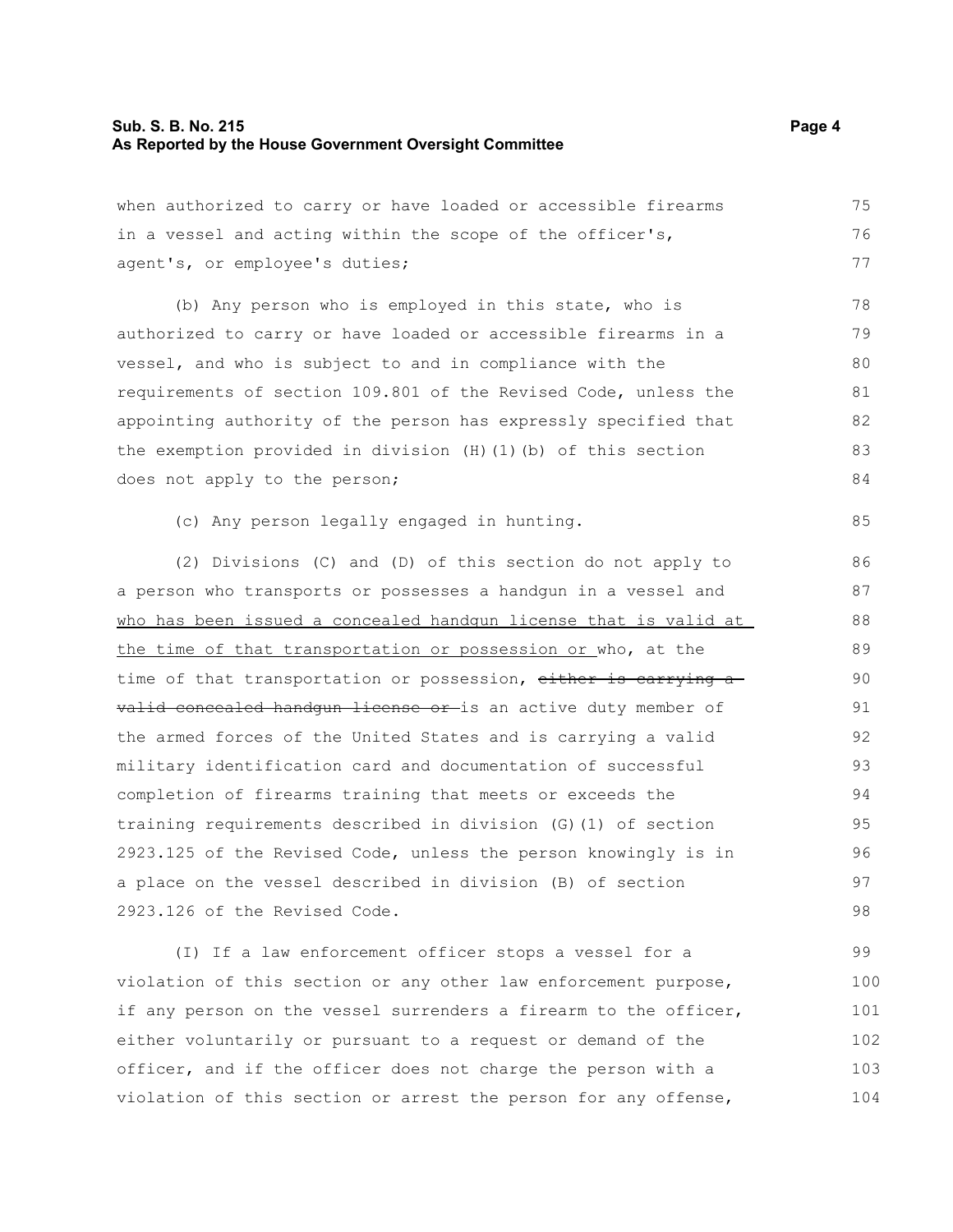#### **Sub. S. B. No. 215 Page 5 As Reported by the House Government Oversight Committee**

the person is not otherwise prohibited by law from possessing the firearm, and the firearm is not contraband, the officer shall return the firearm to the person at the termination of the stop. 105 106 107 108

(J) Division (L) of section 2923.16 of the Revised Code applies with respect to division (A)(2) of this section, except that all references in division (L) of section 2923.16 of the Revised Code to "vehicle," to "this chapter," or to "division (K)(5)(a) or (b) of this section" shall be construed for purposes of this section to be, respectively, references to "vessel," to "section 1547.69 of the Revised Code," and to divisions  $(K)$  (5)(a) and (b) of section 2923.16 of the Revised Code as incorporated under the definition of firearm adopted under division (A)(2) of this section. 109 110 111 112 113 114 115 116 117 118

#### **Sec. 2923.111.** (A) As used in this section: 119

(1) "Restricted firearm" means a firearm that is dangerous ordnance or that is a firearm that any law of this state prohibits the subject person from possessing, having, or carrying. 120 121 122 123

(2) "Qualifying adult" means a person who is all of the following: 124 125

#### (a) Twenty-one years of age or older;

(b) Not legally prohibited from possessing or receiving a firearm under 18 U.S.C.  $922(q)(1)$  to (9) or under section 2923.13 of the Revised Code or any other Revised Code provision; 127 128 129

(c) Satisfies all of the criteria listed in divisions (D) (1)(a) to (j),  $(m)$ , (p), (g), and (s) of section 2923.125 of the Revised Code. 130 131 132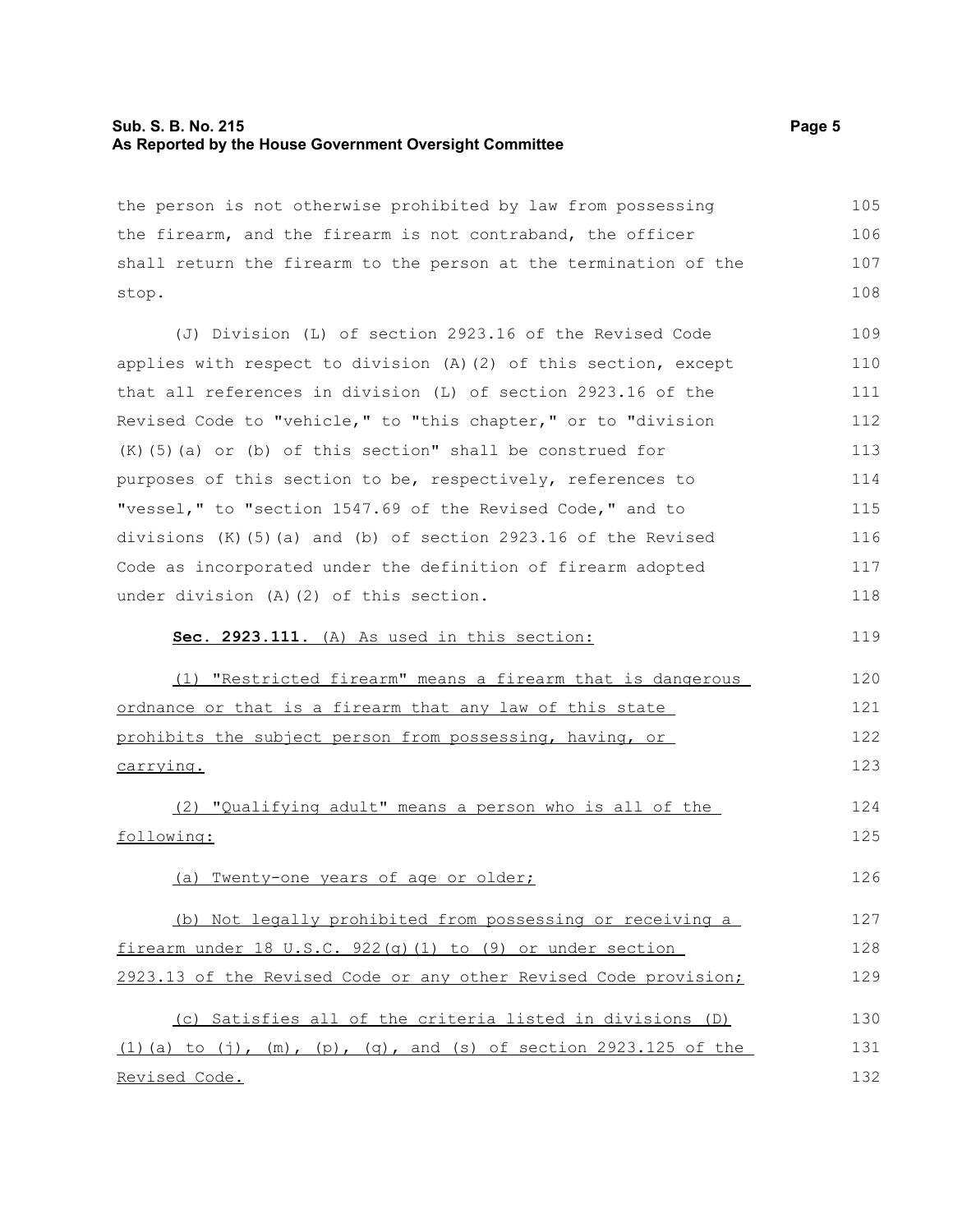| (B) Notwithstanding any other Revised Code section to the                 | 133 |
|---------------------------------------------------------------------------|-----|
| contrary:                                                                 | 134 |
| (1) A person who is a qualifying adult shall not be                       | 135 |
| required to obtain a concealed handgun license in order to carry          | 136 |
| in this state, under authority of division (B) (2) of this                | 137 |
| section, a concealed handqun that is not a restricted firearm.            | 138 |
| (2) Regardless of whether the person has been issued a                    | 139 |
| concealed handgun license, subject to the limitations specified           | 140 |
| in divisions $(B)$ $(3)$ and $(C)$ $(2)$ of this section, a person who is | 141 |
| a qualifying adult may carry a concealed handqun that is not a            | 142 |
| restricted firearm anywhere in this state in which a person who           | 143 |
| has been issued a concealed handqun license may carry a                   | 144 |
| concealed handqun.                                                        | 145 |
| (3) The right of a person who is a qualifying adult to                    | 146 |
| carry a concealed handgun that is not a restricted firearm that           | 147 |
| is granted under divisions (B) (1) and (2) of this section is the         | 148 |
| same right as is granted to a person who has been issued a                | 149 |
| concealed handqun license, and a qualifying adult who is granted          | 150 |
| the right is subject to the same restrictions as apply to a               | 151 |
| person who has been issued a concealed handqun license.                   | 152 |
| (C)(1) For purposes of any provision of section 1547.69,                  | 153 |
| 2923.12, or 2923.124 to 2923.1213 of the Revised Code, or of any          | 154 |
| other section of the Revised Code, that refers to a concealed             | 155 |
| handgun license or a concealed handgun licensee, except when the          | 156 |
| context clearly indicates otherwise, all of the following apply:          | 157 |
| (a) A person who is a qualifying adult and is carrying or                 | 158 |
| has, concealed on the person's person or ready at hand, a                 | 159 |
| handqun that is not a restricted firearm shall be deemed to have          | 160 |
| been issued a valid concealed handqun license.                            | 161 |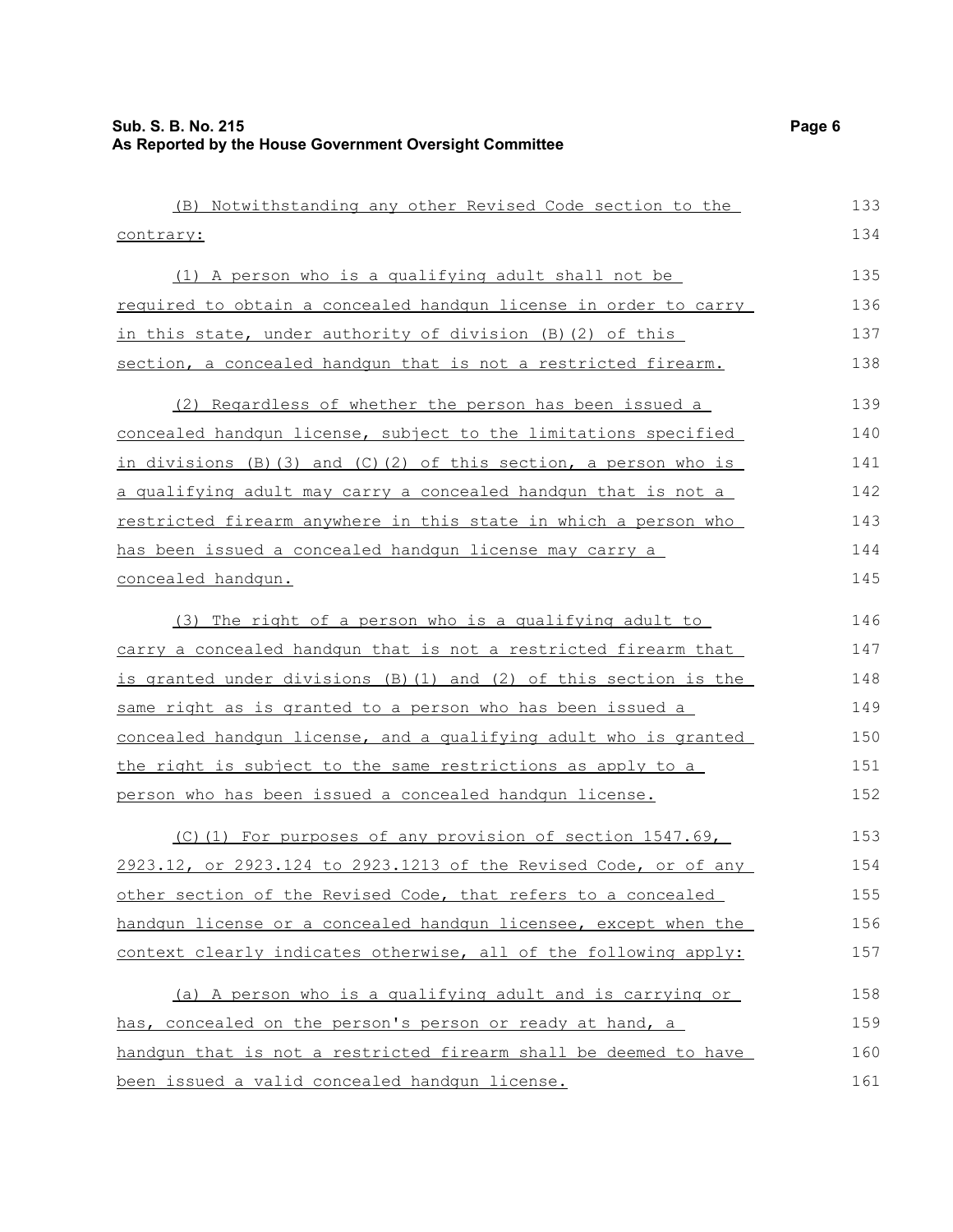## **Sub. S. B. No. 215 Page 7 As Reported by the House Government Oversight Committee**

| (b) If the provision refers to a person having been issued         | 162 |
|--------------------------------------------------------------------|-----|
| a concealed handgun license or having been issued a concealed      | 163 |
| handgun license that is valid at a particular point in time, the   | 164 |
| provision shall be construed as automatically including a person   | 165 |
| who is a qualifying adult and who is carrying or has, concealed    | 166 |
| on the person's person or ready at hand, a handgun that is not a   | 167 |
| restricted firearm, as if the person had been issued a concealed   | 168 |
| handqun license or had been issued a concealed handqun license     | 169 |
| that is valid at the particular point in time.                     | 170 |
| (c) If the provision in specified circumstances requires a         | 171 |
| concealed handqun licensee to engage in specified conduct, or      | 172 |
| prohibits a concealed handqun licensee from engaging in            | 173 |
| specified conduct, the provision shall be construed as applying    | 174 |
| in the same circumstances to a person who is a qualifying adult    | 175 |
| <u>in the same manner as if the person was a concealed handqun</u> | 176 |
| licensee.                                                          | 177 |
| (d) If the application of the provision to a person                | 178 |
| depends on whether the person is or is not a concealed handgun     | 179 |
| licensee, the provision shall be applied to a person who is a      | 180 |
| qualifying adult in the same manner as if the person was a         | 181 |
| <u>concealed handqun licensee.</u>                                 | 182 |
| (e) If the provision pertains to the imposition of a               | 183 |
| penalty or sanction for specified conduct and the penalty or       | 184 |
| sanction applicable to a person who engages in the conduct         | 185 |
| depends on whether the person is or is not a concealed handqun     | 186 |
| licensee, the provision shall be applied to a person who is a      | 187 |
| qualifying adult in the same manner as if the person was a         | 188 |
| concealed handqun licensee.                                        | 189 |
| The concealed handqun license expiration provisions of<br>(2)      | 190 |
| sections 2923.125 and 2923.1213 of the Revised Code, and the       | 191 |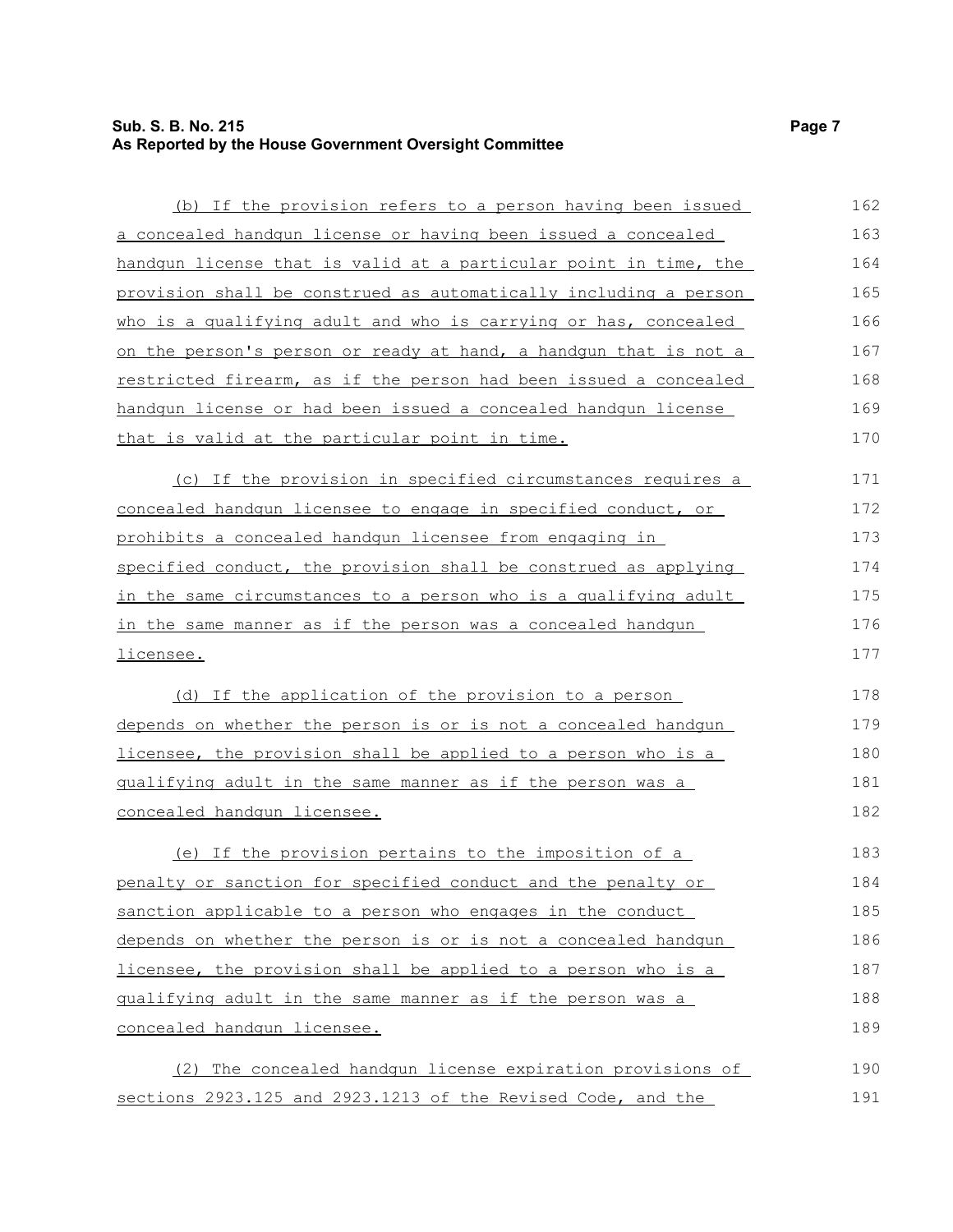## **Sub. S. B. No. 215 Page 8 As Reported by the House Government Oversight Committee**

| concealed handgun license suspension and revocation provisions   | 192 |
|------------------------------------------------------------------|-----|
| of section 2923.128 of the Revised Code, do not apply with       | 193 |
| respect to a person who is a qualifying adult unless the person  | 194 |
| has been issued a concealed handqun license. If a person is a    | 195 |
| qualifying adult and the person thereafter comes within any      | 196 |
| category of persons specified in 18 U.S.C. 922(q)(1) to $(9)$ or | 197 |
| in section 2923.13 of the Revised Code or any other Revised Code | 198 |
| provision so that the person as a result is legally prohibited   | 199 |
| under the applicable provision from possessing or receiving a    | 200 |
| firearm, both of the following apply automatically and           | 201 |
| immediately upon the person coming within that category:         | 202 |
| (a) Division (B) of this section and the authority and           | 203 |
| right to carry a concealed handgun that are described in that    | 204 |
| division do not apply to the person.                             | 205 |
| (b) The person no longer is deemed to have been issued a         | 206 |
| concealed handqun license as described in division (C)(1)(a) of  | 207 |
| this section, and the provisions of divisions (C)(1)(a) to (e)   | 208 |
| of this section no longer apply to the person in the same manner | 209 |
| as if the person had been issued, possessed, or produced a valid | 210 |
| concealed handqun license or was a concealed handqun licensee.   | 211 |
| Sec. 2923.12. (A) No person shall knowingly carry or have,       | 212 |
| concealed on the person's person or concealed ready at hand, any | 213 |
| of the following:                                                | 214 |
| (1) A deadly weapon other than a handgun;                        | 215 |
| (2) A handgun other than a dangerous ordnance;                   | 216 |
| (3) A dangerous ordnance.                                        | 217 |
| (B) No person who has been issued a concealed handgun            | 218 |
| license shall do any of the following:                           | 219 |
|                                                                  |     |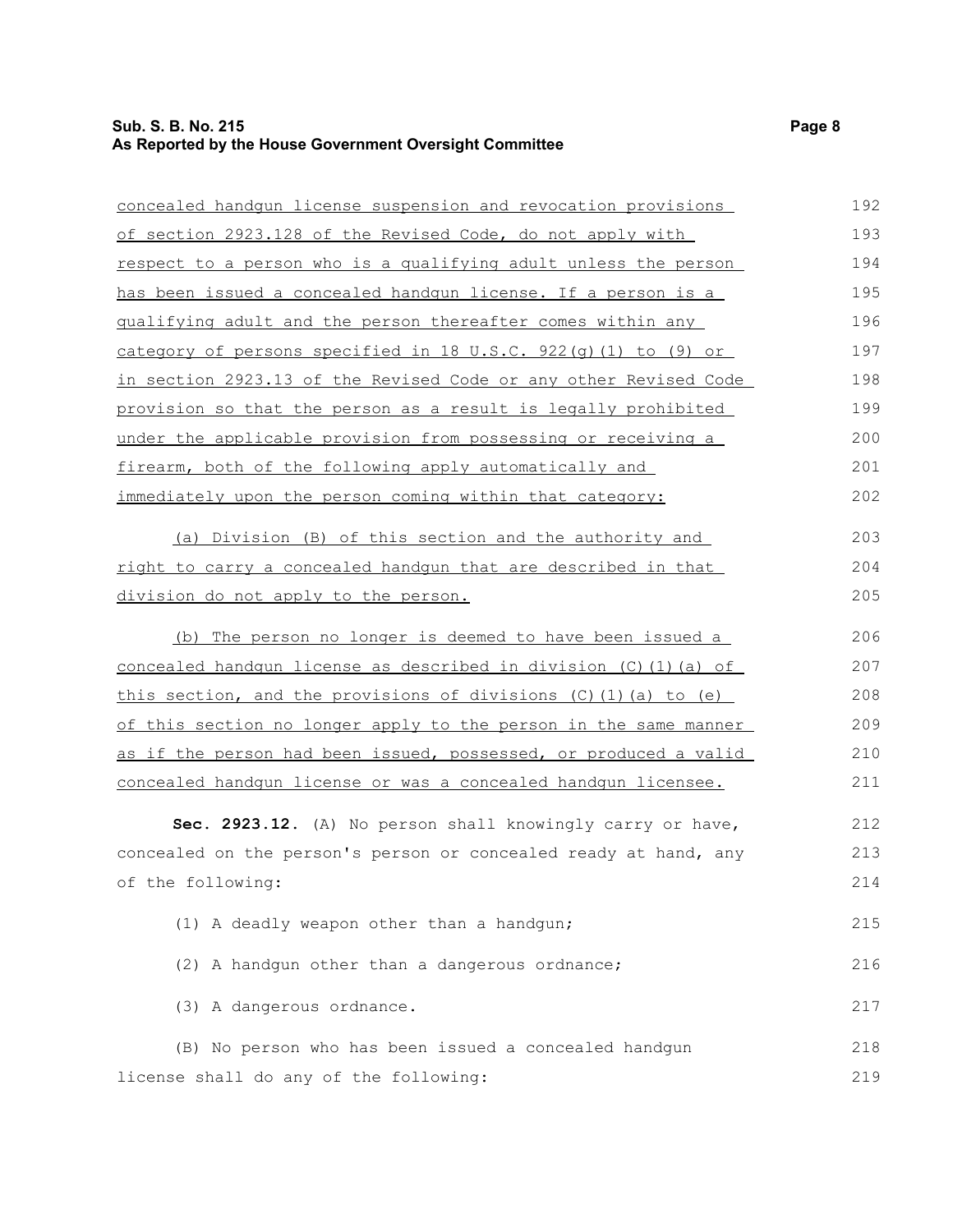### **Sub. S. B. No. 215 Page 9 As Reported by the House Government Oversight Committee**

(1) If the person is stopped for a law enforcement purpose and is carrying a concealed handgun, before or at the time a law enforcement officer asks if the person is carrying a concealed handgun, knowingly fail to promptly inform any law enforcement officer who approaches the person after the person has been stopped that the person has been issued a concealed handgun license andthat disclose that the person then is carrying a concealed handgun, provided that it is not a violation of this division if the person fails to disclose that fact to an officer during the stop and the person already has notified another officer of that fact during the same stop; 220 221 222 223 224 225 226 227 228 229 230

(2) If the person is stopped for a law enforcement purpose and is carrying a concealed handgun, knowingly fail to keep the person's hands in plain sight at any time after any law enforcement officer begins approaching the person while stopped and before the law enforcement officer leaves, unless the failure is pursuant to and in accordance with directions given by a law enforcement officer;

(3) If the person is stopped for a law enforcement purpose, if the person is carrying a concealed handgun, and if the person is approached by any law enforcement officer while stopped, knowingly remove or attempt to remove the loaded handgun from the holster, pocket, or other place in which the person is carrying it, knowingly grasp or hold the loaded handgun, or knowingly have contact with the loaded handgun by touching it with the person's hands or fingers at any time after the law enforcement officer begins approaching and before the law enforcement officer leaves, unless the person removes, attempts to remove, grasps, holds, or has contact with the loaded handgun pursuant to and in accordance with directions given by the law enforcement officer; 238 239 240 241 242 243 244 245 246 247 248 249 250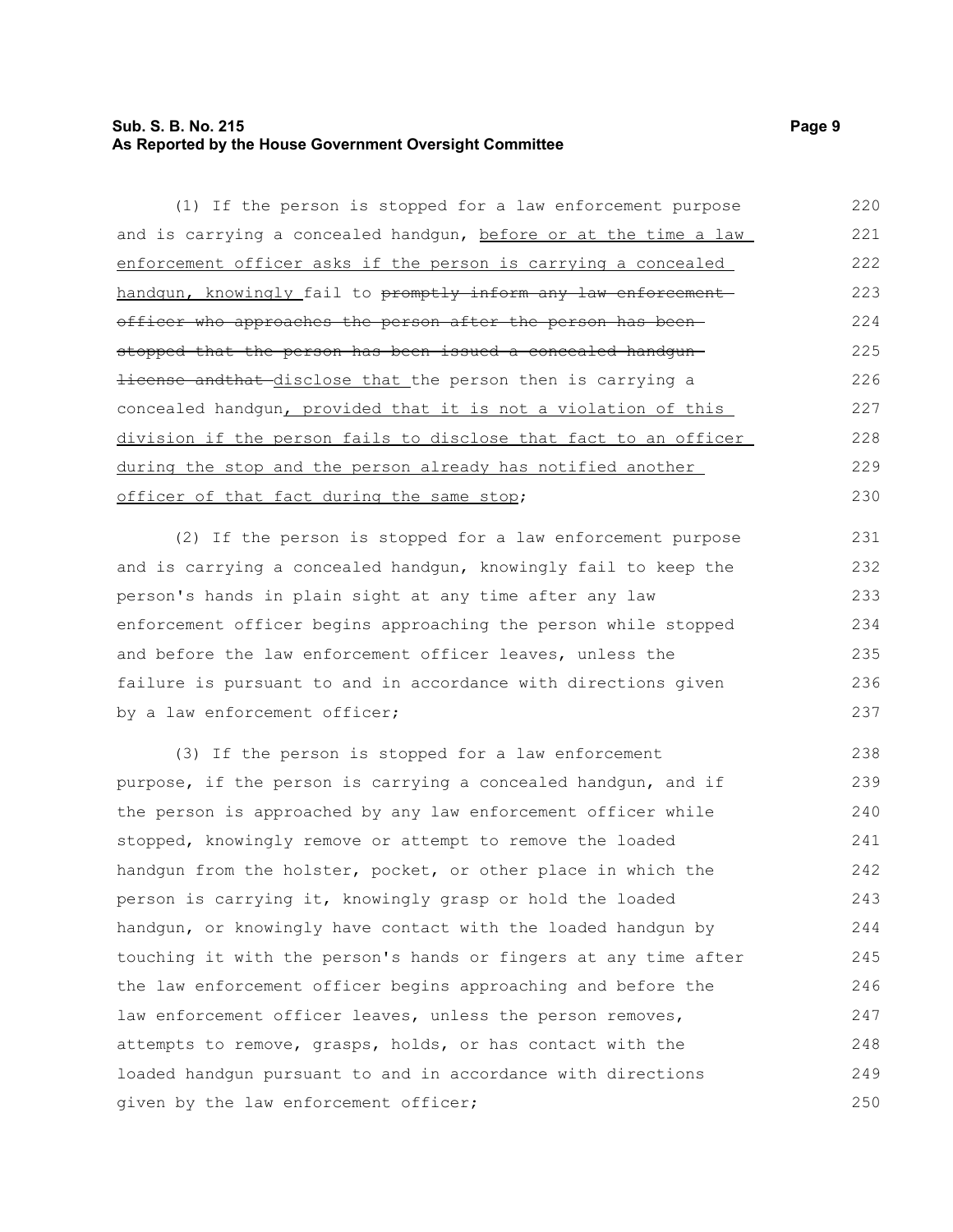#### **Sub. S. B. No. 215 Page 10 As Reported by the House Government Oversight Committee**

(4) If the person is stopped for a law enforcement purpose and is carrying a concealed handgun, knowingly disregard or fail to comply with any lawful order of any law enforcement officer given while the person is stopped, including, but not limited to, a specific order to the person to keep the person's hands in plain sight. 251 252 253 254 255 256

(C)(1) This section does not apply to any of the following: 257 258

(a) An officer, agent, or employee of this or any other state or the United States, or to a law enforcement officer, who is authorized to carry concealed weapons or dangerous ordnance or is authorized to carry handguns and is acting within the scope of the officer's, agent's, or employee's duties;

(b) Any person who is employed in this state, who is authorized to carry concealed weapons or dangerous ordnance or is authorized to carry handguns, and who is subject to and in compliance with the requirements of section 109.801 of the Revised Code, unless the appointing authority of the person has expressly specified that the exemption provided in division (C) (1)(b) of this section does not apply to the person; 264 265 266 267 268 269 270

(c) A person's transportation or storage of a firearm, other than a firearm described in divisions (G) to (M) of section 2923.11 of the Revised Code, in a motor vehicle for any lawful purpose if the firearm is not on the actor's person; 271 272 273 274

(d) A person's storage or possession of a firearm, other than a firearm described in divisions (G) to (M) of section 2923.11 of the Revised Code, in the actor's own home for any lawful purpose. 275 276 277 278

(2) Division (A)(2) of this section does not apply to any 279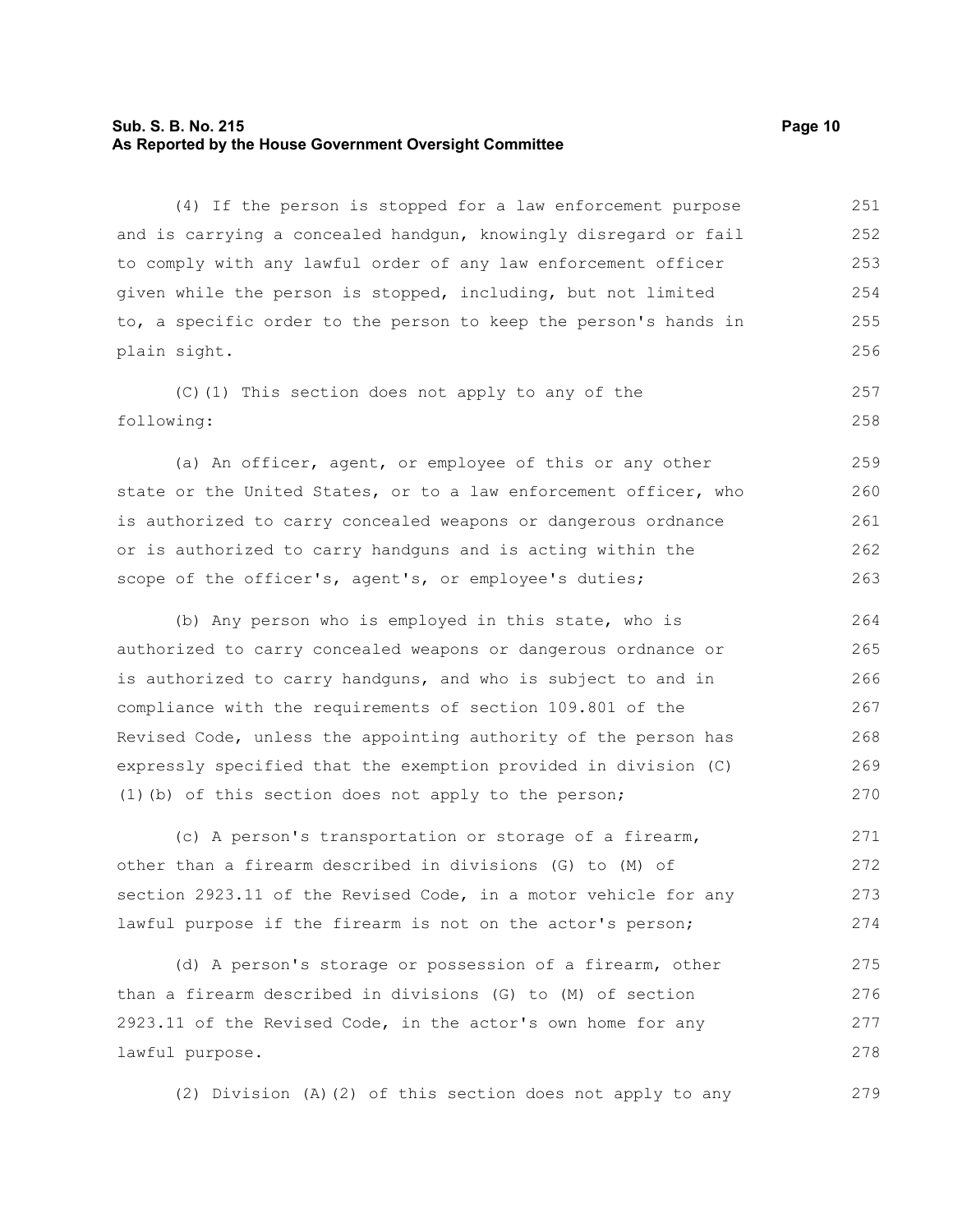### **Sub. S. B. No. 215 Page 11 As Reported by the House Government Oversight Committee**

person who has been issued a concealed handgun license that is valid at the time of the alleged carrying or possession of a handgun or who, at the time of the alleged carrying or possession of a handgun, either is carrying a valid concealed handgun license or is an active duty member of the armed forces of the United States and is carrying a valid military identification card and documentation of successful completion of firearms training that meets or exceeds the training requirements described in division (G)(1) of section 2923.125 of the Revised Code, unless the person knowingly is in a place described in division (B) of section 2923.126 of the Revised Code. 280 281 282 283 284 285 286 287 288 289 290 291

(D) It is an affirmative defense to a charge under division (A)(1) of this section of carrying or having control of a weapon other than a handgun and other than a dangerous ordnance that the actor was not otherwise prohibited by law from having the weapon and that any of the following applies:

(1) The weapon was carried or kept ready at hand by the actor for defensive purposes while the actor was engaged in or was going to or from the actor's lawful business or occupation, which business or occupation was of a character or was necessarily carried on in a manner or at a time or place as to render the actor particularly susceptible to criminal attack, such as would justify a prudent person in going armed. 297 298 299 300 301 302 303

(2) The weapon was carried or kept ready at hand by the actor for defensive purposes while the actor was engaged in a lawful activity and had reasonable cause to fear a criminal attack upon the actor, a member of the actor's family, or the actor's home, such as would justify a prudent person in going armed. 304 305 306 307 308 309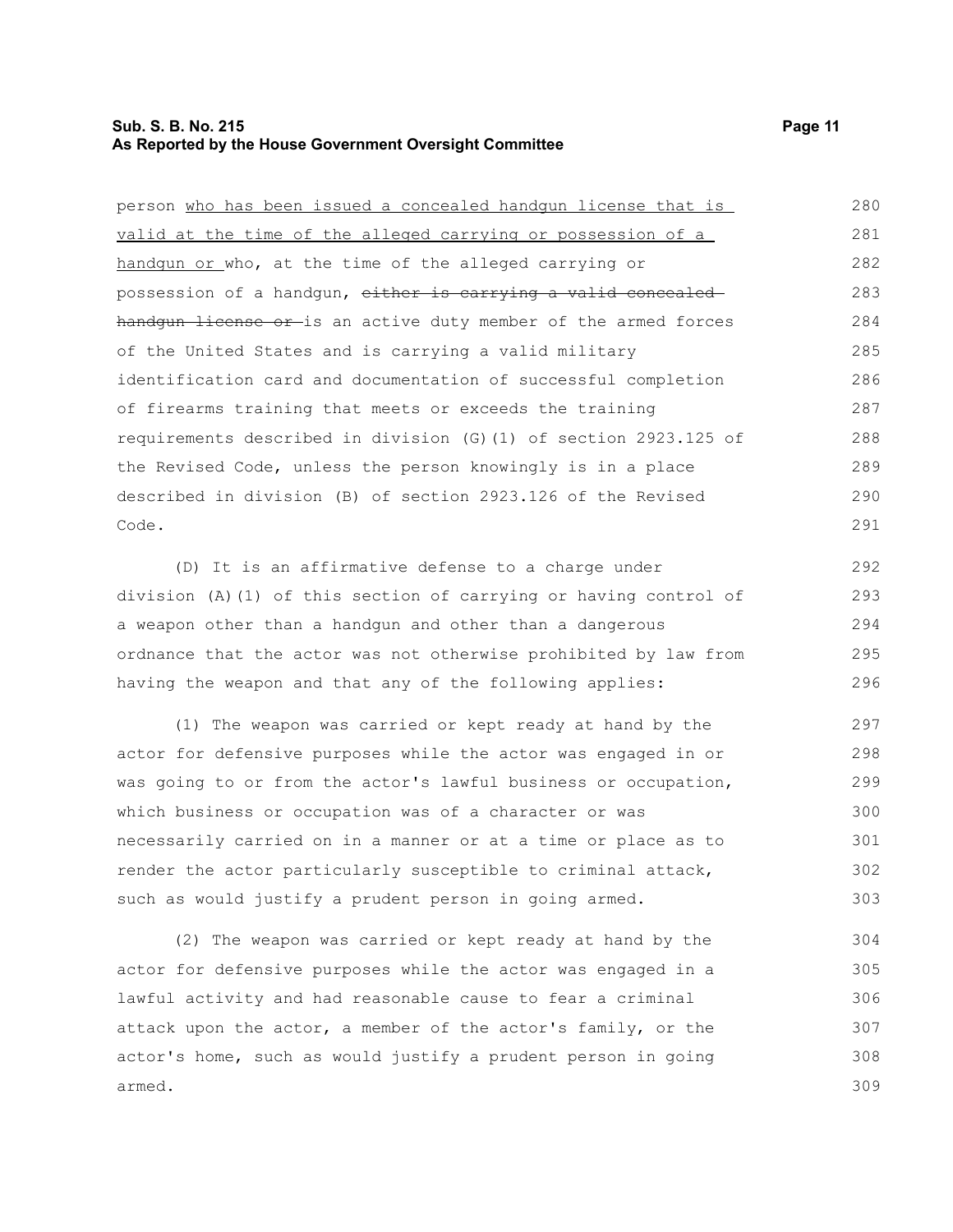#### **Sub. S. B. No. 215 Page 12 As Reported by the House Government Oversight Committee**

(3) The weapon was carried or kept ready at hand by the actor for any lawful purpose and while in the actor's own home. 310 311

 $(E)$  (1) No person who is charged with a violation of this section shall be required to obtain a concealed handgun license as a condition for the dismissal of the charge. 312 313 314

(2) If a person is convicted of, was convicted of, pleads guilty to, or has pleaded guilty to a violation of division (B) (1) of this section as it existed prior to the effective date of this amendment, the person may file an application under section 2953.37 of the Revised Code requesting the expungement of the record of conviction. 315 316 317 318 319 320

(F)(1) Whoever violates this section is guilty of carrying concealed weapons. Except as otherwise provided in this division or divisions  $(F)(2)$ ,  $(6)$ , and  $(7)$  of this section, carrying concealed weapons in violation of division (A) of this section is a misdemeanor of the first degree. Except as otherwise provided in this division or divisions  $(F)(2)$ ,  $(6)$ , and  $(7)$  of this section, if the offender previously has been convicted of a violation of this section or of any offense of violence, if the weapon involved is a firearm that is either loaded or for which the offender has ammunition ready at hand, or if the weapon involved is dangerous ordnance, carrying concealed weapons in violation of division (A) of this section is a felony of the fourth degree. Except as otherwise provided in divisions (F)(2) and (6) of this section, if the offense is committed aboard an aircraft, or with purpose to carry a concealed weapon aboard an aircraft, regardless of the weapon involved, carrying concealed weapons in violation of division (A) of this section is a felony of the third degree. 321 322 323 324 325 326 327 328 329 330 331 332 333 334 335 336 337 338

(2) Except as provided in division (F)(6) of this section, 339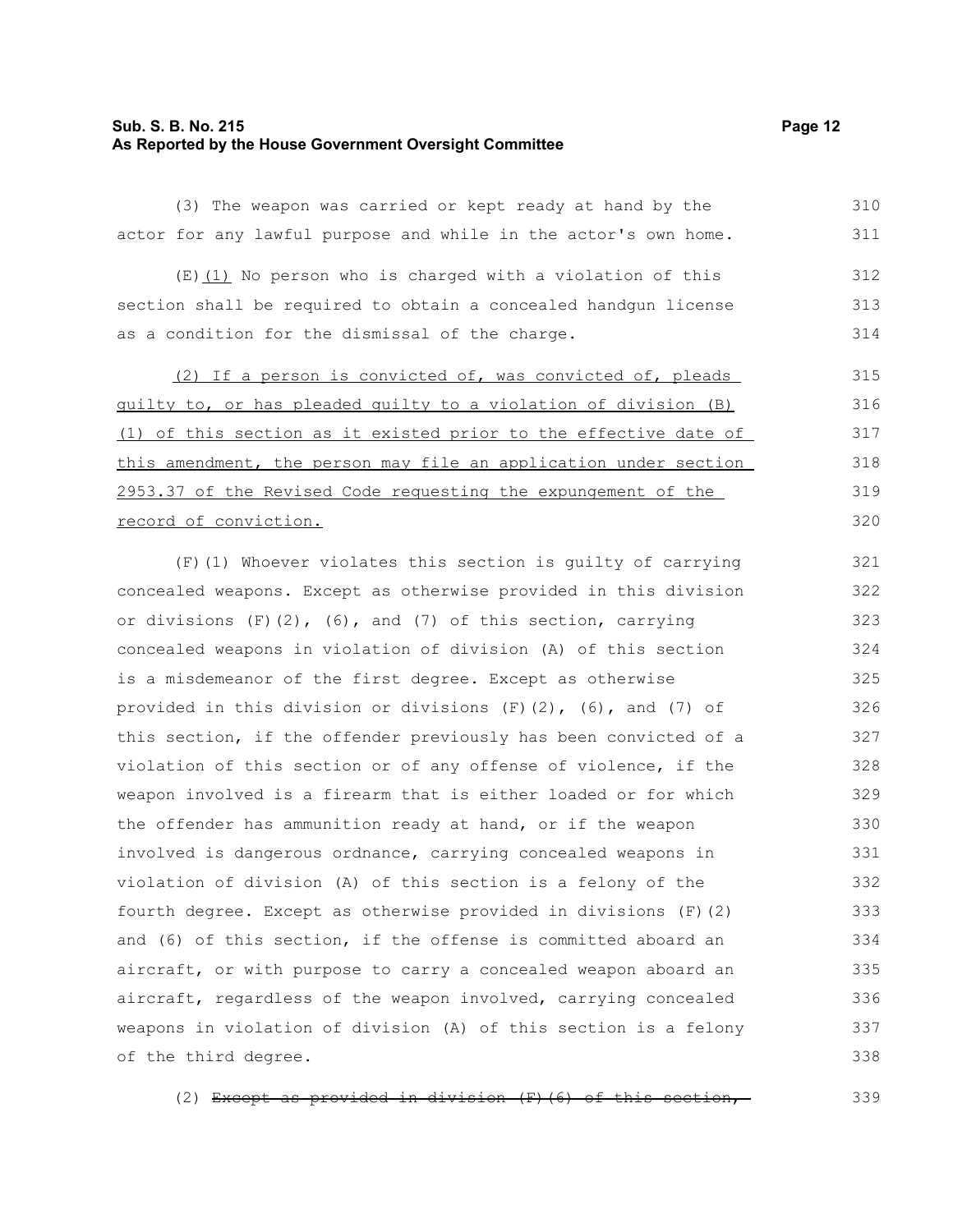#### **Sub. S. B. No. 215 Page 13 As Reported by the House Government Oversight Committee**

if a A person being shall not be arrested for a violation of division (A)(2) of this section solely because the person does not promptly produces-produce a valid concealed handgun license, and if at the time of the violation the person was not knowinglyin a place described in division (B) of section 2923.126 of the Revised Code, the officer shall not arrest the person for a violation of that division. If the person is not able to promptly produce any concealed handgun license and if the person is not in a place described in that section, the officer may arrest the person for a violation of that division,. If a person is arrested for a violation of division (A)(2) of this section

and is convicted of or pleads guilty to the violation, the offender shall be punished as follows: 351 352

(a) The offender shall be guilty of a minor misdemeanor if both of the following apply:

(i) Within ten days after the arrest, the offender presents a concealed handgun license, which license was valid at the time of the arrest, to the law enforcement agency that employs the arresting officer.

(ii) At the time of the arrest, the offender was not knowingly in a place described in division (B) of section 2923.126 of the Revised Code. 359 360 361

(b) The offender shall be guilty of a misdemeanor and shall be fined five hundred dollars if all of the following apply: 362 363 364

(i) The offender previously had been issued a concealed handgun license, and that license expired within the two years immediately preceding the arrest. 365 366 367

(ii) Within forty-five days after the arrest, the offender 368

353 354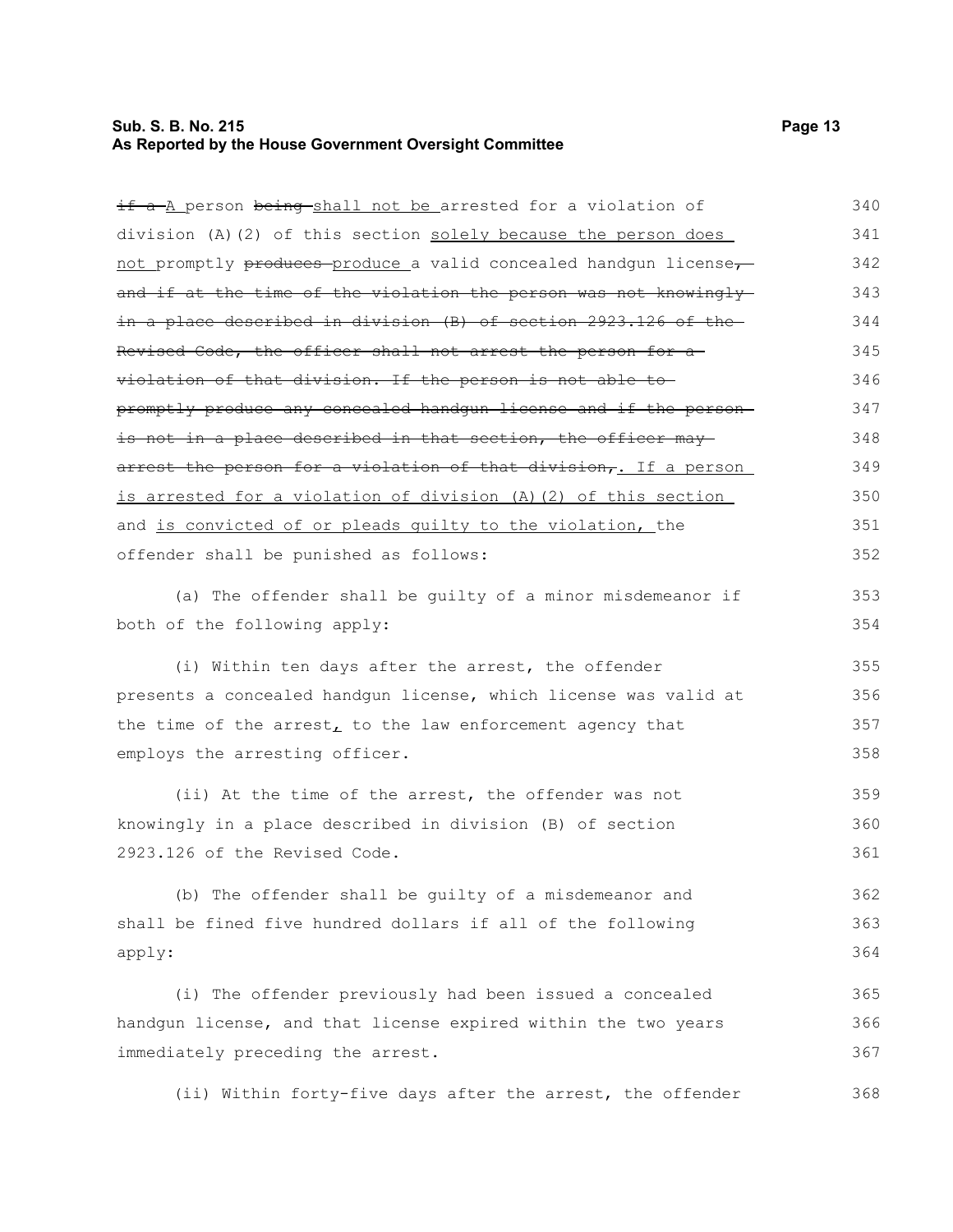#### **Sub. S. B. No. 215 Page 14 As Reported by the House Government Oversight Committee**

presents a concealed handgun license to the law enforcement agency that employed the arresting officer, and the offender waives in writing the offender's right to a speedy trial on the charge of the violation that is provided in section 2945.71 of the Revised Code. 369 370 371 372 373

(iii) At the time of the commission of the offense, the offender was not knowingly in a place described in division (B) of section 2923.126 of the Revised Code.

(c) If divisions  $(F)$   $(2)$   $(a)$  and  $(b)$  and  $(F)$   $(6)$  of this section do not apply, the offender shall be punished under division (F)(1) or (7) of this section. 377 378 379

(3) Except as otherwise provided in this division, earrying Carrying concealed weapons in violation of division (B) (1) of this section is a misdemeanor of the  $f$ inst-second degree, and, in addition to any other penalty or sanction imposed for aviolation of division (B)(1) of this section, the offender's concealed handgun license shall be suspended pursuant to division  $(A)$   $(2)$  of section 2923.128 of the Revised Code. If, at the time of the stop of the offender for a law enforcementpurpose that was the basis of the violation, any law enforcement officer involved with the stop had actual knowledge that the offender has been issued a concealed handgun license, carrying concealed weapons in violation of division (B)(1) of this section is a minor misdemeanor, and the offender's concealed handgun license shall not be suspended pursuant to division (A) (2) of section 2923.128 of the Revised Code. 380 381 382 383 384 385 386 387 388 389 390 391 392 393 394

(4) Carrying concealed weapons in violation of division (B)(2) or (4) of this section is a misdemeanor of the first degree or, if the offender previously has been convicted of or pleaded guilty to a violation of division (B)(2) or (4) of this 395 396 397 398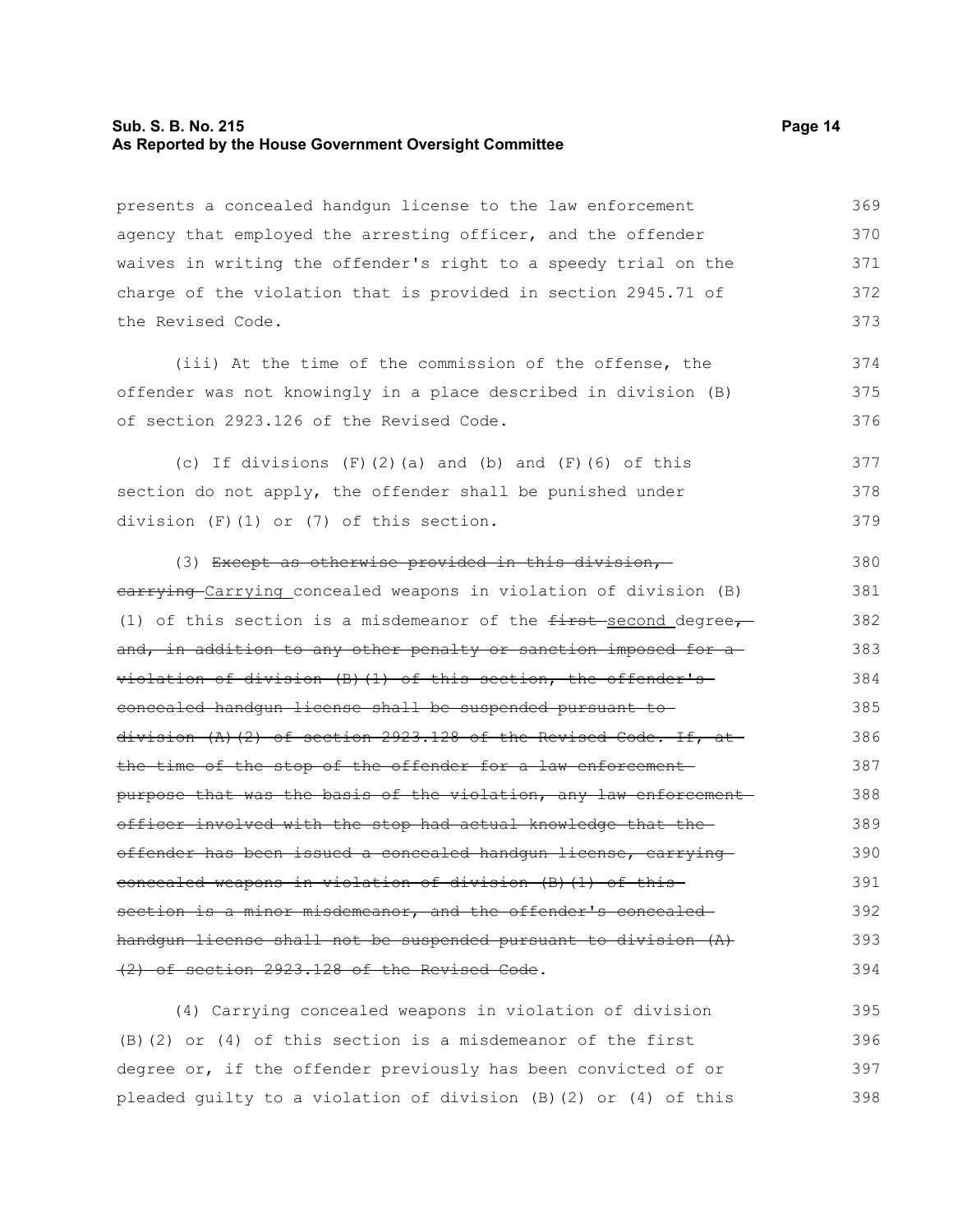#### **Sub. S. B. No. 215 Page 15 As Reported by the House Government Oversight Committee**

section, a felony of the fifth degree. In addition to any other penalty or sanction imposed for a misdemeanor violation of division (B)(2) or (4) of this section, the offender's concealed handgun license shall be suspended pursuant to division (A)(2) of section 2923.128 of the Revised Code. 399 400 401 402 403

(5) Carrying concealed weapons in violation of division (B)(3) of this section is a felony of the fifth degree. 404 405

(6) If a person being arrested for a violation of division (A)(2) of this section is an active duty member of the armed forces of the United States and is carrying a valid military identification card and documentation of successful completion of firearms training that meets or exceeds the training requirements described in division (G)(1) of section 2923.125 of the Revised Code, and if at the time of the violation the person was not knowingly in a place described in division (B) of section 2923.126 of the Revised Code, the officer shall not arrest the person for a violation of that division. If the person is not able to promptly produce a valid military identification card and documentation of successful completion of firearms training that meets or exceeds the training requirements described in division (G)(1) of section 2923.125 of the Revised Code and if the person is not in a place described in division (B) of section 2923.126 of the Revised Code, the officer shall issue a citation and the offender shall be assessed a civil penalty of not more than five hundred dollars. The citation shall be automatically dismissed and the civil penalty shall not be assessed if both of the following apply: 406 407 408 409 410 411 412 413 414 415 416 417 418 419 420 421 422 423 424 425

(a) Within ten days after the issuance of the citation, the offender presents a valid military identification card and documentation of successful completion of firearms training that 426 427 428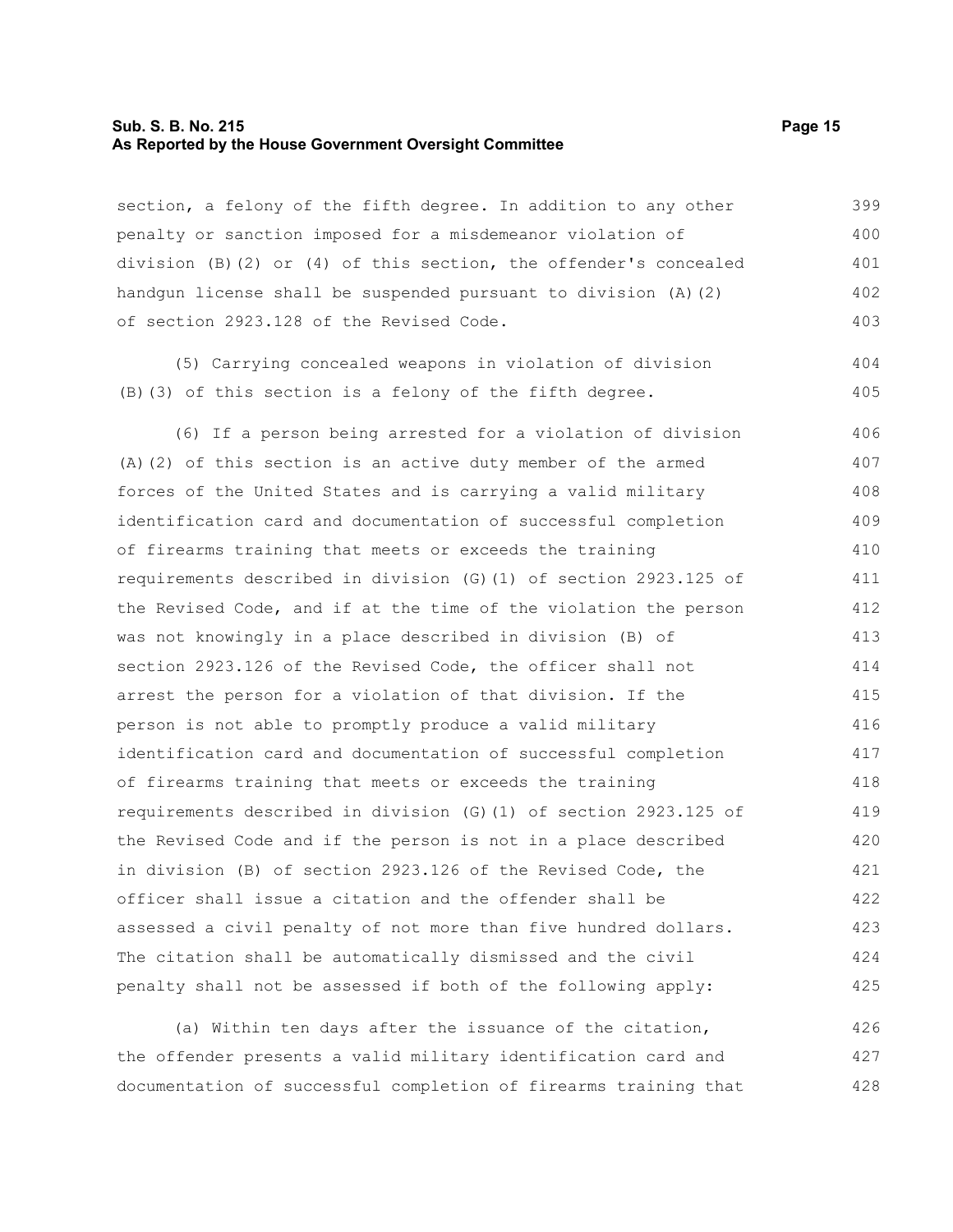#### **Sub. S. B. No. 215 Page 16 As Reported by the House Government Oversight Committee**

meets or exceeds the training requirements described in division (G)(1) of section 2923.125 of the Revised Code, which were both valid at the time of the issuance of the citation to the law enforcement agency that employs the citing officer. 429 430 431 432

(b) At the time of the citation, the offender was not knowingly in a place described in division (B) of section 2923.126 of the Revised Code. 433 434 435

(7) If a person being arrested for a violation of division (A)(2) of this section is knowingly in a place described in division (B)(5) of section 2923.126 of the Revised Code and is not authorized to carry a handgun or have a handgun concealed on the person's person or concealed ready at hand under that division, the penalty shall be as follows: 436 437 438 439 440 441

(a) Except as otherwise provided in this division, if the person produces a valid concealed handgun license within ten days after the arrest and has not previously been convicted or pleaded guilty to a violation of division (A)(2) of this section, the person is guilty of a minor misdemeanor; 442 443 444 445 446

(b) Except as otherwise provided in this division, if the person has previously been convicted of or pleaded guilty to a violation of division (A)(2) of this section, the person is guilty of a misdemeanor of the fourth degree; 447 448 449 450

(c) Except as otherwise provided in this division, if the person has previously been convicted of or pleaded guilty to two violations of division (A)(2) of this section, the person is guilty of a misdemeanor of the third degree; 451 452 453 454

(d) Except as otherwise provided in this division, if the person has previously been convicted of or pleaded guilty to three or more violations of division (A)(2) of this section, or 455 456 457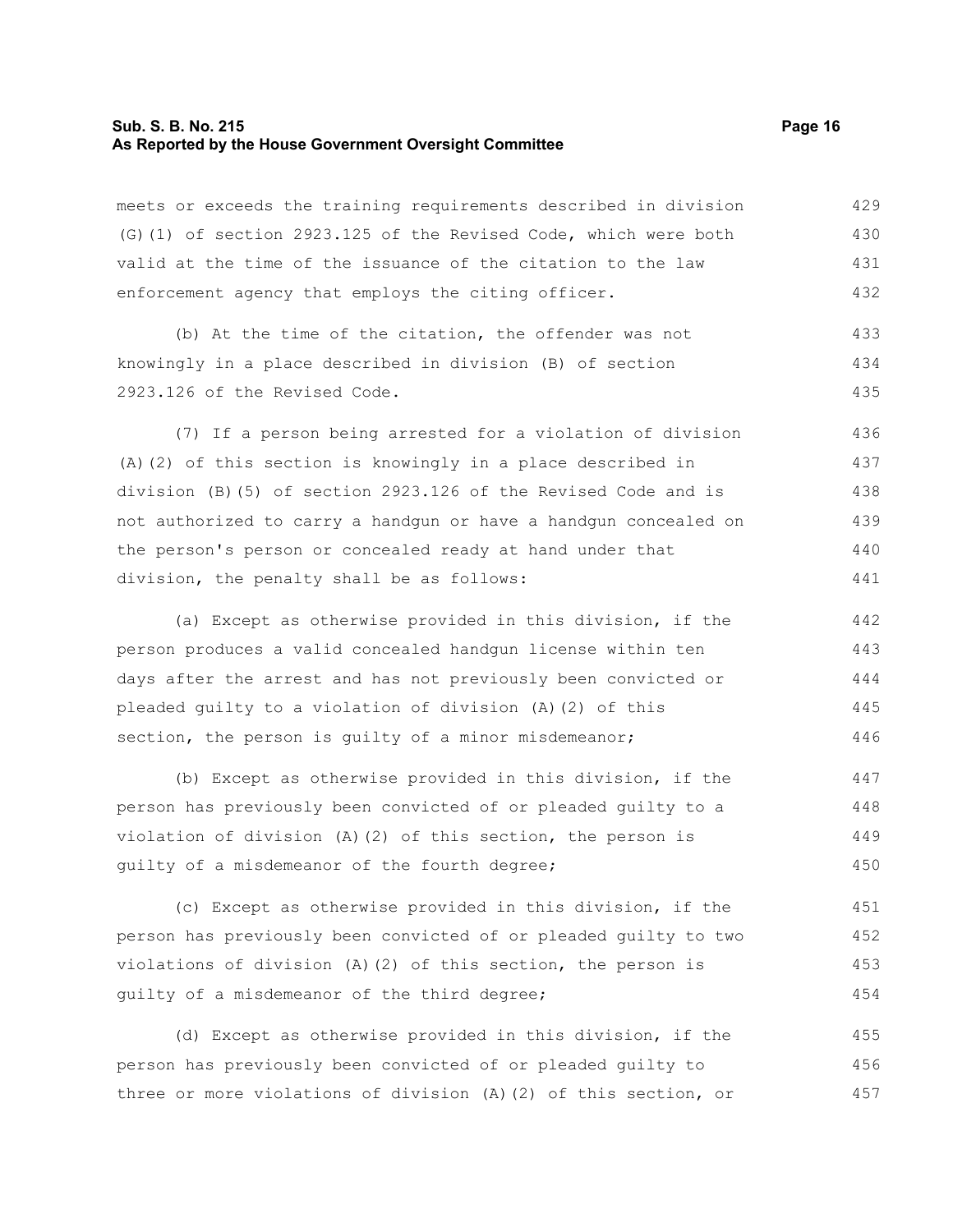### **Sub. S. B. No. 215 Page 17 As Reported by the House Government Oversight Committee**

convicted of or pleaded guilty to any offense of violence, if the weapon involved is a firearm that is either loaded or for which the offender has ammunition ready at hand, or if the weapon involved is a dangerous ordnance, the person is guilty of a misdemeanor of the second degree. 458 459 460 461 462

(G) If a law enforcement officer stops a person to question the person regarding a possible violation of this section, for a traffic stop, or for any other law enforcement purpose, if the person surrenders a firearm to the officer, either voluntarily or pursuant to a request or demand of the officer, and if the officer does not charge the person with a violation of this section or arrest the person for any offense, the person is not otherwise prohibited by law from possessing the firearm, and the firearm is not contraband, the officer shall return the firearm to the person at the termination of the stop. If a court orders a law enforcement officer to return a firearm to a person pursuant to the requirement set forth in this division, division (B) of section 2923.163 of the Revised Code applies. 463 464 465 466 467 468 469 470 471 472 473 474 475 476

(H) For purposes of this section, "deadly weapon" or "weapon" does not include any knife, razor, or cutting instrument if the instrument was not used as a weapon. 477 478 479

**Sec. 2923.121.** (A) No person shall possess a firearm in any room in which any person is consuming beer or intoxicating liquor in a premises for which a D permit has been issued under Chapter 4303. of the Revised Code or in an open air arena for which a permit of that nature has been issued. 480 481 482 483 484

(B)(1) This section does not apply to any of the following: 485 486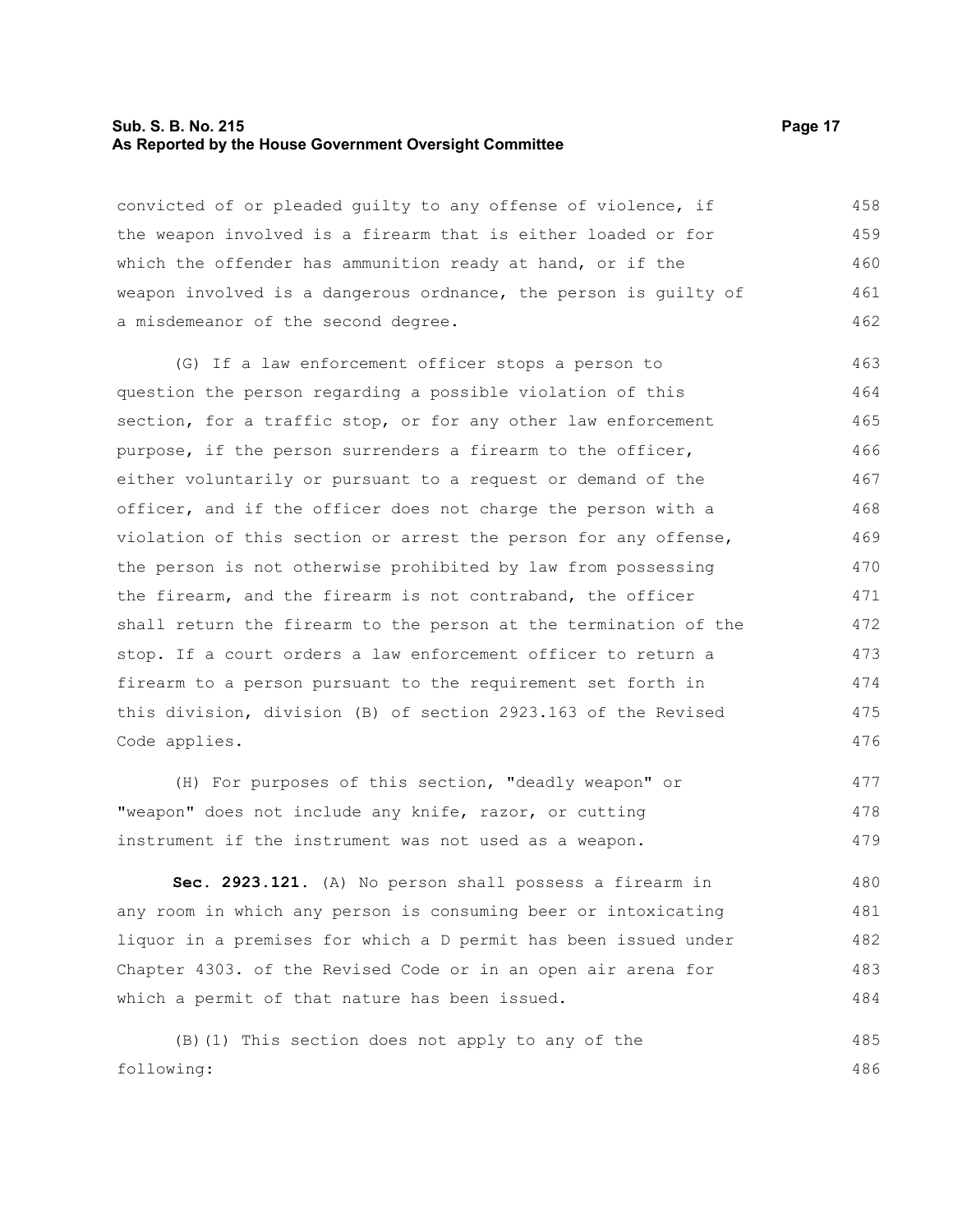#### **Sub. S. B. No. 215 Page 18 As Reported by the House Government Oversight Committee**

state or the United States, or a law enforcement officer, who is authorized to carry firearms and is acting within the scope of the officer's, agent's, or employee's duties; (b) A law enforcement officer or investigator who is authorized to carry firearms but is not acting within the scope of the officer's or investigator's duties, as long as all of the following apply: (i) The officer or investigator is carrying validating identification. (ii) If the firearm the officer or investigator possesses is a firearm issued or approved by the law enforcement agency served by the officer or by the bureau of criminal identification and investigation with respect to an investigator, the agency or bureau does not have a restrictive firearms carrying policy. 488 489 490 491 492 493 494 495 496 497 498 499 500 501 502

(a) An officer, agent, or employee of this or any other

(iii) The officer or investigator is not consuming beer or intoxicating liquor and is not under the influence of alcohol or a drug of abuse. 503 504 505

(c) Any room used for the accommodation of guests of a hotel, as defined in section 4301.01 of the Revised Code; 506 507

(d) The principal holder of a D permit issued for a premises or an open air arena under Chapter 4303. of the Revised Code while in the premises or open air arena for which the permit was issued if the principal holder of the D permit also possesses has been issued a valid concealed handgun license that is valid at the time in question and as long as the principal holder is not consuming beer or intoxicating liquor or under the influence of alcohol or a drug of abuse, or any agent or 508 509 510 511 512 513 514 515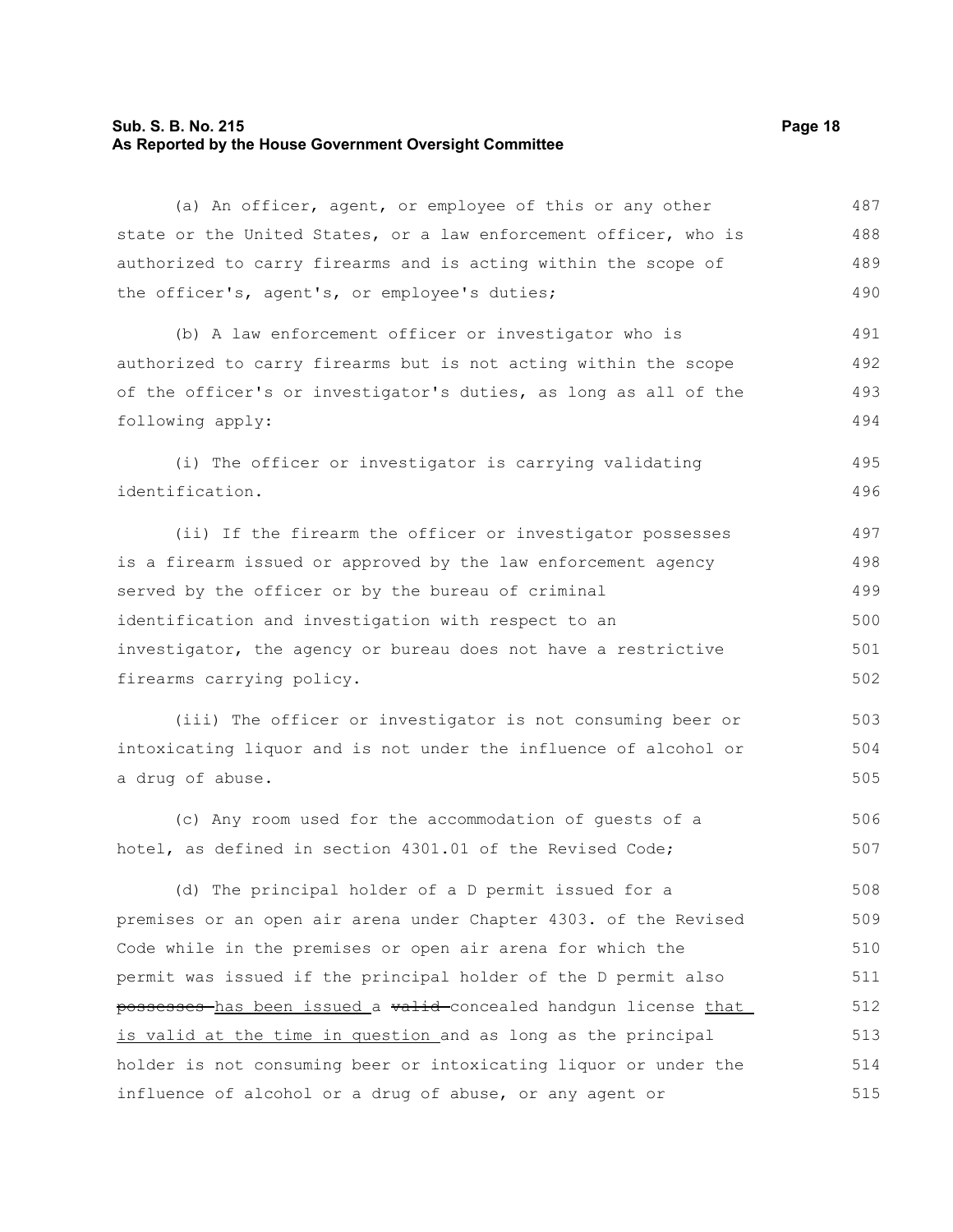#### **Sub. S. B. No. 215 Page 19 As Reported by the House Government Oversight Committee**

employee of that holder who also is a peace officer, as defined in section 2151.3515 of the Revised Code, who is off duty, and who otherwise is authorized to carry firearms while in the course of the officer's official duties and while in the premises or open air arena for which the permit was issued and as long as the agent or employee of that holder is not consuming beer or intoxicating liquor or under the influence of alcohol or a drug of abuse. 516 517 518 519 520 521 522 523

(e) Any person who is carrying a valid concealed handgunlicense has been issued a concealed handgun license that is valid at the time in question or any person who is an active duty member of the armed forces of the United States and is carrying a valid military identification card and documentation of successful completion of firearms training that meets or exceeds the training requirements described in division (G)(1) of section 2923.125 of the Revised Code, as long as the person is not consuming beer or intoxicating liquor or under the influence of alcohol or a drug of abuse.

(2) This section does not prohibit any person who is a member of a veteran's organization, as defined in section 2915.01 of the Revised Code, from possessing a rifle in any room in any premises owned, leased, or otherwise under the control of the veteran's organization, if the rifle is not loaded with live ammunition and if the person otherwise is not prohibited by law from having the rifle.

(3) This section does not apply to any person possessing or displaying firearms in any room used to exhibit unloaded firearms for sale or trade in a soldiers' memorial established pursuant to Chapter 345. of the Revised Code, in a convention center, or in any other public meeting place, if the person is 541 542 543 544 545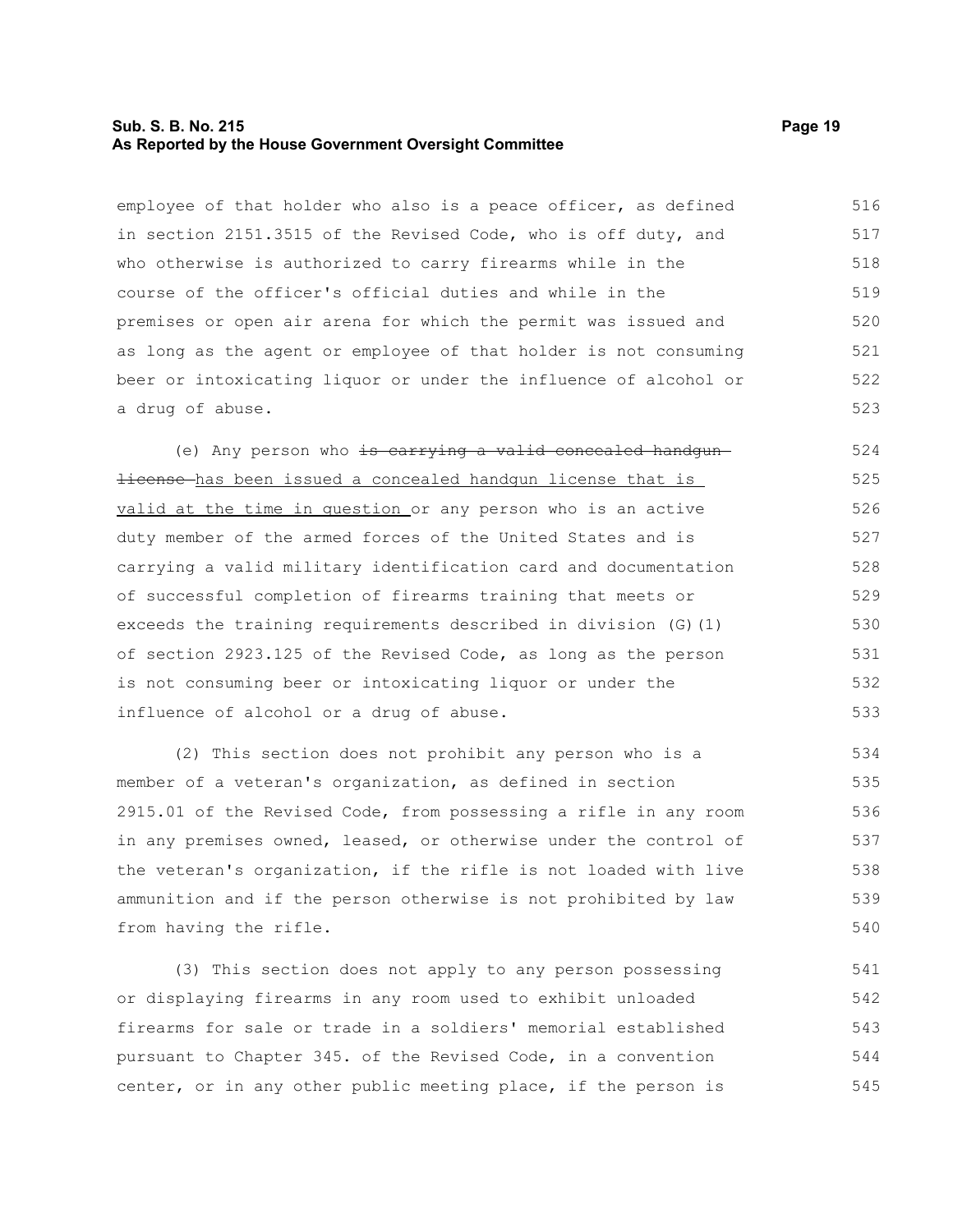#### **Sub. S. B. No. 215 Page 20 As Reported by the House Government Oversight Committee**

an exhibitor, trader, purchaser, or seller of firearms and is not otherwise prohibited by law from possessing, trading, purchasing, or selling the firearms. 546 547

(C) It is an affirmative defense to a charge under this section of illegal possession of a firearm in a liquor permit premises that involves the possession of a firearm other than a handgun, that the actor was not otherwise prohibited by law from having the firearm, and that any of the following apply: 549 550 551 552 553

(1) The firearm was carried or kept ready at hand by the actor for defensive purposes, while the actor was engaged in or was going to or from the actor's lawful business or occupation, which business or occupation was of such character or was necessarily carried on in such manner or at such a time or place as to render the actor particularly susceptible to criminal attack, such as would justify a prudent person in going armed. 554 555 556 557 558 559 560

(2) The firearm was carried or kept ready at hand by the actor for defensive purposes, while the actor was engaged in a lawful activity, and had reasonable cause to fear a criminal attack upon the actor or a member of the actor's family, or upon the actor's home, such as would justify a prudent person in going armed. 561 562 563 564 565 566

(D) No person who is charged with a violation of this section shall be required to obtain a concealed handgun license as a condition for the dismissal of the charge. 567 568 569

(E) Whoever violates this section is guilty of illegal possession of a firearm in a liquor permit premises. Except as otherwise provided in this division, illegal possession of a firearm in a liquor permit premises is a felony of the fifth degree. If the offender commits the violation of this section by 570 571 572 573 574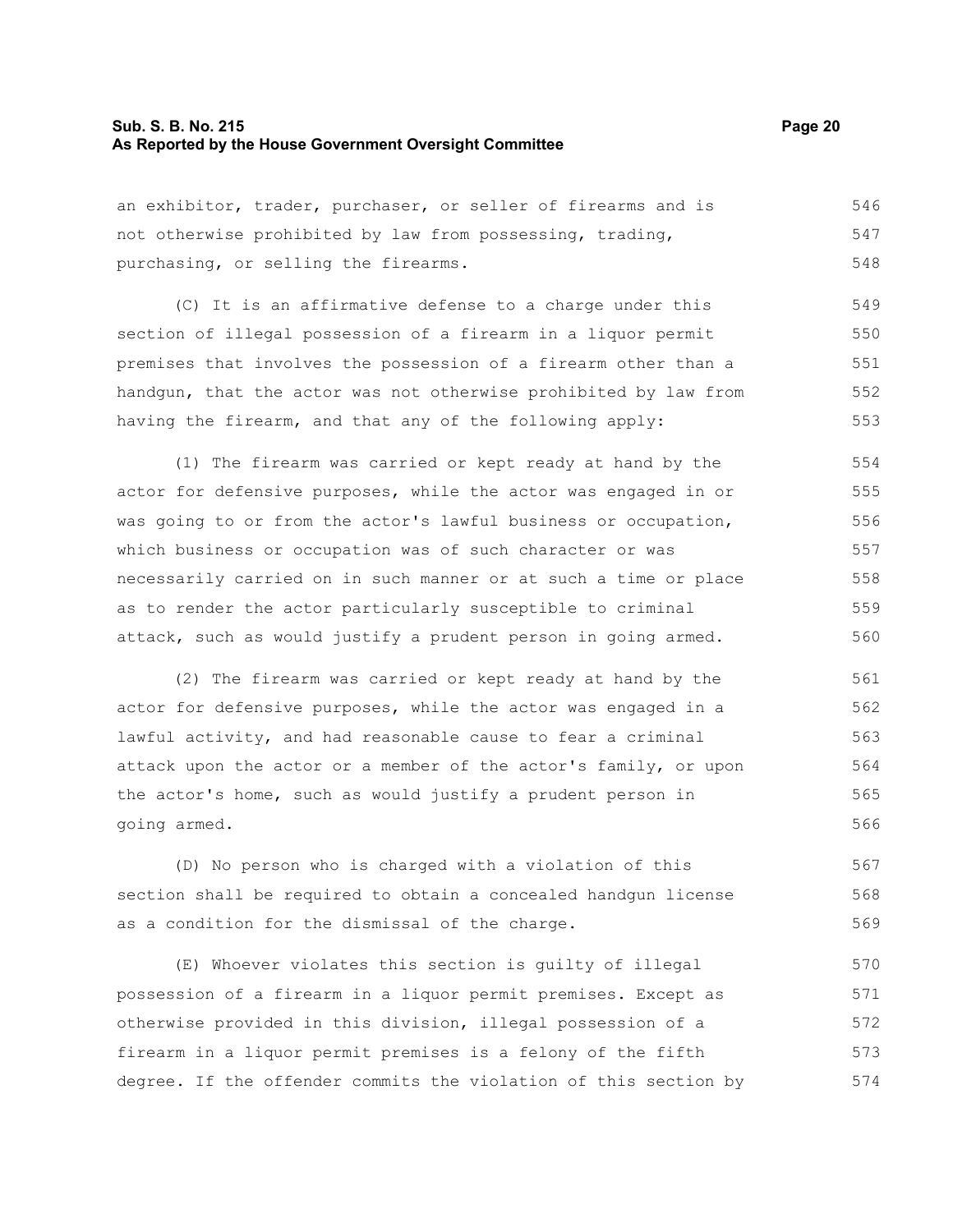## **Sub. S. B. No. 215 Page 21 As Reported by the House Government Oversight Committee**

| knowingly carrying or having the firearm concealed on the        | 575 |
|------------------------------------------------------------------|-----|
| offender's person or concealed ready at hand, illegal possession | 576 |
| of a firearm in a liquor permit premises is a felony of the      | 577 |
| third degree.                                                    | 578 |
| (F) As used in this section:                                     | 579 |
| (1) "Beer" and "intoxicating liquor" have the same               | 580 |
| meanings as in section 4301.01 of the Revised Code.              | 581 |
| (2) "Investigator" has the same meaning as in section            | 582 |
| 109.541 of the Revised Code.                                     | 583 |
| (3) "Restrictive firearms carrying policy" means a               | 584 |
| specific policy of a law enforcement agency or the bureau of     | 585 |
| criminal identification and investigation that prohibits all     | 586 |
| officers of the agency or all investigators of the bureau, while | 587 |
| not acting within the scope of the officer's or investigator's   | 588 |
| duties, from doing either of the following:                      | 589 |
| (a) Carrying a firearm issued or approved by the agency or       | 590 |
| bureau in any room, premises, or arena described in division (A) | 591 |
| of this section;                                                 | 592 |
| (b) Carrying a firearm issued or approved by the agency or       | 593 |
| bureau in premises described in division (A) of section          | 594 |
| 2923.1214 of the Revised Code.                                   | 595 |
| (4) "Law enforcement officer" has the same meaning as in         | 596 |
| section 9.69 of the Revised Code.                                | 597 |
| (5) "Validating identification" means one of the                 | 598 |
| following:                                                       | 599 |
| (a) Photographic identification issued by the law                | 600 |
| enforcement agency for which an individual serves as a law       | 601 |
| enforcement officer that identifies the individual as a law      | 602 |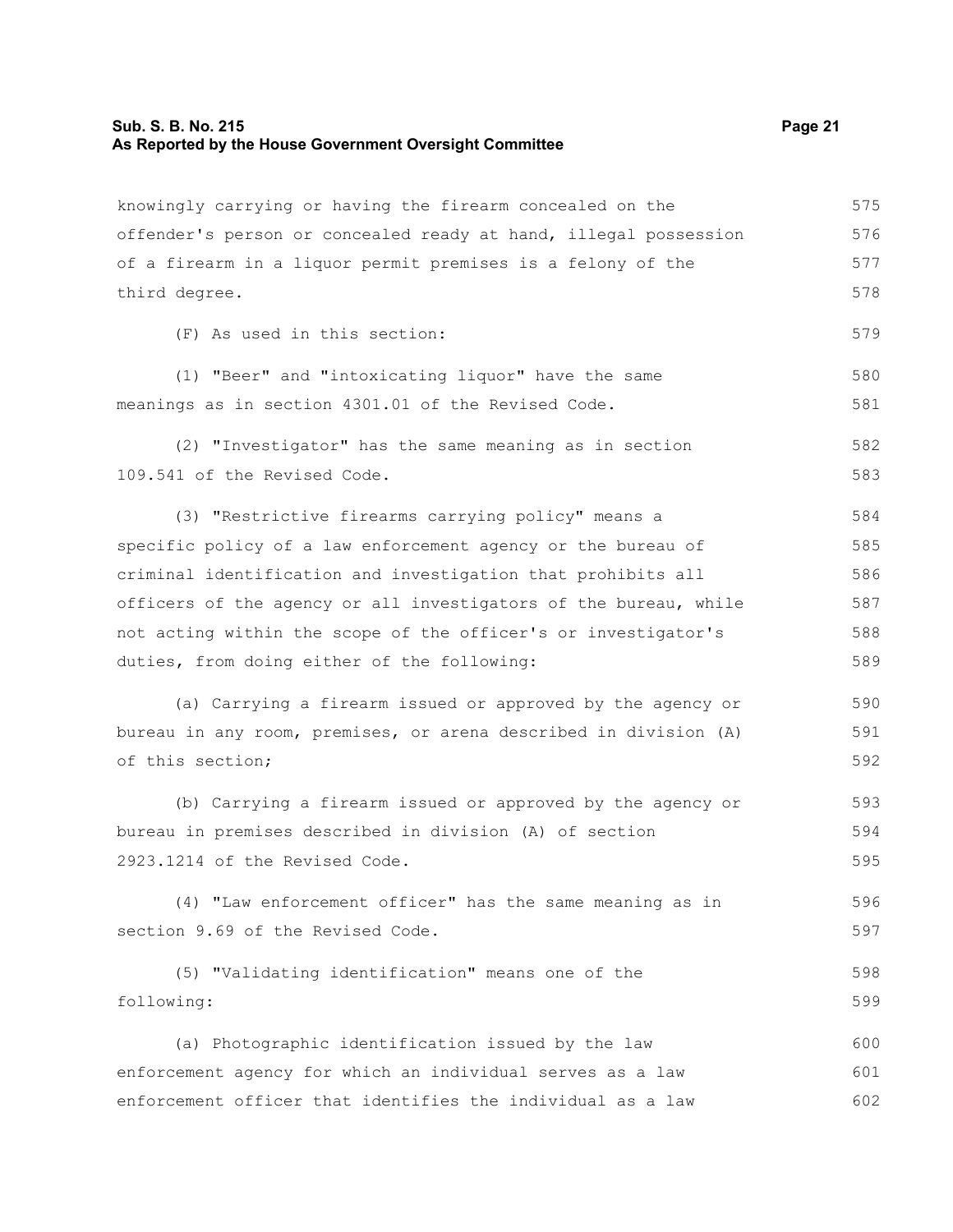| Sub. S. B. No. 215<br>As Reported by the House Government Oversight Committee | Page 22 |
|-------------------------------------------------------------------------------|---------|
| enforcement officer of the agency;                                            | 603     |
| (b) Photographic identification issued by the bureau of                       | 604     |
| criminal identification and investigation that identifies an                  | 605     |
| individual as an investigator of the bureau.                                  | 606     |
| Sec. 2923.122. (A) No person shall knowingly convey, or                       | 607     |
| attempt to convey, a deadly weapon or dangerous ordnance into a               | 608     |
| school safety zone.                                                           | 609     |
| (B) No person shall knowingly possess a deadly weapon or                      | 610     |
| dangerous ordnance in a school safety zone.                                   | 611     |
| (C) No person shall knowingly possess an object in a                          | 612     |
| school safety zone if both of the following apply:                            | 613     |
| (1) The object is indistinguishable from a firearm,                           | 614     |
| whether or not the object is capable of being fired.                          | 615     |
| (2) The person indicates that the person possesses the                        | 616     |
| object and that it is a firearm, or the person knowingly                      | 617     |
| displays or brandishes the object and indicates that it is a                  | 618     |
| firearm.                                                                      | 619     |
| (D) (1) This section does not apply to any of the                             | 620     |
| following:                                                                    | 621     |
| (a) An officer, agent, or employee of this or any other                       | 622     |
| state or the United States who is authorized to carry deadly                  | 623     |
| weapons or dangerous ordnance and is acting within the scope of               | 624     |
| the officer's, agent's, or employee's duties, a law enforcement               | 625     |
| officer who is authorized to carry deadly weapons or dangerous                | 626     |
| ordnance, a security officer employed by a board of education or              | 627     |
| governing body of a school during the time that the security                  | 628     |
| officer is on duty pursuant to that contract of employment, or                | 629     |
| any other person who has written authorization from the board of              | 630     |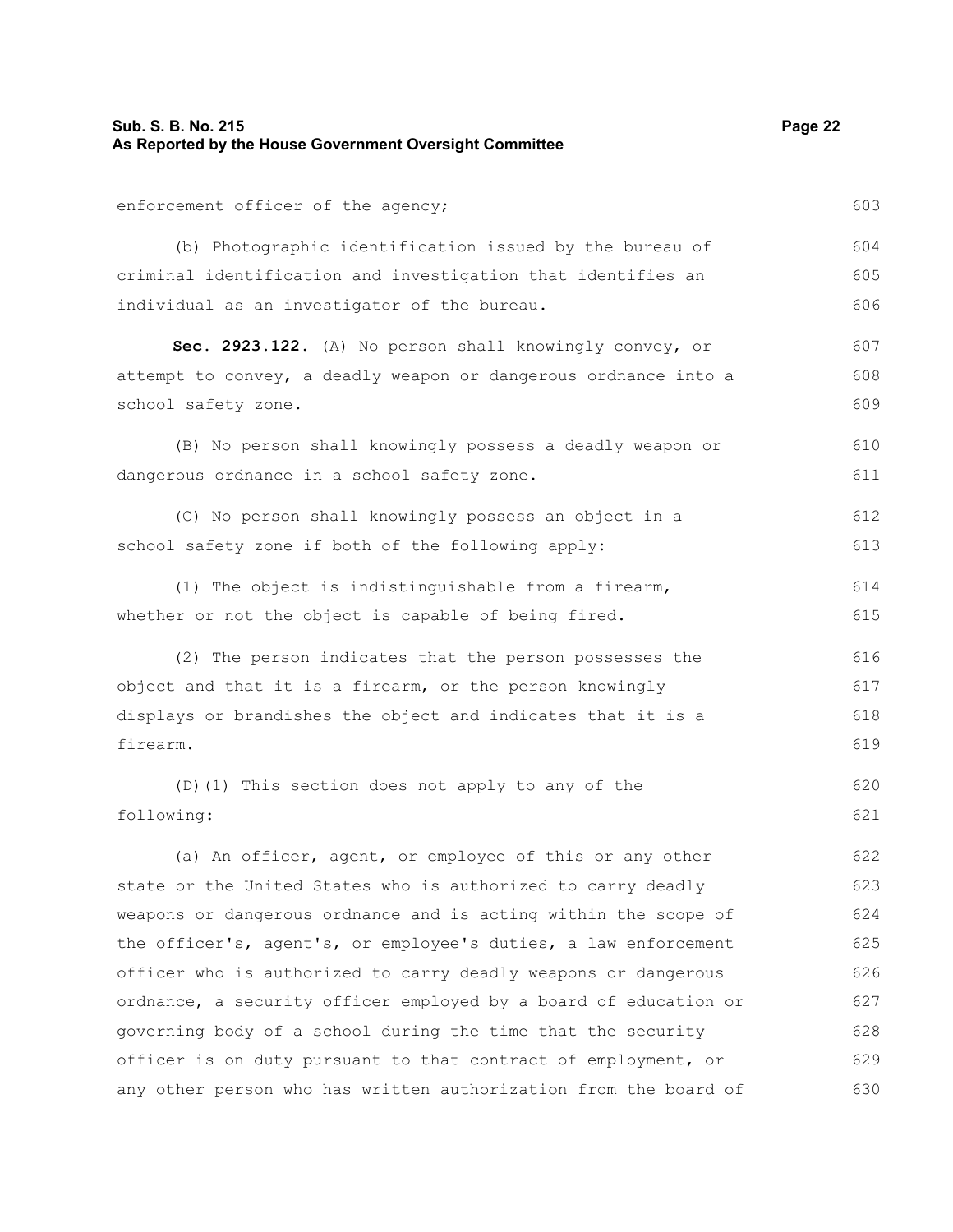#### **Sub. S. B. No. 215 Page 23 As Reported by the House Government Oversight Committee**

education or governing body of a school to convey deadly weapons or dangerous ordnance into a school safety zone or to possess a deadly weapon or dangerous ordnance in a school safety zone and who conveys or possesses the deadly weapon or dangerous ordnance in accordance with that authorization; 631 632 633 634 635

(b) Any person who is employed in this state, who is authorized to carry deadly weapons or dangerous ordnance, and who is subject to and in compliance with the requirements of section 109.801 of the Revised Code, unless the appointing authority of the person has expressly specified that the exemption provided in division (D)(1)(b) of this section does not apply to the person. 636 637 638 639 640 641 642

(2) Division (C) of this section does not apply to premises upon which home schooling is conducted. Division (C) of this section also does not apply to a school administrator, teacher, or employee who possesses an object that is indistinguishable from a firearm for legitimate school purposes during the course of employment, a student who uses an object that is indistinguishable from a firearm under the direction of a school administrator, teacher, or employee, or any other person who with the express prior approval of a school administrator possesses an object that is indistinguishable from a firearm for a legitimate purpose, including the use of the object in a ceremonial activity, a play, reenactment, or other dramatic presentation, school safety training, or a ROTC activity or another similar use of the object. 643 644 645 646 647 648 649 650 651 652 653 654 655 656

(3) This section does not apply to a person who conveys or attempts to convey a handgun into, or possesses a handgun in, a school safety zone if, at the time of that conveyance, attempted conveyance, or possession of the handgun, all of the following 657 658 659 660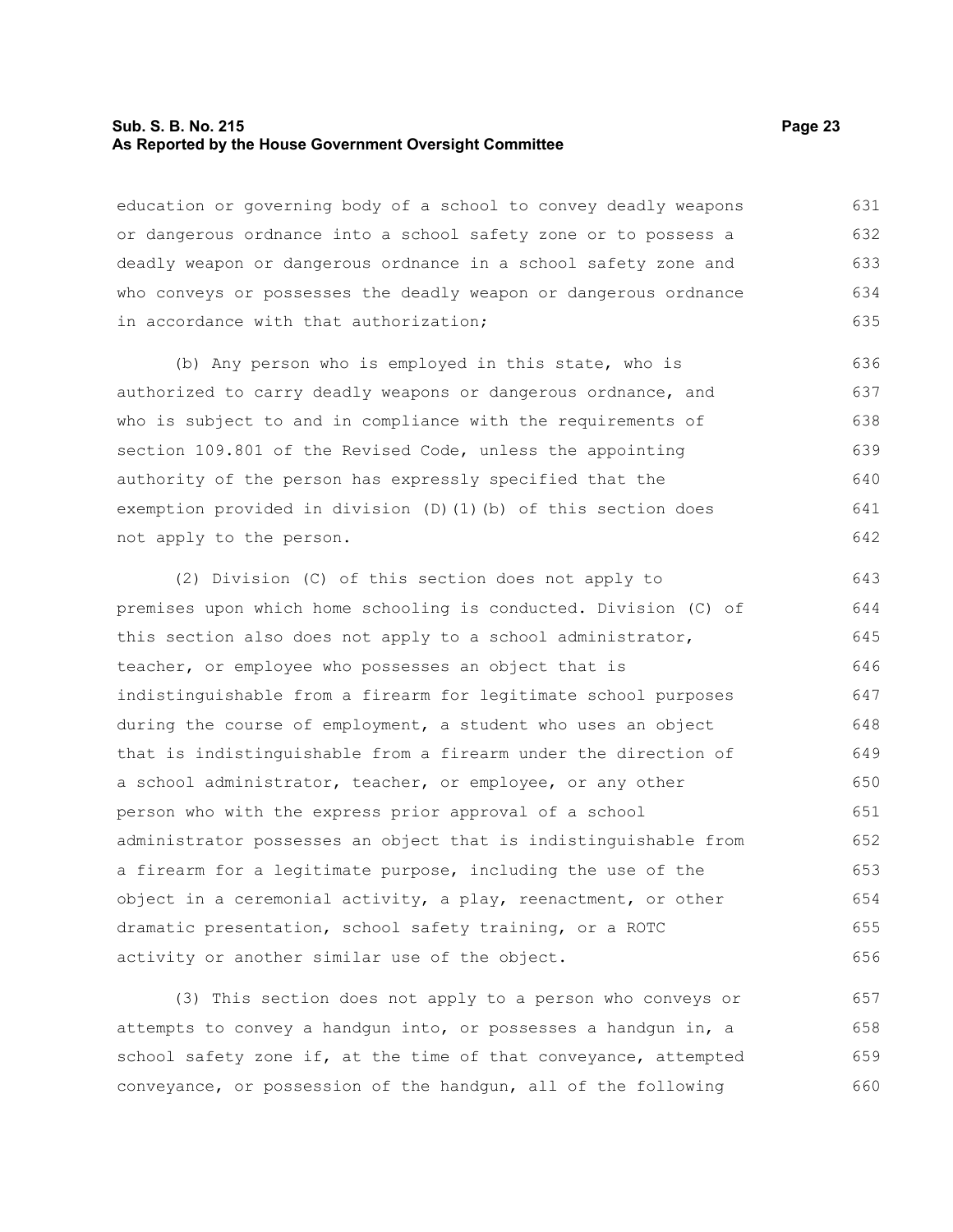### **Sub. S. B. No. 215 Page 24 As Reported by the House Government Oversight Committee**

| ⊣ |  |
|---|--|
|   |  |

672 673

|  | (a) The person does not enter into a school building or | 662 |
|--|---------------------------------------------------------|-----|
|  | onto school premises and is not at a school activity.   | 663 |
|  | (b) The person is carrying has been issued a valid      | 664 |

concealed handgun license that is valid at the time of the conveyance, attempted conveyance, or possession or the person is an active duty member of the armed forces of the United States and is carrying a valid military identification card and documentation of successful completion of firearms training that meets or exceeds the training requirements described in division (G)(1) of section 2923.125 of the Revised Code. 665 666 667 668 669 670 671

(c) The person is in the school safety zone in accordance with 18 U.S.C. 922(q)(2)(B).

(d) The person is not knowingly in a place described in division (B)(1) or (B)(3) to (8) of section 2923.126 of the Revised Code. 674 675 676

(4) This section does not apply to a person who conveys or attempts to convey a handgun into, or possesses a handgun in, a school safety zone if at the time of that conveyance, attempted conveyance, or possession of the handgun all of the following apply: 677 678 679 680 681

(a) The person is carrying has been issued a valid concealed handgun license that is valid at the time of the conveyance, attempted conveyance, or possession or the person is an active duty member of the armed forces of the United States and is carrying a valid military identification card and documentation of successful completion of firearms training that meets or exceeds the training requirements described in division (G)(1) of section 2923.125 of the Revised Code. 682 683 684 685 686 687 688 689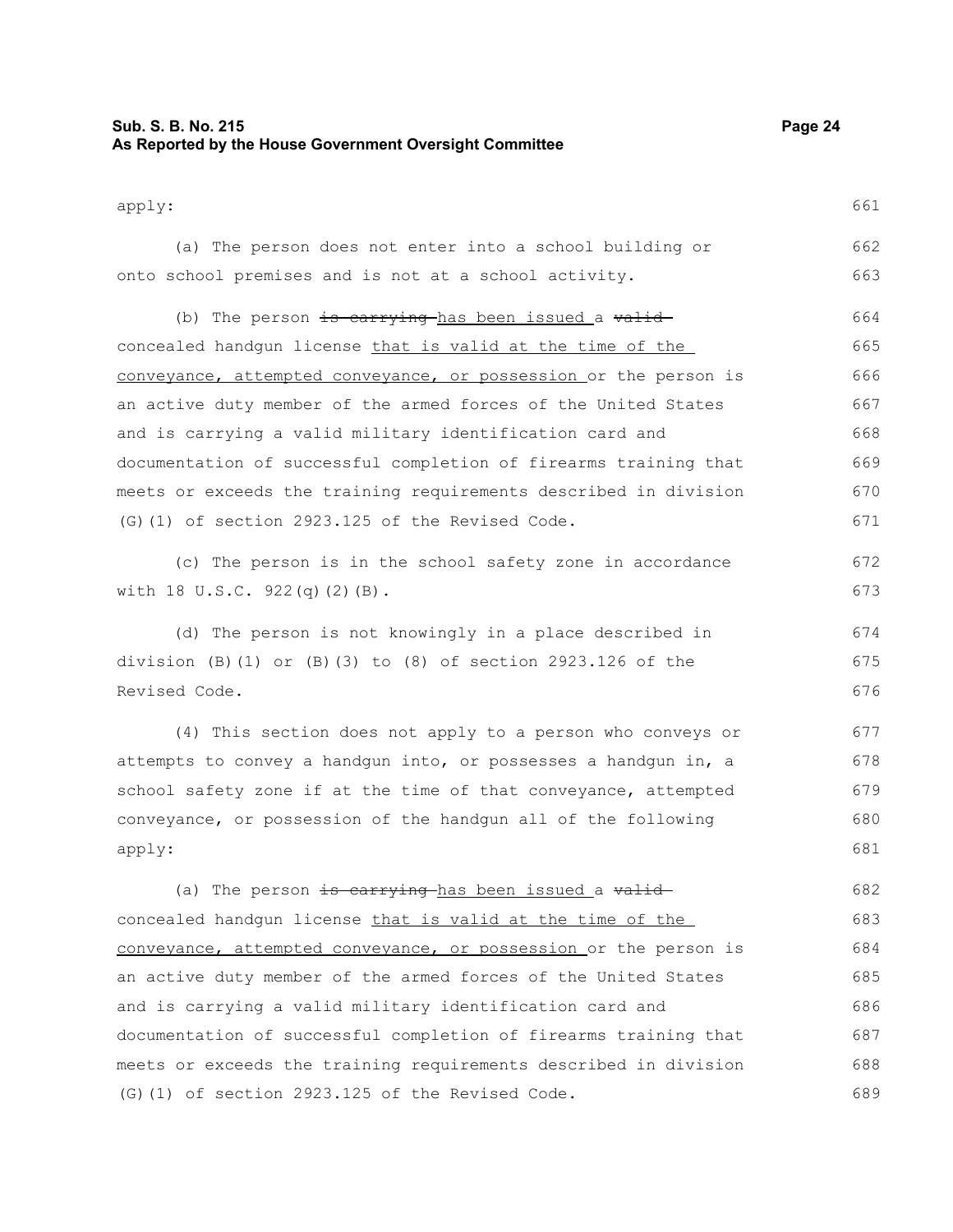| (b) The person leaves the handqun in a motor vehicle.            | 690 |
|------------------------------------------------------------------|-----|
| (c) The handgun does not leave the motor vehicle.                | 691 |
| (d) If the person exits the motor vehicle, the person            | 692 |
| locks the motor vehicle.                                         | 693 |
| (E)(1) Whoever violates division (A) or (B) of this              | 694 |
| section is quilty of illegal conveyance or possession of a       | 695 |
| deadly weapon or dangerous ordnance in a school safety zone.     | 696 |
| Except as otherwise provided in this division, illegal           | 697 |
| conveyance or possession of a deadly weapon or dangerous         | 698 |
| ordnance in a school safety zone is a felony of the fifth        | 699 |
| degree. If the offender previously has been convicted of a       | 700 |
| violation of this section, illegal conveyance or possession of a | 701 |
| deadly weapon or dangerous ordnance in a school safety zone is a | 702 |
| felony of the fourth degree.                                     | 703 |
|                                                                  |     |

(2) Whoever violates division (C) of this section is guilty of illegal possession of an object indistinguishable from a firearm in a school safety zone. Except as otherwise provided in this division, illegal possession of an object indistinguishable from a firearm in a school safety zone is a misdemeanor of the first degree. If the offender previously has been convicted of a violation of this section, illegal possession of an object indistinguishable from a firearm in a school safety zone is a felony of the fifth degree. 704 705 706 707 708 709 710 711 712

(F)(1) In addition to any other penalty imposed upon a person who is convicted of or pleads guilty to a violation of this section and subject to division  $(F)(2)$  of this section, if the offender has not attained nineteen years of age, regardless of whether the offender is attending or is enrolled in a school operated by a board of education or for which the state board of 713 714 715 716 717 718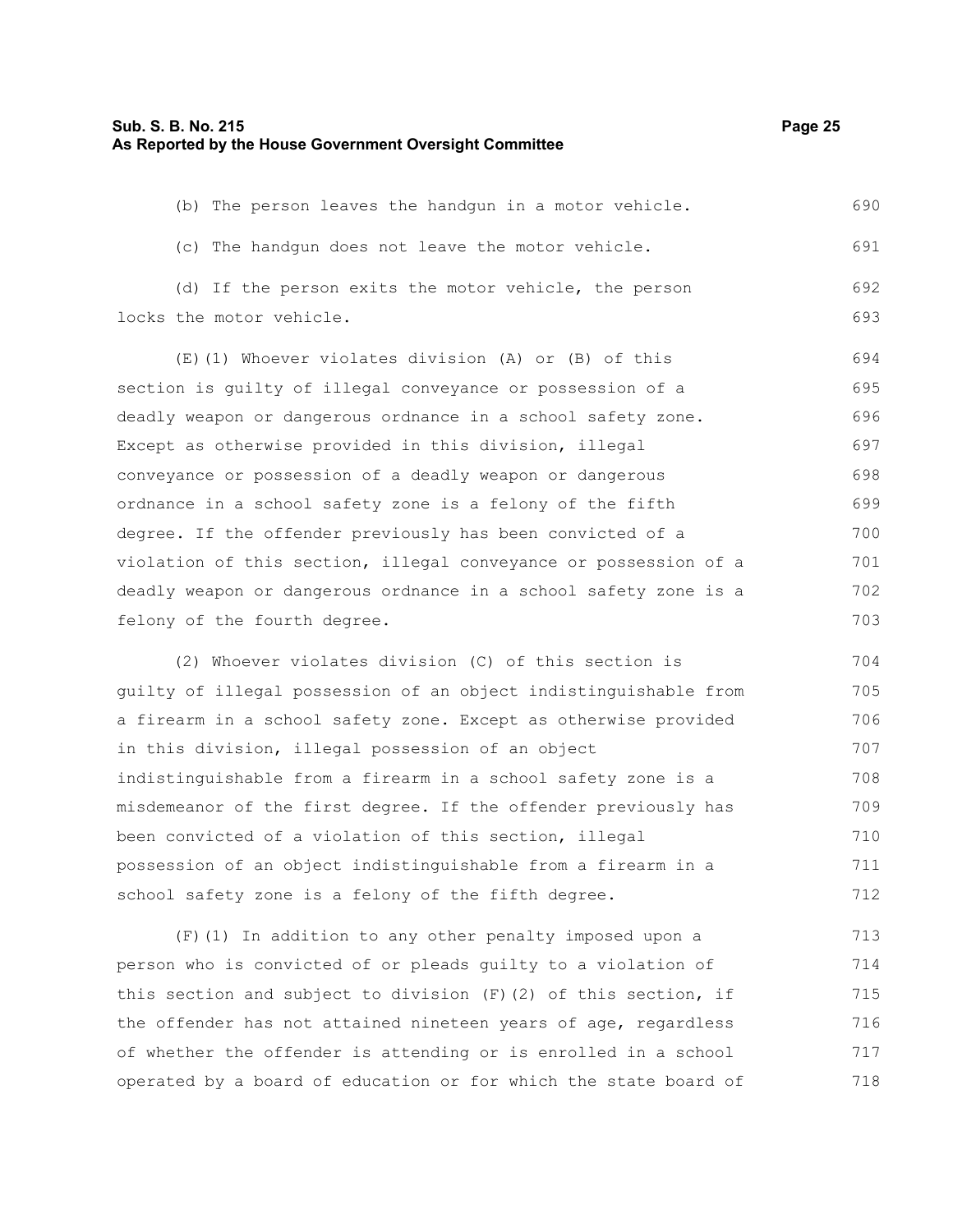#### **Sub. S. B. No. 215 Page 26 As Reported by the House Government Oversight Committee**

education prescribes minimum standards under section 3301.07 of the Revised Code, the court shall impose upon the offender a class four suspension of the offender's probationary driver's license, restricted license, driver's license, commercial driver's license, temporary instruction permit, or probationary commercial driver's license that then is in effect from the range specified in division (A)(4) of section 4510.02 of the Revised Code and shall deny the offender the issuance of any permit or license of that type during the period of the suspension. 719 720 721 722 723 724 725 726 727 728

If the offender is not a resident of this state, the court shall impose a class four suspension of the nonresident operating privilege of the offender from the range specified in division (A)(4) of section 4510.02 of the Revised Code. 729 730 731 732

(2) If the offender shows good cause why the court should not suspend one of the types of licenses, permits, or privileges specified in division (F)(1) of this section or deny the issuance of one of the temporary instruction permits specified in that division, the court in its discretion may choose not to impose the suspension, revocation, or denial required in that division, but the court, in its discretion, instead may require the offender to perform community service for a number of hours determined by the court. 733 734 735 736 737 738 739 740 741

(G) As used in this section, "object that is indistinguishable from a firearm" means an object made, constructed, or altered so that, to a reasonable person without specialized training in firearms, the object appears to be a firearm. 742 743 744 745 746

**Sec. 2923.123.** (A) No person shall knowingly convey or attempt to convey a deadly weapon or dangerous ordnance into a 747 748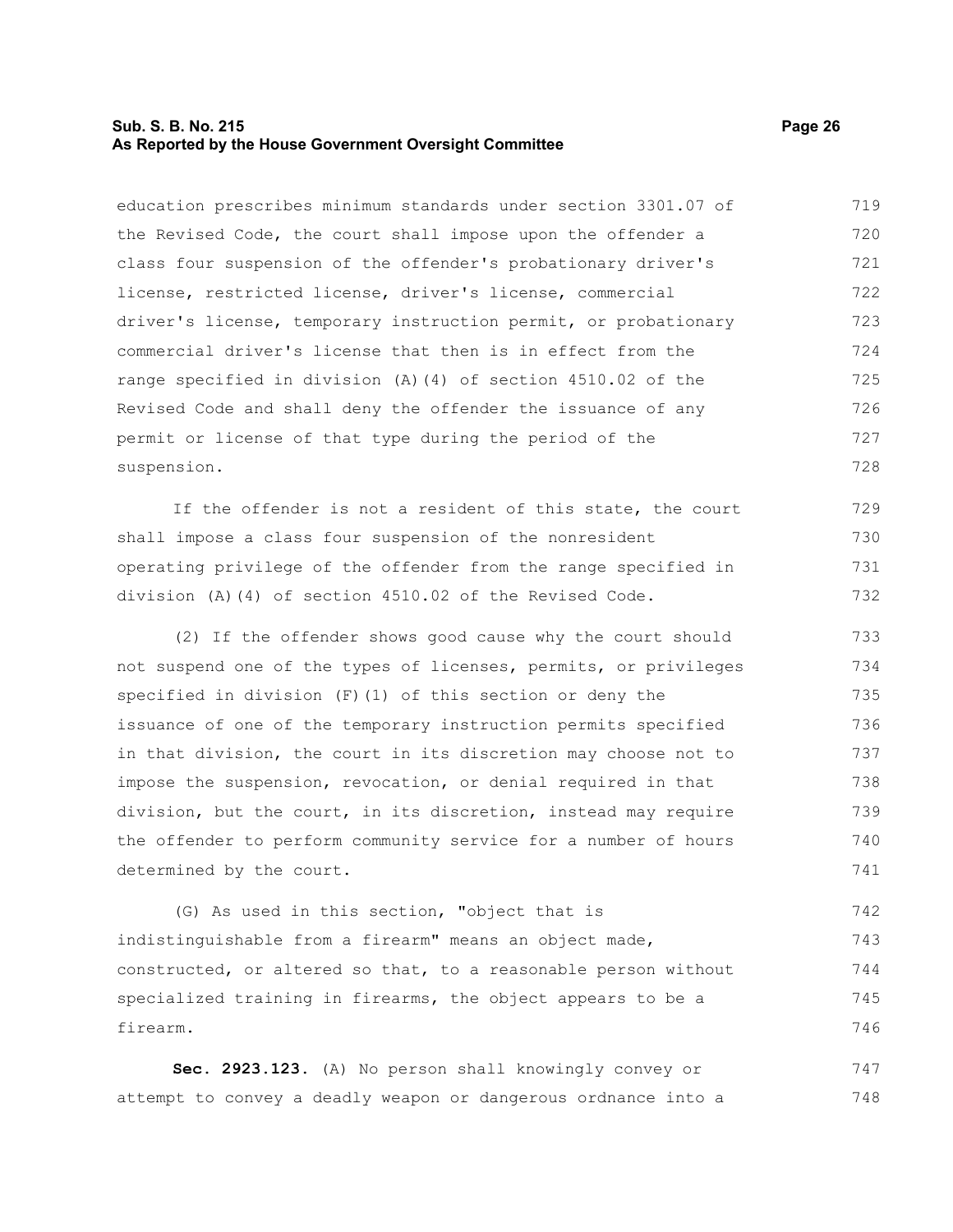courthouse or into another building or structure in which a courtroom is located. (B) No person shall knowingly possess or have under the person's control a deadly weapon or dangerous ordnance in a courthouse or in another building or structure in which a courtroom is located. (C) This section does not apply to any of the following: (1) Except as provided in division (E) of this section, a 749 750 751 752 753 754 755 756

judge of a court of record of this state or a magistrate; 757

(2) A peace officer, officer of a law enforcement agency, or person who is in either of the following categories: 758 759

(a) Except as provided in division (E) of this section, a peace officer, or an officer of a law enforcement agency of another state, a political subdivision of another state, or the United States, who is authorized to carry a deadly weapon or dangerous ordnance, who possesses or has under that individual's control a deadly weapon or dangerous ordnance as a requirement of that individual's duties, and who is acting within the scope of that individual's duties at the time of that possession or control; 760 761 762 763 764 765 766 767 768

(b) Except as provided in division (E) of this section, a person who is employed in this state, who is authorized to carry a deadly weapon or dangerous ordnance, who possesses or has under that individual's control a deadly weapon or dangerous ordnance as a requirement of that person's duties, and who is subject to and in compliance with the requirements of section 109.801 of the Revised Code, unless the appointing authority of the person has expressly specified that the exemption provided in division (C)(2)(b) of this section does not apply to the 769 770 771 772 773 774 775 776 777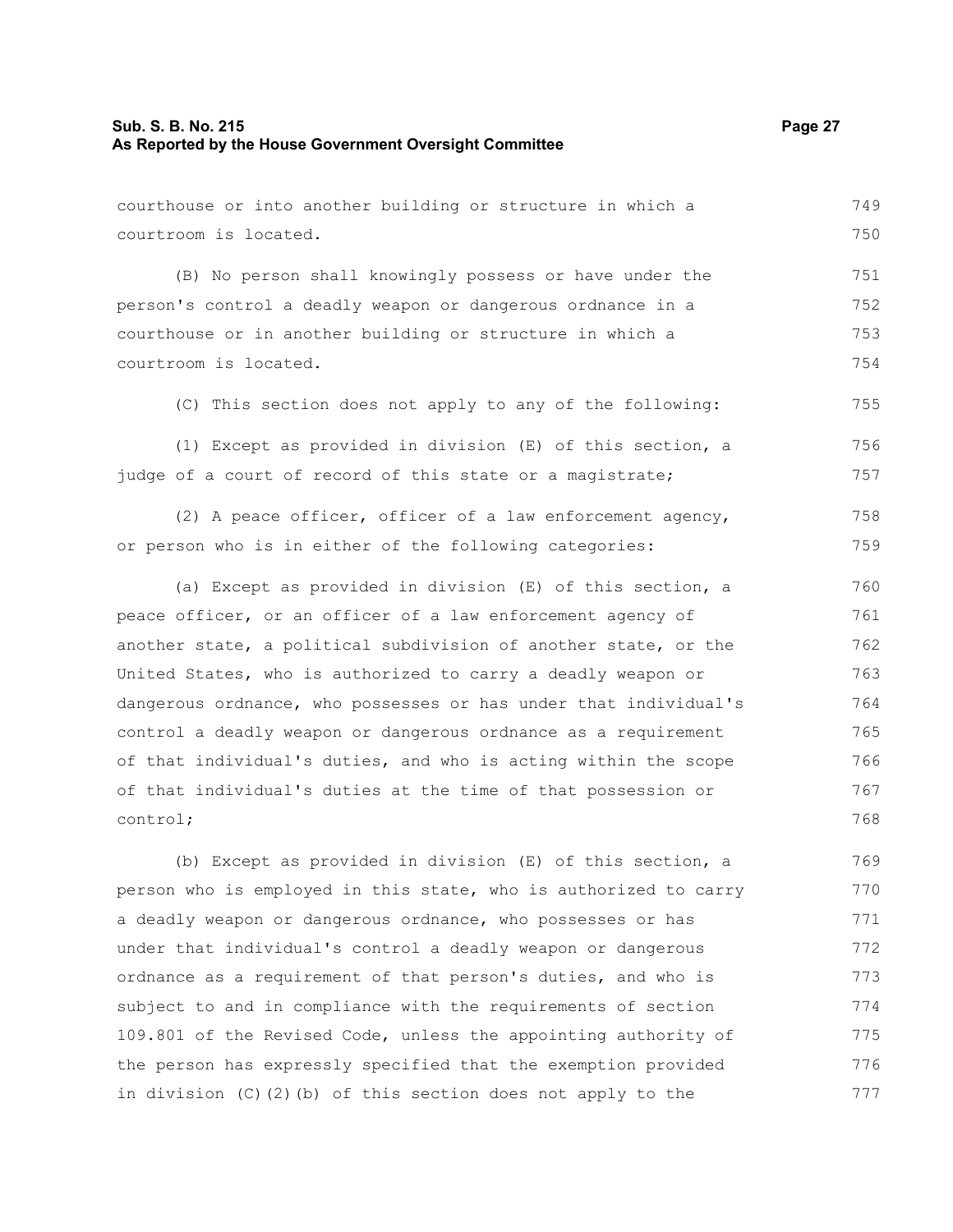### **Sub. S. B. No. 215 Page 28 As Reported by the House Government Oversight Committee**

person.

(3) A person who conveys, attempts to convey, possesses, or has under the person's control a deadly weapon or dangerous ordnance that is to be used as evidence in a pending criminal or civil action or proceeding; 779 780 781 782

(4) Except as provided in division (E) of this section, a bailiff or deputy bailiff of a court of record of this state who is authorized to carry a firearm pursuant to section 109.77 of the Revised Code, who possesses or has under that individual's control a firearm as a requirement of that individual's duties, and who is acting within the scope of that individual's duties at the time of that possession or control; 783 784 785 786 787 788 789

(5) Except as provided in division (E) of this section, a prosecutor, or a secret service officer appointed by a county prosecuting attorney, who is authorized to carry a deadly weapon or dangerous ordnance in the performance of the individual's duties, who possesses or has under that individual's control a deadly weapon or dangerous ordnance as a requirement of that individual's duties, and who is acting within the scope of that individual's duties at the time of that possession or control; 790 791 792 793 794 795 796 797

(6) Except as provided in division (E) of this section, a person who conveys or attempts to convey a handgun into a courthouse or into another building or structure in which a courtroom is located, whoif the person has been issued a concealed handgun license that is valid at the time of the conveyance or attempt or, at the time of the conveyance or attempt, either is carrying a valid concealed handgun license or the person is an active duty member of the armed forces of the United States and is carrying a valid military identification card and documentation of successful completion of firearms 798 799 800 801 802 803 804 805 806 807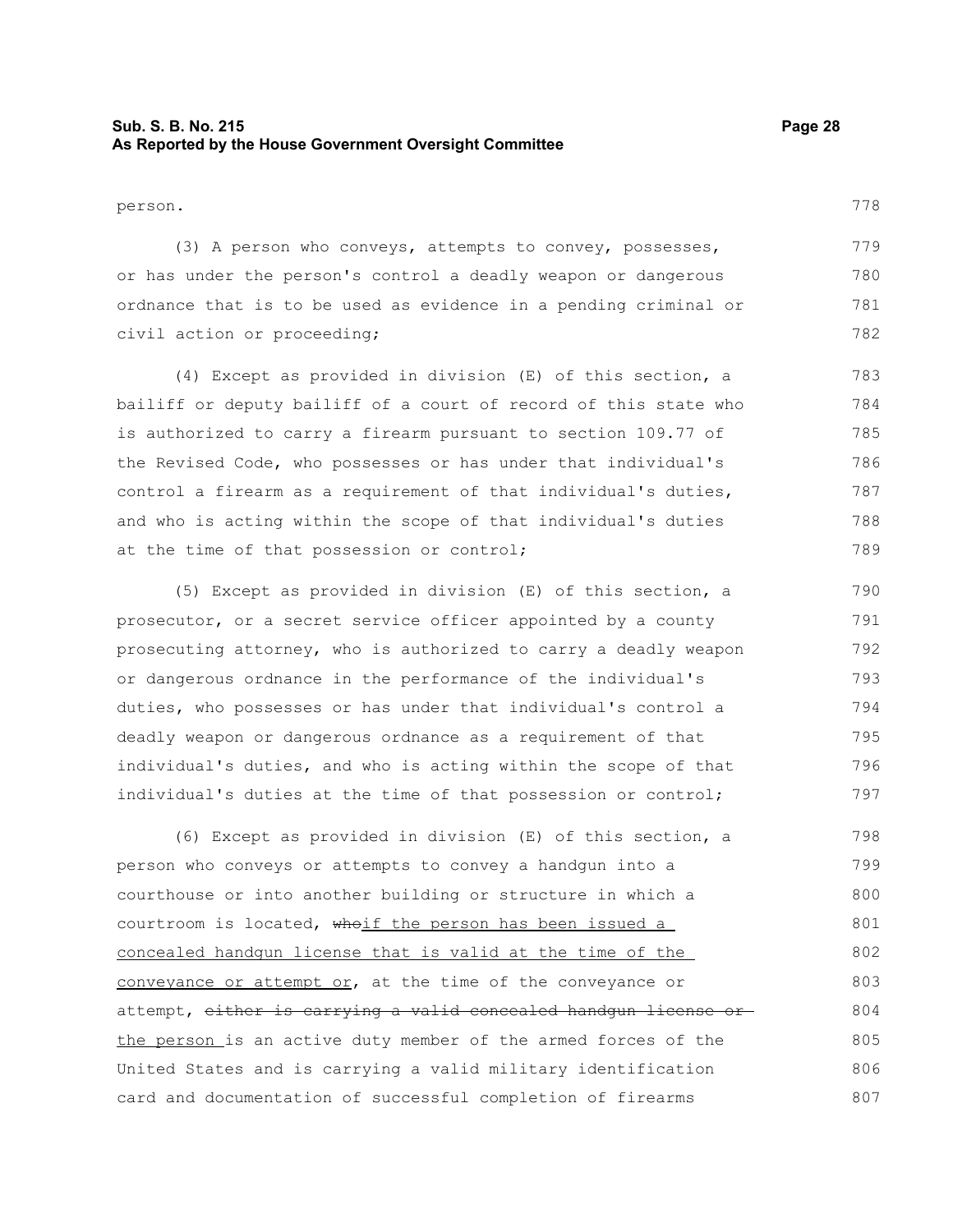#### **Sub. S. B. No. 215 Page 29 As Reported by the House Government Oversight Committee**

training that meets or exceeds the training requirements described in division (G)(1) of section 2923.125 of the Revised Code, and who if in either case the person transfers possession of the handgun to the officer or officer's designee who has charge of the courthouse or building. The officer shall secure the handgun until the licensee is prepared to leave the premises. The exemption described in this division applies only if the officer who has charge of the courthouse or building provides services of the nature described in this division. An officer who has charge of the courthouse or building is not required to offer services of the nature described in this division. 808 809 810 811 812 813 814 815 816 817 818 819

(D)(1) Whoever violates division (A) of this section is guilty of illegal conveyance of a deadly weapon or dangerous ordnance into a courthouse. Except as otherwise provided in this division, illegal conveyance of a deadly weapon or dangerous ordnance into a courthouse is a felony of the fifth degree. If the offender previously has been convicted of a violation of division (A) or (B) of this section, illegal conveyance of a deadly weapon or dangerous ordnance into a courthouse is a felony of the fourth degree. 820 821 822 823 824 825 826 827 828

(2) Whoever violates division (B) of this section is guilty of illegal possession or control of a deadly weapon or dangerous ordnance in a courthouse. Except as otherwise provided in this division, illegal possession or control of a deadly weapon or dangerous ordnance in a courthouse is a felony of the fifth degree. If the offender previously has been convicted of a violation of division (A) or (B) of this section, illegal possession or control of a deadly weapon or dangerous ordnance in a courthouse is a felony of the fourth degree. 829 830 831 832 833 834 835 836 837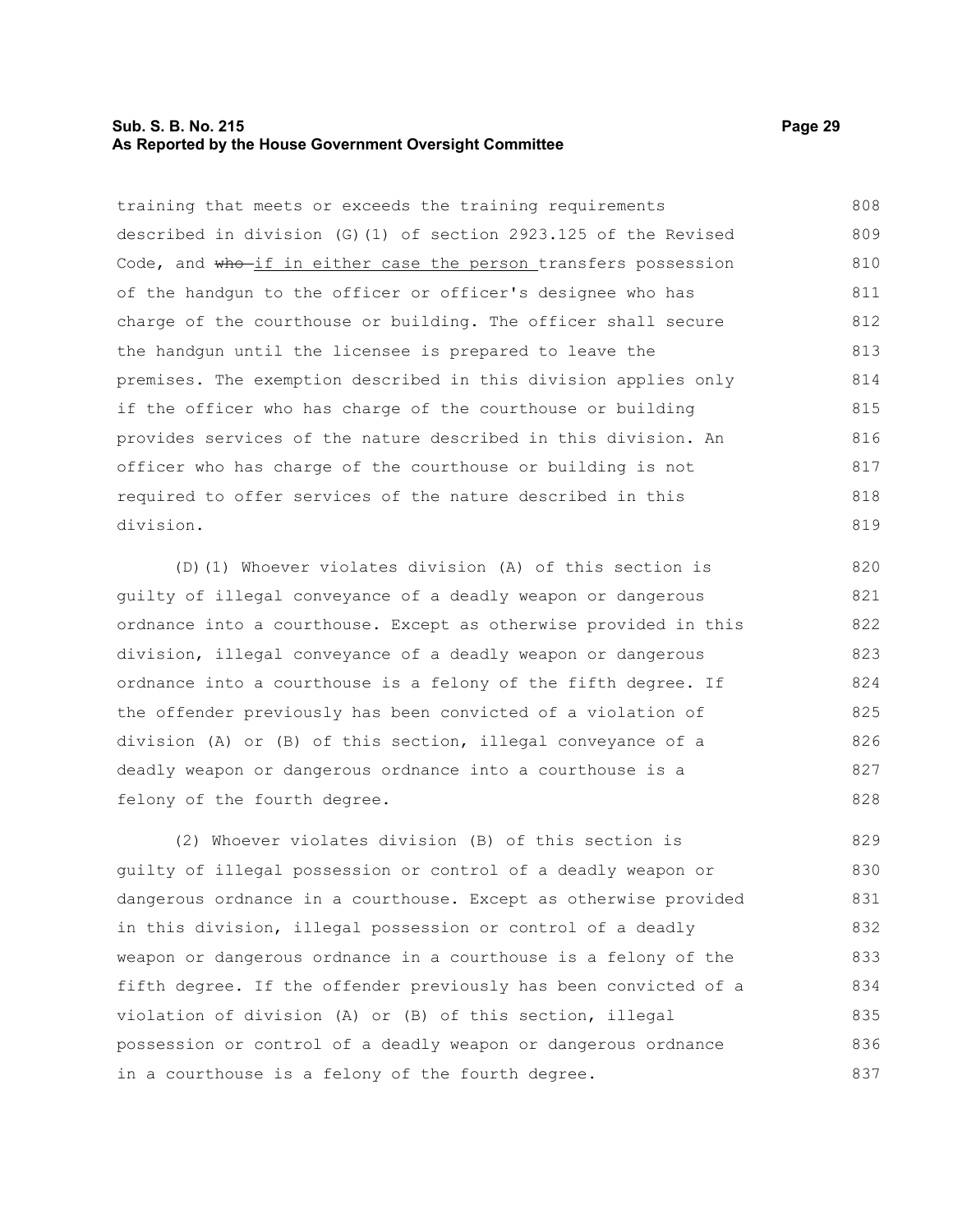### **Sub. S. B. No. 215 Page 30 As Reported by the House Government Oversight Committee**

(E) The exemptions described in divisions  $(C)$   $(1)$ ,  $(2)$   $(a)$ ,  $(2)$  (b),  $(4)$ ,  $(5)$ , and  $(6)$  of this section do not apply to any judge, magistrate, peace officer, officer of a law enforcement agency, bailiff, deputy bailiff, prosecutor, secret service officer, or other person described in any of those divisions if a rule of superintendence or another type of rule adopted by the supreme court pursuant to Article IV, Ohio Constitution, or an applicable local rule of court prohibits all persons from conveying or attempting to convey a deadly weapon or dangerous ordnance into a courthouse or into another building or structure in which a courtroom is located or from possessing or having under one's control a deadly weapon or dangerous ordnance in a courthouse or in another building or structure in which a 838 839 840 841 842 843 844 845 846 847 848 849 850

(F) As used in this section:

courtroom is located.

852

851

(1) "Magistrate" means an individual who is appointed by a court of record of this state and who has the powers and may perform the functions specified in Civil Rule 53, Criminal Rule 19, or Juvenile Rule 40. 853 854 855 856

(2) "Peace officer" and "prosecutor" have the same meanings as in section 2935.01 of the Revised Code. 857 858

**Sec. 2923.126.** (A) A concealed handgun license that is issued under section 2923.125 of the Revised Code shall expire five years after the date of issuance. A licensee who has been issued a license under that section shall be granted a grace period of thirty days after the licensee's license expires during which the licensee's license remains valid. Except as provided in divisions (B) and (C) of this section, a licensee who has been issued a concealed handgun license under section 2923.125 or 2923.1213 of the Revised Code may carry a concealed 859 860 861 862 863 864 865 866 867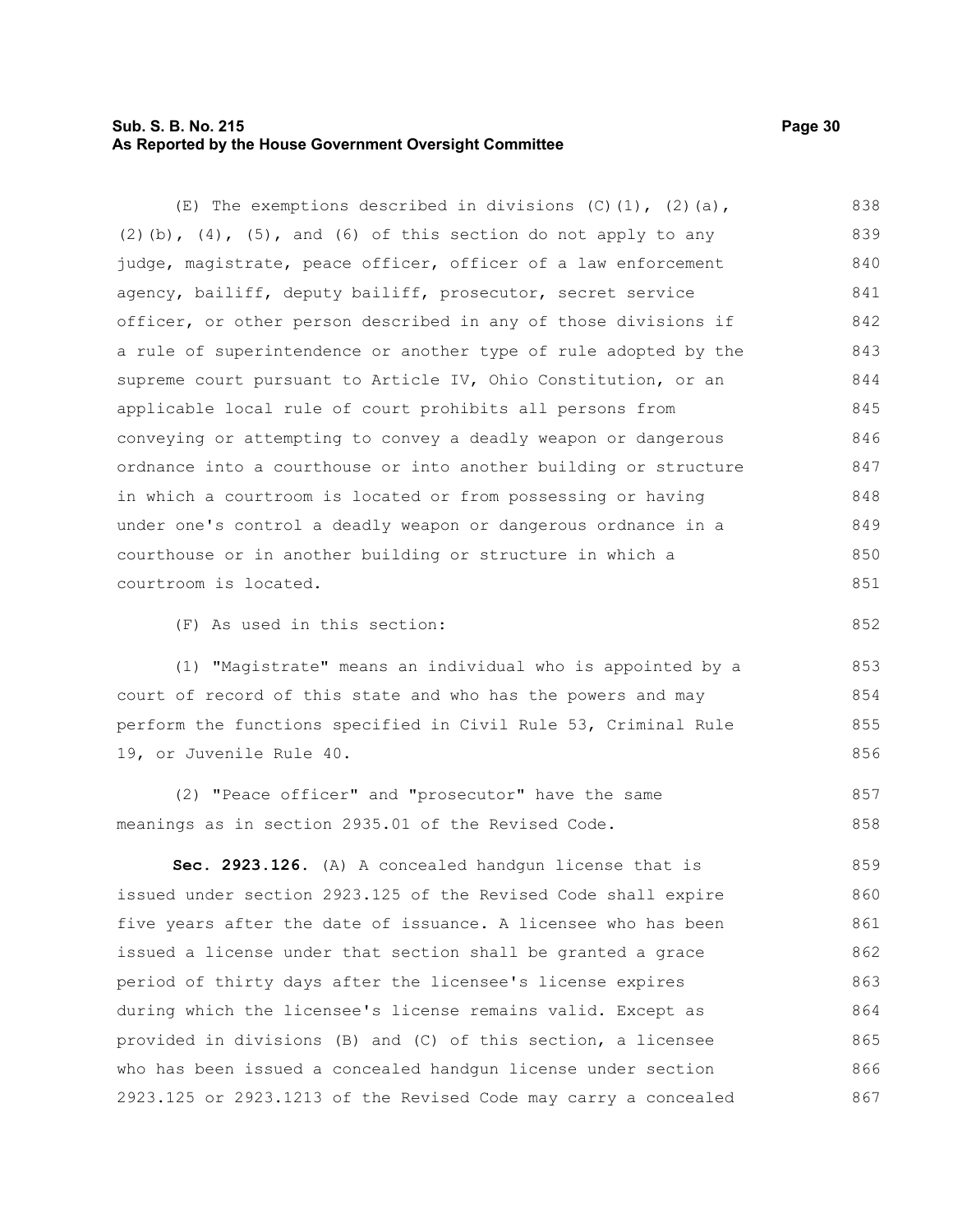## **Sub. S. B. No. 215 Page 31 As Reported by the House Government Oversight Committee**

| handgun anywhere in this state if the-licensee also carries a         | 868 |
|-----------------------------------------------------------------------|-----|
| license is valid <del>license</del> -when the licensee is in actual   | 869 |
| possession of a concealed handgun. The licensee shall give            | 870 |
| notice of any change in the licensee's residence address to the       | 871 |
| sheriff who issued the license within forty-five days after that      | 872 |
| change.                                                               | 873 |
| <del>If a licensee is the driver or an occupant of a motor-</del>     | 874 |
| vehicle that is stopped as the result of a traffic stop or a          | 875 |
| stop for another law enforcement purpose and if the licensee is-      | 876 |
| transporting or has a loaded handgun in the motor vehicle at          | 877 |
| that time, the licensee shall promptly inform any law-                | 878 |
| enforcement officer who approaches the vehicle while stopped-         | 879 |
| that the licensee has been issued a concealed handgun license         | 880 |
| and that the licensee currently possesses or has a loaded-            | 881 |
| handgun; the licensee shall not knowingly disregard or fail to        | 882 |
| comply with lawful orders of a law enforcement officer given-         | 883 |
| while the motor vehicle is stopped, knowingly fail to remain in-      | 884 |
| the motor vehicle while stopped, or knowingly fail to keep the        | 885 |
| licensee's hands in plain sight after any law enforcement-            | 886 |
| officer begins approaching the licensee while stopped and before-     | 887 |
| the officer leaves, unless directed otherwise by a law-               | 888 |
| enforcement officer; and the licensee shall not knowingly have-       | 889 |
| contact with the loaded handgun by touching it with the               | 890 |
| <del>licensee's hands or fingers, in any manner in violation of</del> | 891 |
| division (E) of section 2923.16 of the Revised Code, after any        | 892 |
| law enforcement officer begins approaching the licensee while-        | 893 |
| stopped and before the officer leaves. Additionally, if a             | 894 |
| licensee is the driver or an occupant of a commercial motor-          | 895 |
| vehicle that is stopped by an employee of the motor carrier           | 896 |
| enforcement unit for the purposes defined in section 5503.34 of       | 897 |
| the Revised Code and the licensee is transporting or has a-           | 898 |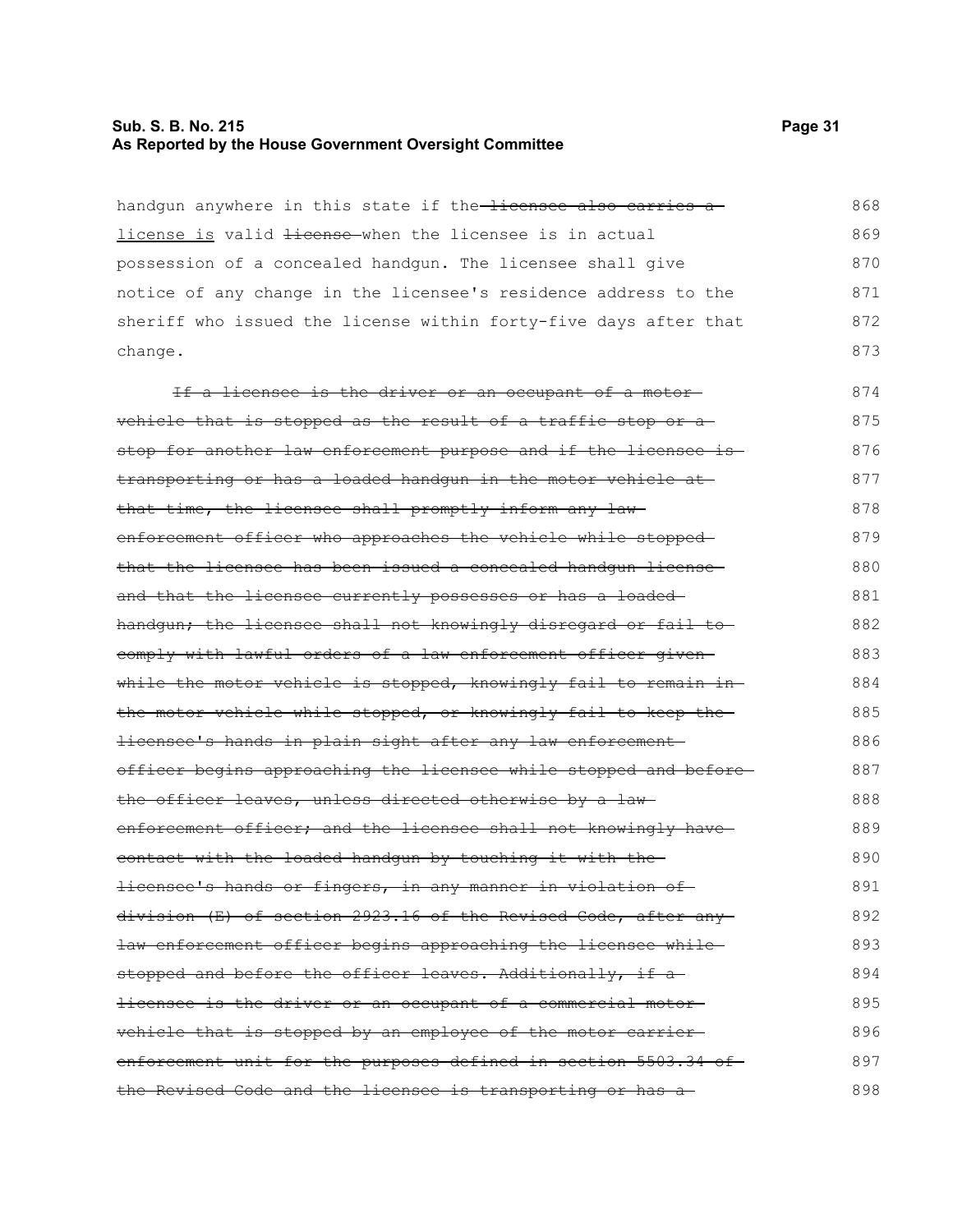#### **Sub. S. B. No. 215 Page 32 As Reported by the House Government Oversight Committee**

loaded handgun in the commercial motor vehicle at that time, the licensee shall promptly inform the employee of the unit who approaches the vehicle while stopped that the licensee has been

|                                              | issued a concealed handgun license and that the licensee- | 902 |
|----------------------------------------------|-----------------------------------------------------------|-----|
| eurrently possesses or has a loaded handgun. |                                                           | 903 |

If a licensee is stopped for a law enforcement purpose and if the licensee is carrying a concealed handgun at the time the officer approaches, the licensee shall promptly inform any law enforcement officer who approaches the licensee while stopped that the licensee has been issued a concealed handgun license and that the licensee currently is carrying a concealed handgun; the licensee shall not knowingly disregard or fail to comply with lawful orders of a law enforcement officer given while the licensee is stopped, or knowingly fail to keep the licensee's hands in plain sight after any law enforcement officer begins approaching the licensee while stopped and before the officer leaves, unless directed otherwise by a law enforcement officer; and the licensee shall not knowingly remove, attempt to remove,grasp, or hold the loaded handgun or knowingly have contact with the loaded handgun by touching it with the licensee's hands or fingers, in any manner in violation of division (B) of section 2923.12 of the Revised Code, after any law enforcement officer begins approaching the licensee while stopped and before the officer leaves. 904 905 906 907 908 909 910 911 912 913 914 915 916 917 918 919 920 921 922

(B) A valid concealed handgun license does not authorize the licensee to carry a concealed handgun in any manner prohibited under division (B) of section 2923.12 of the Revised Code or in any manner prohibited under section 2923.16 of the Revised Code. A valid license does not authorize the licensee to carry a concealed handgun into any of the following places: 923 924 925 926 927 928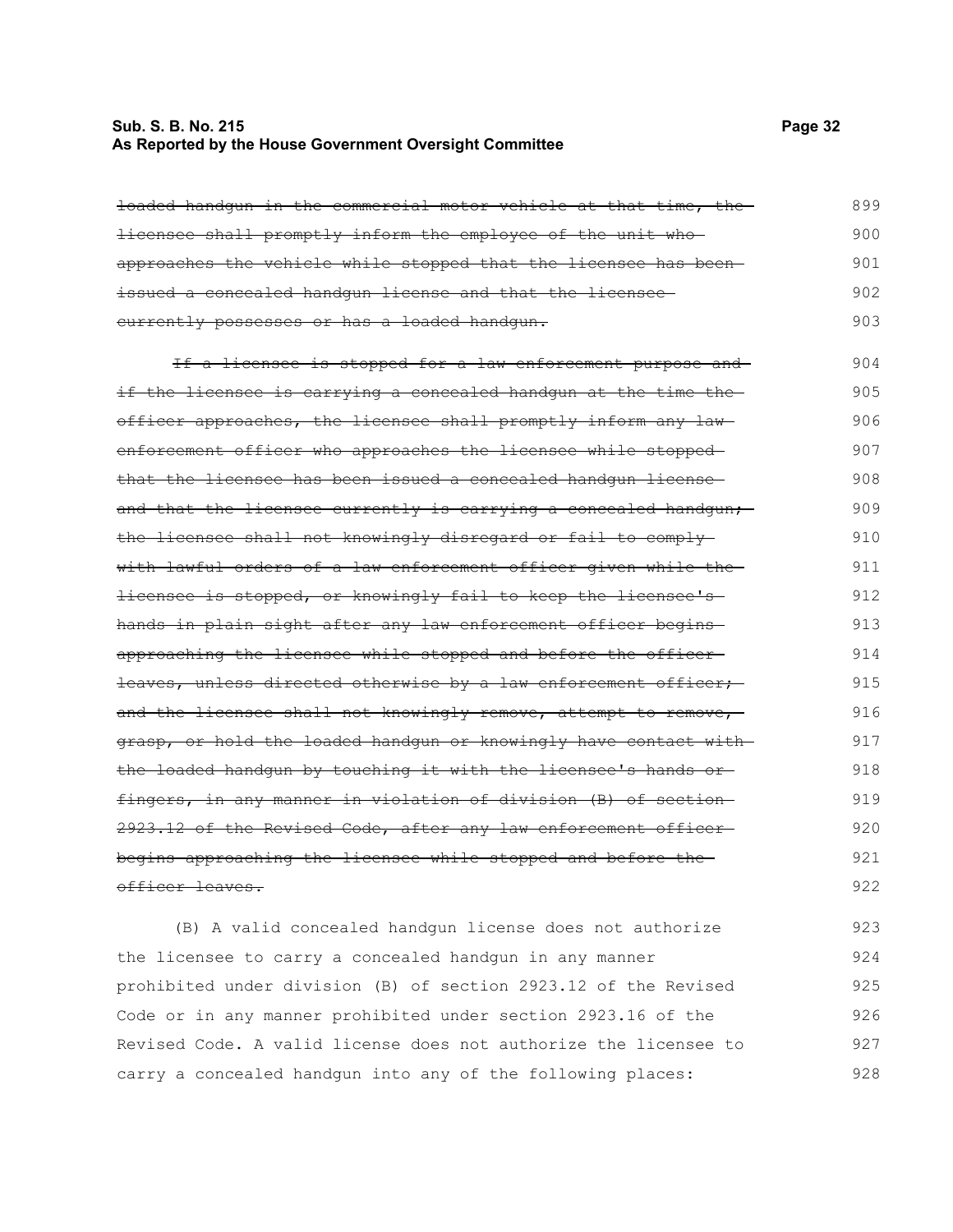#### **Sub. S. B. No. 215 Page 33 As Reported by the House Government Oversight Committee**

(1) A police station, sheriff's office, or state highway patrol station, premises controlled by the bureau of criminal identification and investigation; a state correctional institution, jail, workhouse, or other detention facility; any area of an airport passenger terminal that is beyond a passenger or property screening checkpoint or to which access is restricted through security measures by the airport authority or a public agency; or an institution that is maintained, operated, managed, and governed pursuant to division (A) of section 5119.14 of the Revised Code or division (A)(1) of section 5123.03 of the Revised Code; 929 930 931 932 933 934 935 936 937 938 939

(2) A school safety zone if the licensee's carrying the concealed handgun is in violation of section 2923.122 of the Revised Code;

(3) A courthouse or another building or structure in which a courtroom is located if the licensee's carrying the concealed handgun is in violation of section 2923.123 of the Revised Code;

(4) Any premises or open air arena for which a D permit has been issued under Chapter 4303. of the Revised Code if the licensee's carrying the concealed handgun is in violation of section 2923.121 of the Revised Code; 946 947 948 949

(5) Any premises owned or leased by any public or private college, university, or other institution of higher education, unless the handgun is in a locked motor vehicle or the licensee is in the immediate process of placing the handgun in a locked motor vehicle or unless the licensee is carrying the concealed handgun pursuant to a written policy, rule, or other authorization that is adopted by the institution's board of trustees or other governing body and that authorizes specific individuals or classes of individuals to carry a concealed 950 951 952 953 954 955 956 957 958

940 941 942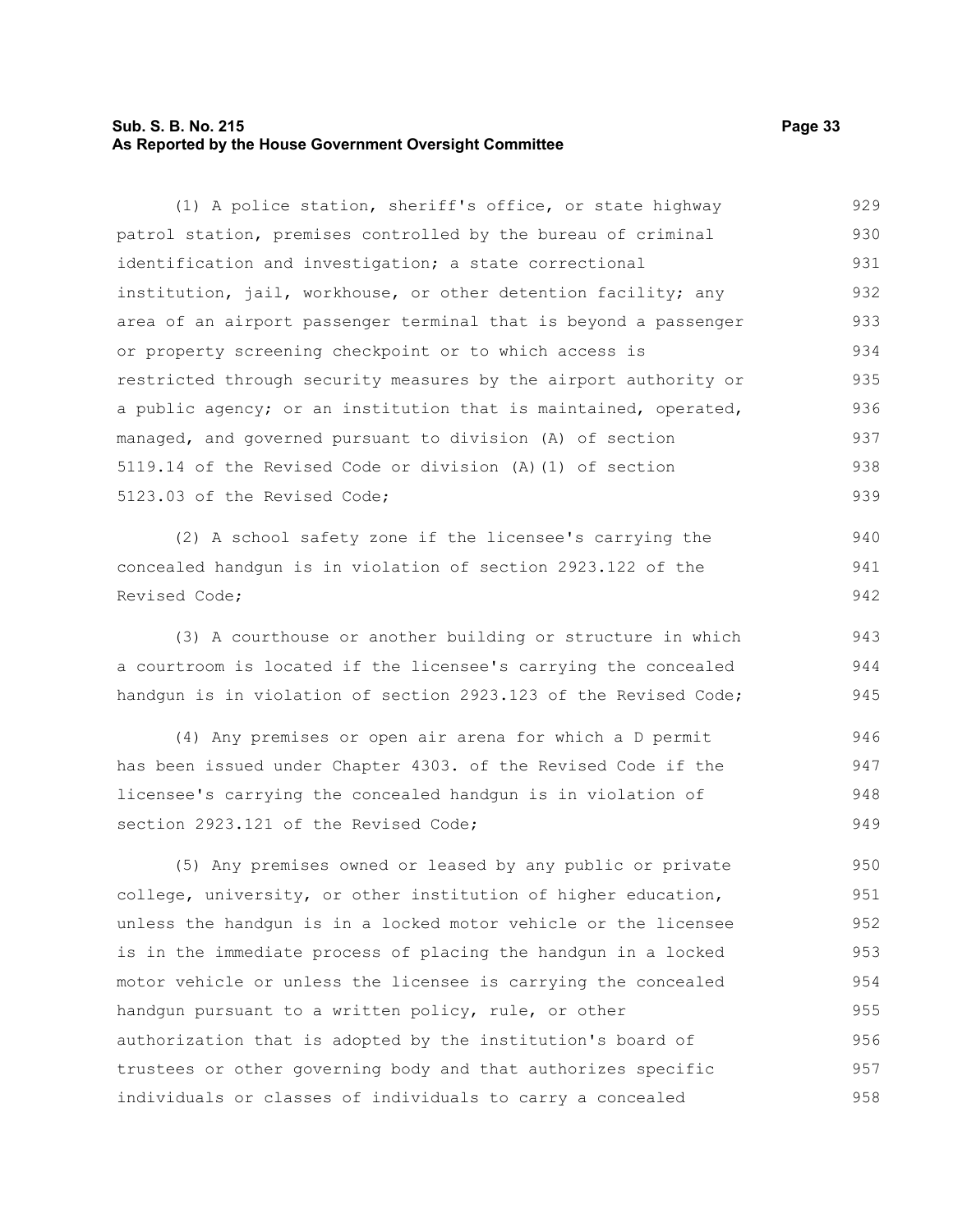### **Sub. S. B. No. 215 Page 34 As Reported by the House Government Oversight Committee**

handgun on the premises;

959

972 973

| (6) Any church, synagogue, mosque, or other place of             | 960 |  |  |  |  |  |  |
|------------------------------------------------------------------|-----|--|--|--|--|--|--|
| worship, unless the church, synagogue, mosque, or other place of | 961 |  |  |  |  |  |  |
| worship posts or permits otherwise;                              |     |  |  |  |  |  |  |

(7) Any building that is a government facility of this state or a political subdivision of this state and that is not a building that is used primarily as a shelter, restroom, parking facility for motor vehicles, or rest facility and is not a courthouse or other building or structure in which a courtroom is located that is subject to division (B)(3) of this section, unless the governing body with authority over the building has enacted a statute, ordinance, or policy that permits a licensee to carry a concealed handgun into the building; 963 964 965 966 967 968 969 970 971

(8) A place in which federal law prohibits the carrying of handguns.

(C)(1) Nothing in this section shall negate or restrict a rule, policy, or practice of a private employer that is not a private college, university, or other institution of higher education concerning or prohibiting the presence of firearms on the private employer's premises or property, including motor vehicles owned by the private employer. Nothing in this section shall require a private employer of that nature to adopt a rule, policy, or practice concerning or prohibiting the presence of firearms on the private employer's premises or property, including motor vehicles owned by the private employer. 974 975 976 977 978 979 980 981 982 983

(2)(a) A private employer shall be immune from liability in a civil action for any injury, death, or loss to person or property that allegedly was caused by or related to a licensee bringing a handgun onto the premises or property of the private 984 985 986 987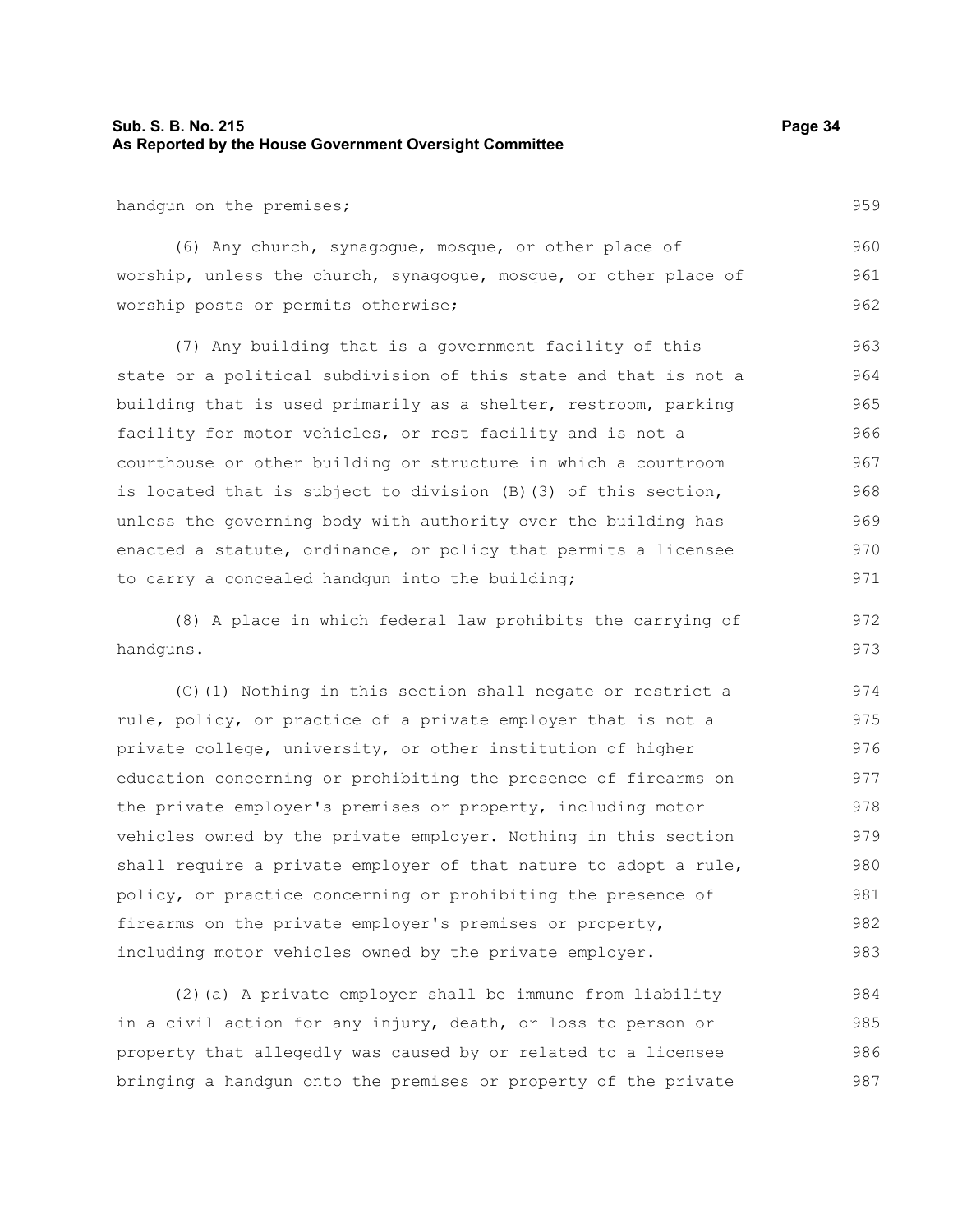#### **Sub. S. B. No. 215 Page 35 As Reported by the House Government Oversight Committee**

employer, including motor vehicles owned by the private employer, unless the private employer acted with malicious purpose. A private employer is immune from liability in a civil action for any injury, death, or loss to person or property that allegedly was caused by or related to the private employer's decision to permit a licensee to bring, or prohibit a licensee from bringing, a handgun onto the premises or property of the private employer. 988 989 990 991 992 993 994 995

(b) A political subdivision shall be immune from liability in a civil action, to the extent and in the manner provided in Chapter 2744. of the Revised Code, for any injury, death, or loss to person or property that allegedly was caused by or related to a licensee bringing a handgun onto any premises or property owned, leased, or otherwise under the control of the political subdivision. As used in this division, "political subdivision" has the same meaning as in section 2744.01 of the Revised Code. 996 997 998 999 1000 1001 1002 1003 1004

(c) An institution of higher education shall be immune from liability in a civil action for any injury, death, or loss to person or property that allegedly was caused by or related to a licensee bringing a handgun onto the premises of the institution, including motor vehicles owned by the institution, unless the institution acted with malicious purpose. An institution of higher education is immune from liability in a civil action for any injury, death, or loss to person or property that allegedly was caused by or related to the institution's decision to permit a licensee or class of licensees to bring a handgun onto the premises of the institution. 1005 1006 1007 1008 1009 1010 1011 1012 1013 1014 1015 1016

(d) A nonprofit corporation shall be immune from liability 1017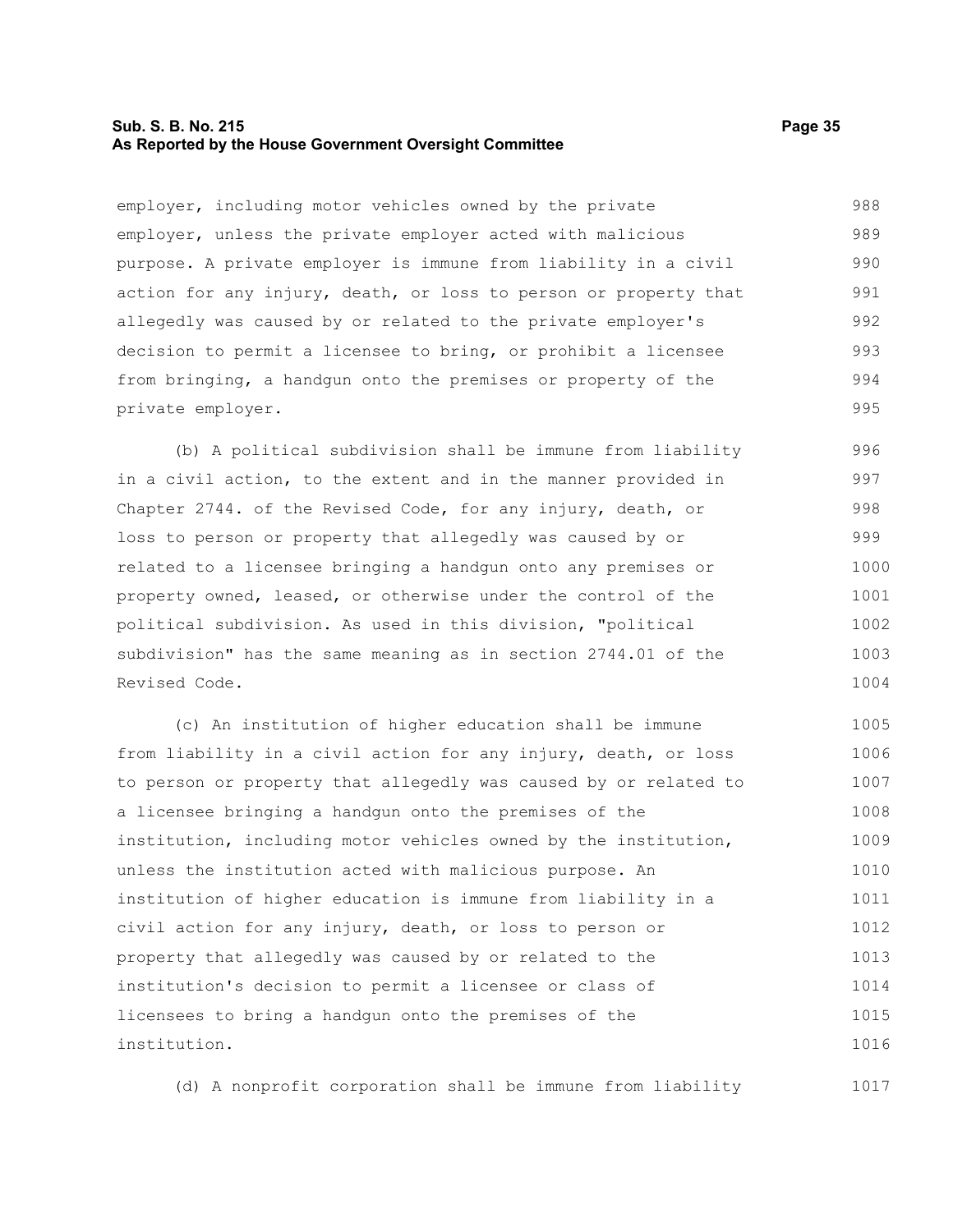#### **Sub. S. B. No. 215 Page 36 As Reported by the House Government Oversight Committee**

in a civil action for any injury, death, or loss to person or property that allegedly was caused by or related to a licensee bringing a handgun onto the premises of the nonprofit corporation, including any motor vehicle owned by the nonprofit corporation, or to any event organized by the nonprofit corporation, unless the nonprofit corporation acted with malicious purpose. A nonprofit corporation is immune from liability in a civil action for any injury, death, or loss to person or property that allegedly was caused by or related to the nonprofit corporation's decision to permit a licensee to bring a handgun onto the premises of the nonprofit corporation or to any event organized by the nonprofit corporation. 1018 1019 1020 1021 1022 1023 1024 1025 1026 1027 1028 1029

(3)(a) Except as provided in division (C)(3)(b) of this section and section 2923.1214 of the Revised Code, the owner or person in control of private land or premises, and a private person or entity leasing land or premises owned by the state, the United States, or a political subdivision of the state or the United States, may post a sign in a conspicuous location on that land or on those premises prohibiting persons from carrying firearms or concealed firearms on or onto that land or those premises. Except as otherwise provided in this division, a person who knowingly violates a posted prohibition of that nature is guilty of criminal trespass in violation of division (A)(4) of section 2911.21 of the Revised Code and is guilty of a misdemeanor of the fourth degree. If a person knowingly violates a posted prohibition of that nature and the posted land or premises primarily was a parking lot or other parking facility, the person is not guilty of criminal trespass under section 2911.21 of the Revised Code or under any other criminal law of this state or criminal law, ordinance, or resolution of a political subdivision of this state, and instead is subject only 1030 1031 1032 1033 1034 1035 1036 1037 1038 1039 1040 1041 1042 1043 1044 1045 1046 1047 1048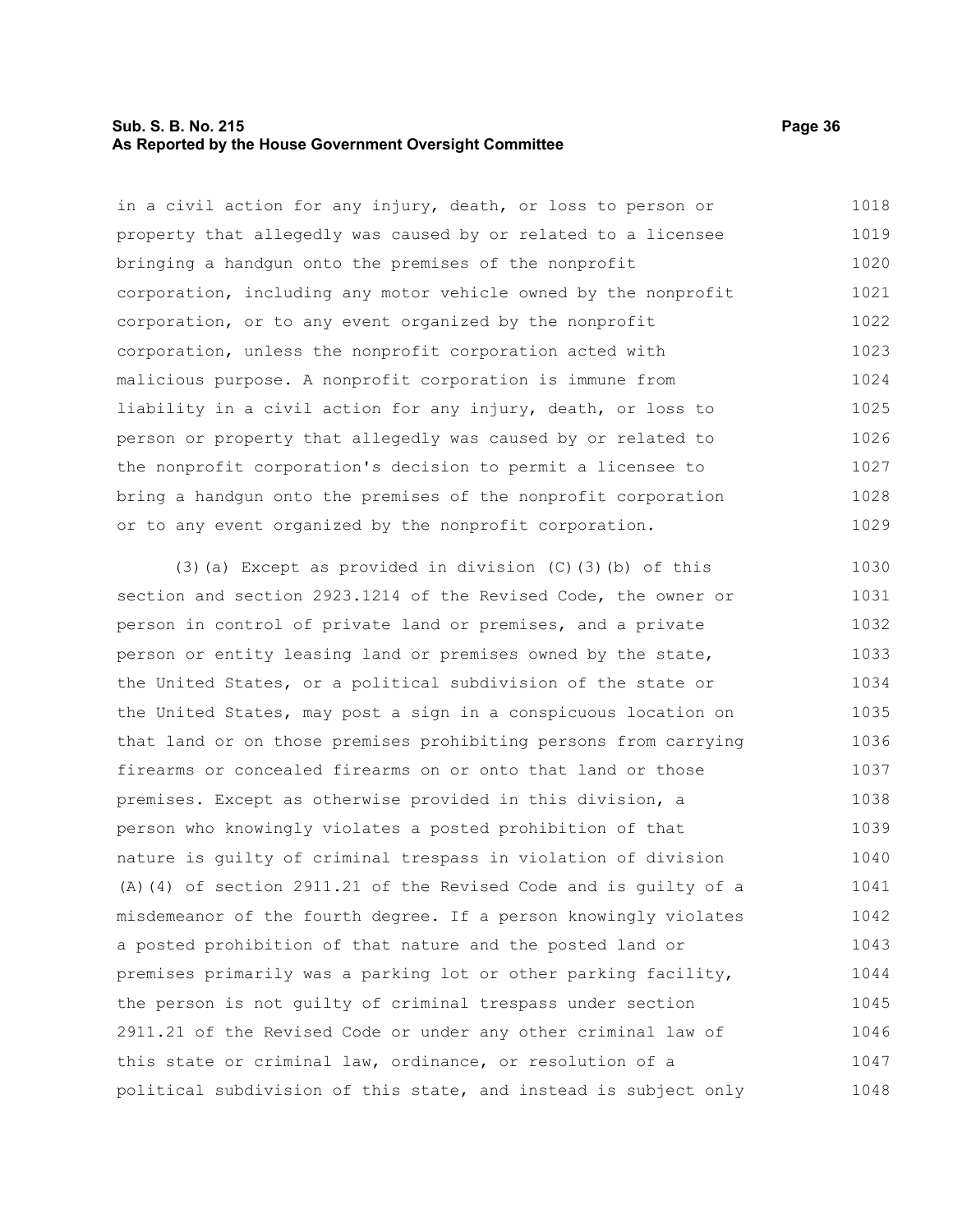## **Sub. S. B. No. 215** Page 37 **As Reported by the House Government Oversight Committee**

| to a civil cause of action for trespass based on the violation.  | 1049 |
|------------------------------------------------------------------|------|
| If a person knowingly violates a posted prohibition of the       | 1050 |
| nature described in this division and the posted land or         | 1051 |
| premises is a child day-care center, type A family day-care      | 1052 |
| home, or type B family day-care home, unless the person is a     | 1053 |
| licensee who resides in a type A family day-care home or type B  | 1054 |
| family day-care home, the person is quilty of aggravated         | 1055 |
| trespass in violation of section 2911.211 of the Revised Code.   | 1056 |
| Except as otherwise provided in this division, the offender is   | 1057 |
| guilty of a misdemeanor of the first degree. If the person       | 1058 |
| previously has been convicted of a violation of this division or | 1059 |
| of any offense of violence, if the weapon involved is a firearm  | 1060 |
| that is either loaded or for which the offender has ammunition   | 1061 |
| ready at hand, or if the weapon involved is dangerous ordnance,  | 1062 |
| the offender is quilty of a felony of the fourth degree.         | 1063 |
| (b) A landlord may not prohibit or restrict a tenant who         | 1064 |
| is a licensee and who on or after September 9, 2008, enters into | 1065 |
| a rental agreement with the landlord for the use of residential  | 1066 |
| premises, and the tenant's quest while the tenant is present,    | 1067 |
|                                                                  |      |
| from lawfully carrying or possessing a handgun on those          | 1068 |
| residential premises.                                            | 1069 |
| (c) As used in division (C) (3) of this section:                 | 1070 |
| (i) "Residential premises" has the same meaning as in            | 1071 |
| section 5321.01 of the Revised Code, except "residential         | 1072 |
| premises" does not include a dwelling unit that is owned or      | 1073 |
| operated by a college or university.                             | 1074 |
| (ii) "Landlord," "tenant," and "rental agreement" have the       | 1075 |
| same meanings as in section 5321.01 of the Revised Code.         | 1076 |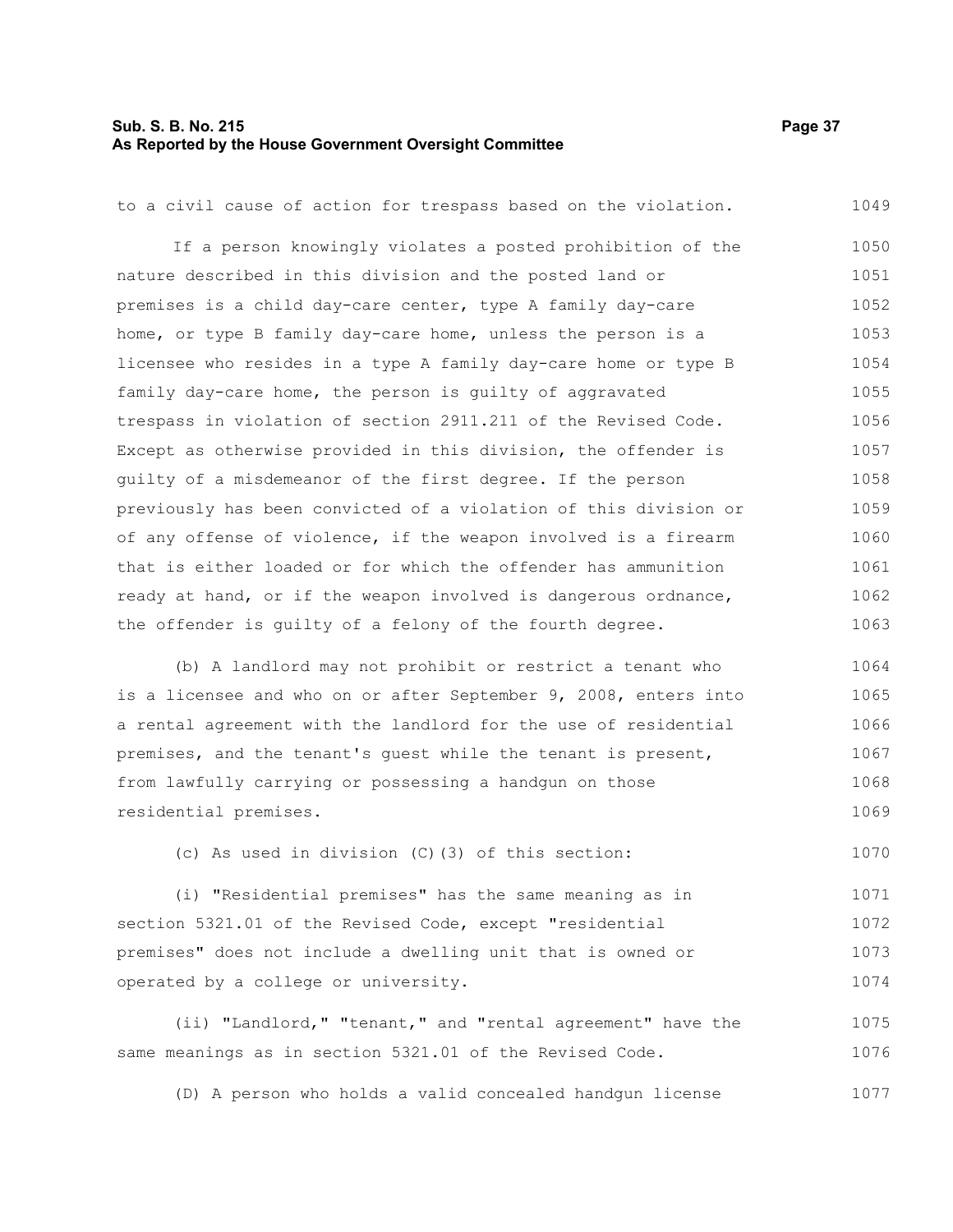#### **Sub. S. B. No. 215 Page 38 As Reported by the House Government Oversight Committee**

issued by another state that is recognized by the attorney general pursuant to a reciprocity agreement entered into pursuant to section 109.69 of the Revised Code or a person who holds a valid concealed handgun license under the circumstances described in division (B) of section 109.69 of the Revised Code has the same right to carry a concealed handgun in this state as a person who was issued a concealed handgun license under section 2923.125 of the Revised Code and is subject to the same restrictions that apply to a person who earries has been issued a license issued under that section that is valid at the time in question. 1078 1079 1080 1081 1082 1083 1084 1085 1086 1087 1088

(E)(1) A peace officer has the same right to carry a concealed handgun in this state as a person who was issued a concealed handgun license under section 2923.125 of the Revised Code, provided that the officer when carrying a concealed handgun under authority of this division is carrying validating identification. For purposes of reciprocity with other states, a peace officer shall be considered to be a licensee in this state. 1089 1090 1091 1092 1093 1094 1095 1096

(2) An active duty member of the armed forces of the United States who is carrying a valid military identification card and documentation of successful completion of firearms training that meets or exceeds the training requirements described in division (G)(1) of section 2923.125 of the Revised Code has the same right to carry a concealed handgun in this state as a person who was issued a concealed handgun license under section 2923.125 of the Revised Code and is subject to the same restrictions as specified in this section. 1097 1098 1099 1100 1101 1102 1103 1104 1105

(3) A tactical medical professional who is qualified to carry firearms while on duty under section 109.771 of the 1106 1107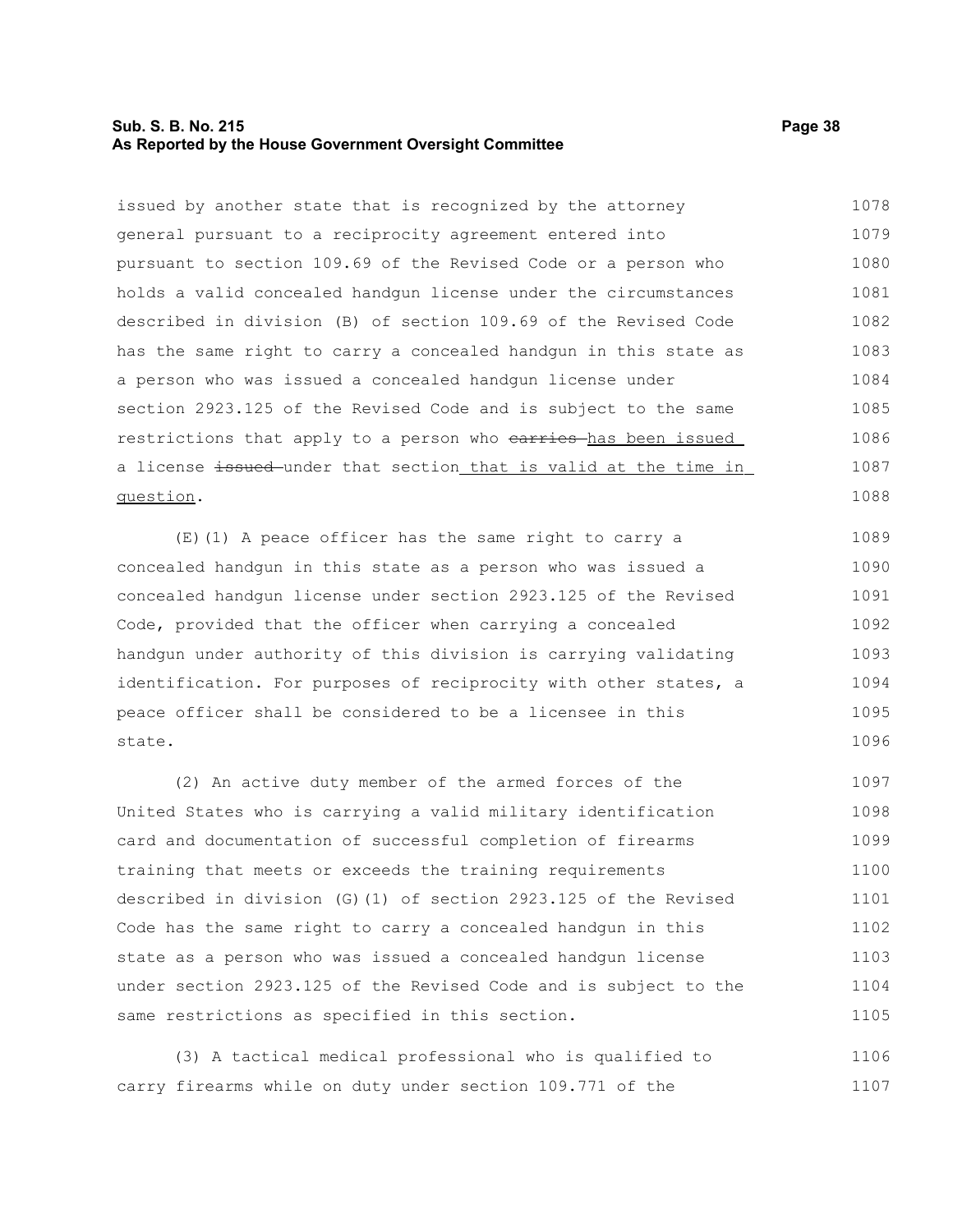#### **Sub. S. B. No. 215 Page 39 As Reported by the House Government Oversight Committee**

Revised Code has the same right to carry a concealed handgun in this state as a person who was issued a concealed handgun license under section 2923.125 of the Revised Code. 1108 1109 1110

(F)(1) A qualified retired peace officer who possesses a retired peace officer identification card issued pursuant to division (F)(2) of this section and a valid firearms requalification certification issued pursuant to division (F)(3) of this section has the same right to carry a concealed handgun in this state as a person who was issued a concealed handgun license under section 2923.125 of the Revised Code and is subject to the same restrictions that apply to a person who carries has been issued a license issued under that section that is valid at the time in question. For purposes of reciprocity with other states, a qualified retired peace officer who possesses a retired peace officer identification card issued pursuant to division (F)(2) of this section and a valid firearms requalification certification issued pursuant to division (F)(3) of this section shall be considered to be a licensee in this state. 1111 1112 1113 1114 1115 1116 1117 1118 1119 1120 1121 1122 1123 1124 1125 1126

(2)(a) Each public agency of this state or of a political subdivision of this state that is served by one or more peace officers shall issue a retired peace officer identification card to any person who retired from service as a peace officer with that agency, if the issuance is in accordance with the agency's policies and procedures and if the person, with respect to the person's service with that agency, satisfies all of the following: 1127 1128 1129 1130 1131 1132 1133 1134

(i) The person retired in good standing from service as a peace officer with the public agency, and the retirement was not for reasons of mental instability. 1135 1136 1137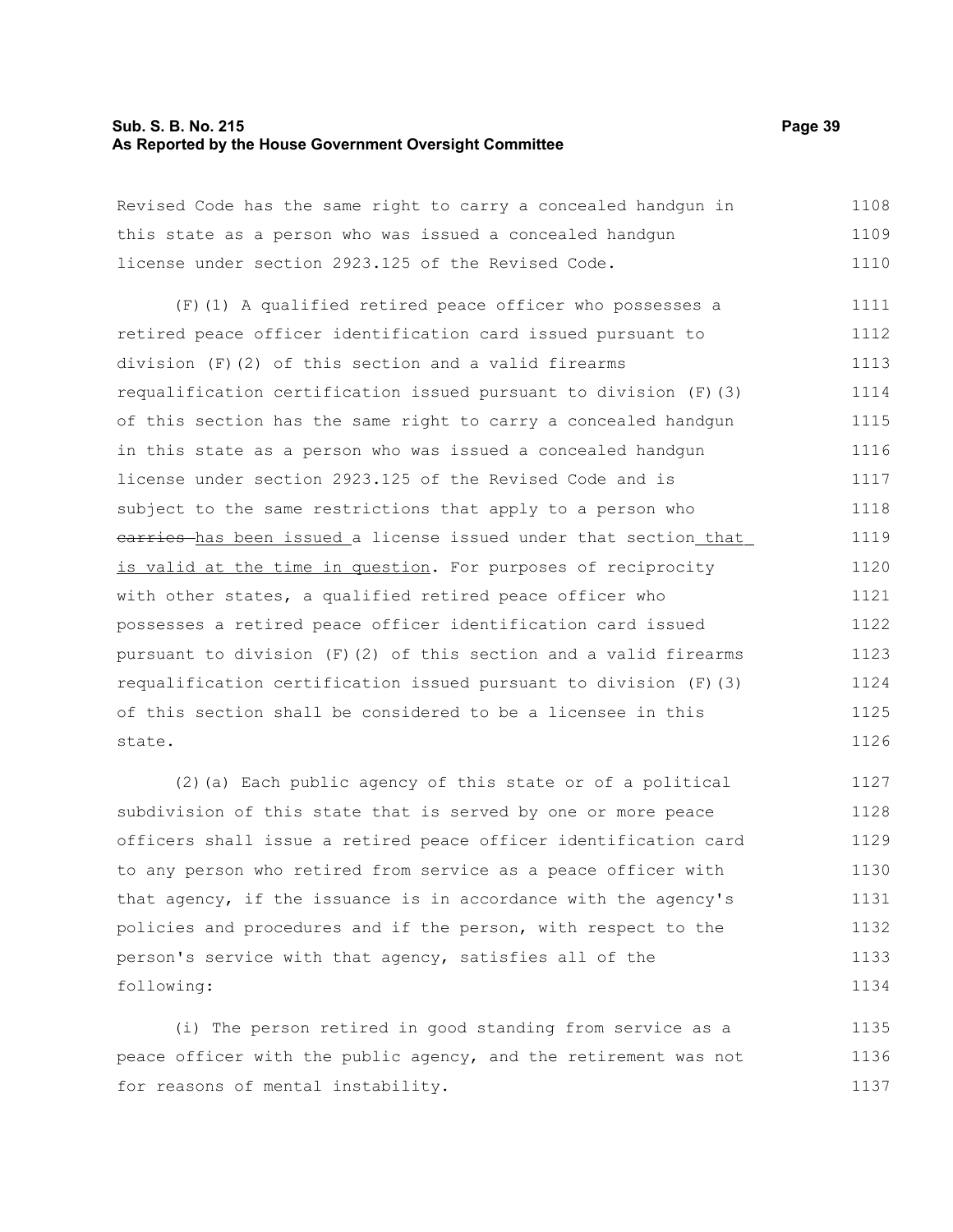#### **Sub. S. B. No. 215 Page 40 As Reported by the House Government Oversight Committee**

(ii) Before retiring from service as a peace officer with that agency, the person was authorized to engage in or supervise the prevention, detection, investigation, or prosecution of, or the incarceration of any person for, any violation of law and the person had statutory powers of arrest. 1138 1139 1140 1141 1142

(iii) At the time of the person's retirement as a peace officer with that agency, the person was trained and qualified to carry firearms in the performance of the peace officer's duties. 1143 1144 1145 1146

(iv) Before retiring from service as a peace officer with that agency, the person was regularly employed as a peace officer for an aggregate of fifteen years or more, or, in the alternative, the person retired from service as a peace officer with that agency, after completing any applicable probationary period of that service, due to a service-connected disability, as determined by the agency. 1147 1148 1149 1150 1151 1152 1153

(b) A retired peace officer identification card issued to a person under division  $(F)$  (2)(a) of this section shall identify the person by name, contain a photograph of the person, identify the public agency of this state or of the political subdivision of this state from which the person retired as a peace officer and that is issuing the identification card, and specify that the person retired in good standing from service as a peace officer with the issuing public agency and satisfies the criteria set forth in divisions  $(F)$   $(2)$   $(a)$   $(i)$  to  $(iv)$  of this section. In addition to the required content specified in this division, a retired peace officer identification card issued to a person under division (F)(2)(a) of this section may include the firearms requalification certification described in division (F)(3) of this section, and if the identification card includes 1154 1155 1156 1157 1158 1159 1160 1161 1162 1163 1164 1165 1166 1167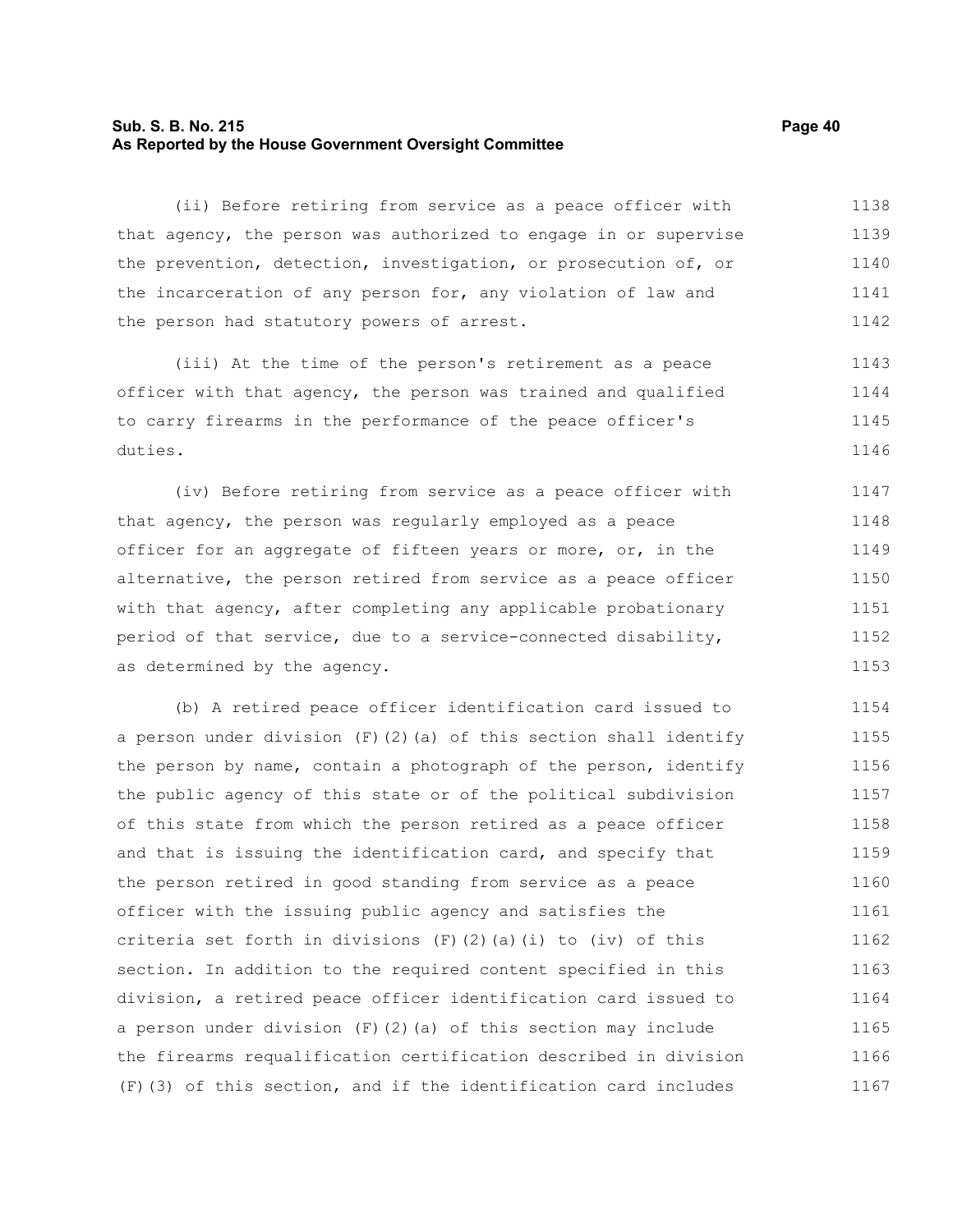#### **Sub. S. B. No. 215 Page 41 As Reported by the House Government Oversight Committee**

that certification, the identification card shall serve as the firearms requalification certification for the retired peace officer. If the issuing public agency issues credentials to active law enforcement officers who serve the agency, the agency may comply with division (F)(2)(a) of this section by issuing the same credentials to persons who retired from service as a peace officer with the agency and who satisfy the criteria set forth in divisions  $(F)$  (2)(a)(i) to (iv) of this section, provided that the credentials so issued to retired peace officers are stamped with the word "RETIRED." 1168 1169 1170 1171 1172 1173 1174 1175 1176 1177

(c) A public agency of this state or of a political subdivision of this state may charge persons who retired from service as a peace officer with the agency a reasonable fee for issuing to the person a retired peace officer identification card pursuant to division (F)(2)(a) of this section. 1178 1179 1180 1181 1182

(3) If a person retired from service as a peace officer with a public agency of this state or of a political subdivision of this state and the person satisfies the criteria set forth in divisions  $(F)$  (2)(a)(i) to (iv) of this section, the public agency may provide the retired peace officer with the opportunity to attend a firearms requalification program that is approved for purposes of firearms requalification required under section 109.801 of the Revised Code. The retired peace officer may be required to pay the cost of the course. 1183 1184 1185 1186 1187 1188 1189 1190 1191

If a retired peace officer who satisfies the criteria set forth in divisions  $(F)(2)(a)(i)$  to  $(iv)$  of this section attends a firearms requalification program that is approved for purposes of firearms requalification required under section 109.801 of the Revised Code, the retired peace officer's successful completion of the firearms requalification program requalifies 1192 1193 1194 1195 1196 1197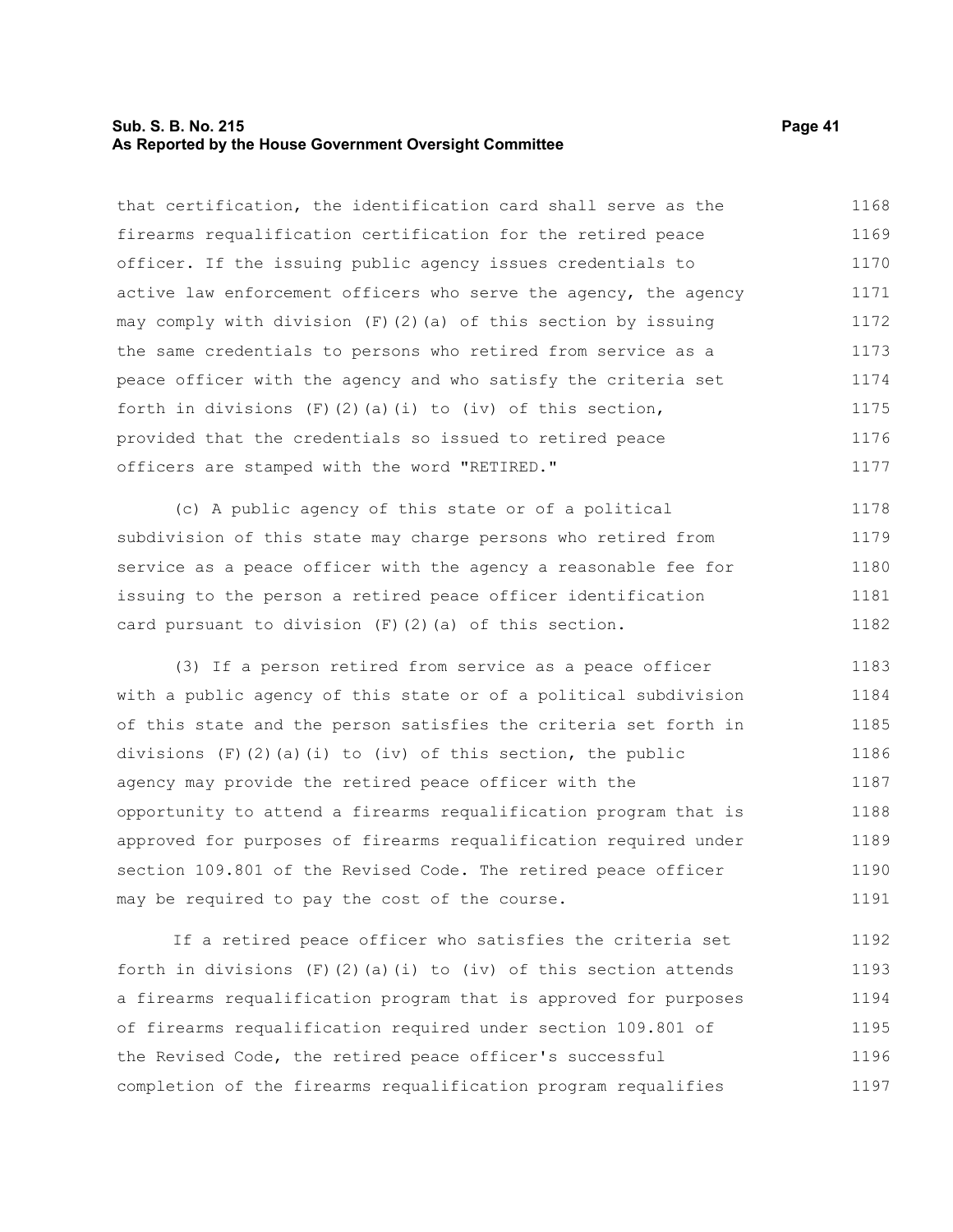#### **Sub. S. B. No. 215 Page 42 As Reported by the House Government Oversight Committee**

the retired peace officer for purposes of division (F) of this section for five years from the date on which the program was successfully completed, and the requalification is valid during that five-year period. If a retired peace officer who satisfies the criteria set forth in divisions  $(F)(2)(a)(i)$  to  $(iv)$  of this section satisfactorily completes such a firearms requalification program, the retired peace officer shall be issued a firearms requalification certification that identifies the retired peace officer by name, identifies the entity that taught the program, specifies that the retired peace officer successfully completed the program, specifies the date on which the course was successfully completed, and specifies that the requalification is valid for five years from that date of successful completion. 1198 1199 1200 1201 1202 1203 1204 1205 1206 1207 1208 1209 1210

officer may be included in the retired peace officer identification card issued to the retired peace officer under division (F)(2) of this section. 1212 1213 1214

The firearms requalification certification for a retired peace

A retired peace officer who attends a firearms requalification program that is approved for purposes of firearms requalification required under section 109.801 of the Revised Code may be required to pay the cost of the program. 1215 1216 1217 1218

(G) As used in this section:

(1) "Qualified retired peace officer" means a person who satisfies all of the following: 1220 1221

(a) The person satisfies the criteria set forth in divisions  $(F)$   $(2)$   $(a)$   $(i)$  to  $(v)$  of this section. 1222 1223

(b) The person is not under the influence of alcohol or another intoxicating or hallucinatory drug or substance. 1224 1225

(c) The person is not prohibited by federal law from 1226

1211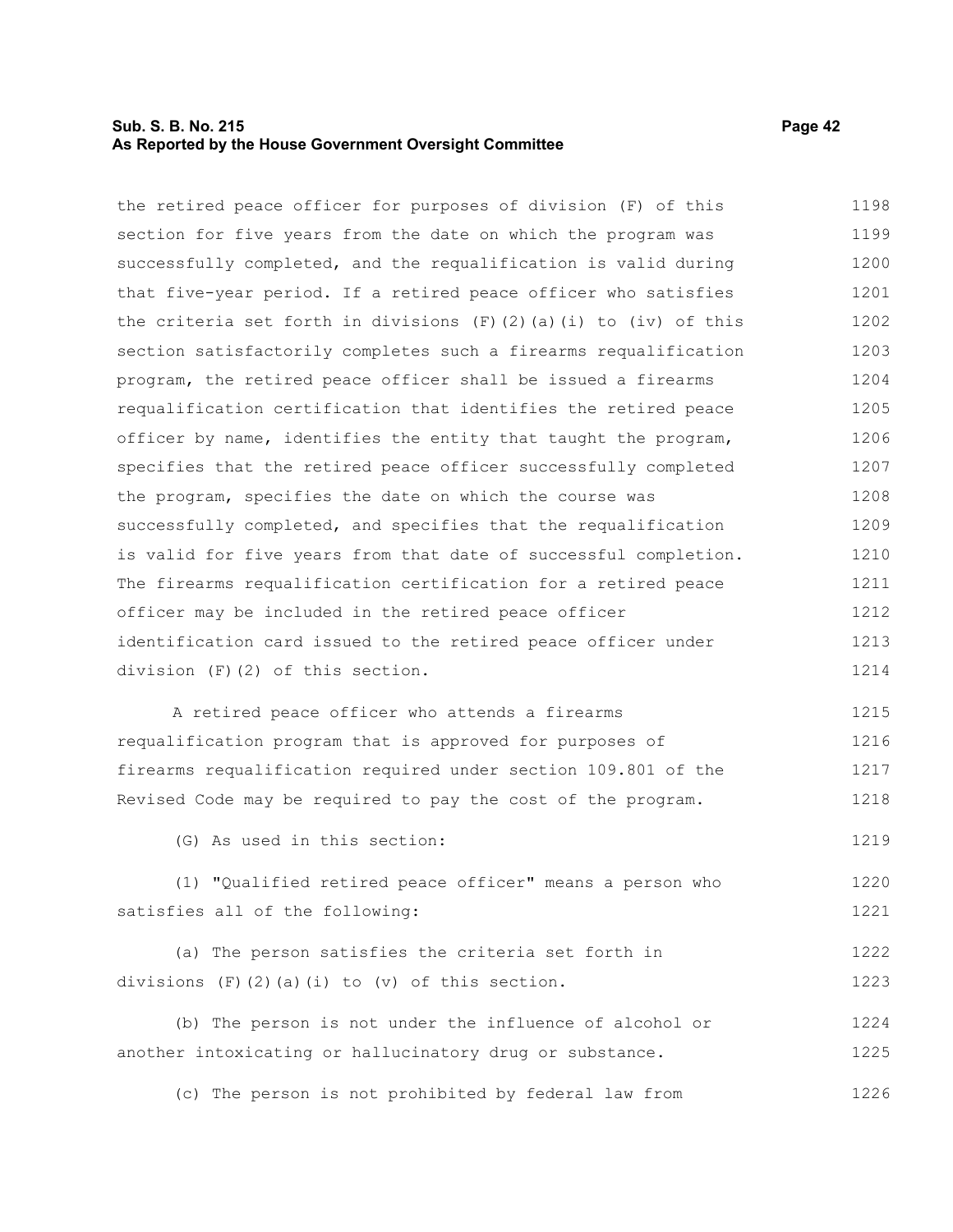| Sub. S. B. No. 215<br>As Reported by the House Government Oversight Committee | Page 43 |
|-------------------------------------------------------------------------------|---------|
| receiving firearms.                                                           | 1227    |
| (2) "Retired peace officer identification card" means an                      | 1228    |
| identification card that is issued pursuant to division $(F)$ (2)             | 1229    |
| of this section to a person who is a retired peace officer.                   | 1230    |
| (3) "Government facility of this state or a political                         | 1231    |
| subdivision of this state" means any of the following:                        | 1232    |
| (a) A building or part of a building that is owned or                         | 1233    |
| leased by the government of this state or a political                         | 1234    |
| subdivision of this state and where employees of the government               | 1235    |
| of this state or the political subdivision regularly are present              | 1236    |
| for the purpose of performing their official duties as employees              | 1237    |
| of the state or political subdivision;                                        | 1238    |
| (b) The office of a deputy registrar serving pursuant to                      | 1239    |
| Chapter 4503. of the Revised Code that is used to perform deputy              | 1240    |
| registrar functions.                                                          | 1241    |
| (4) "Governing body" has the same meaning as in section                       | 1242    |
| 154.01 of the Revised Code.                                                   | 1243    |
| (5) "Tactical medical professional" has the same meaning                      | 1244    |
| as in section 109.71 of the Revised Code.                                     | 1245    |
| (6) "Validating identification" means photographic                            | 1246    |
| identification issued by the agency for which an individual                   | 1247    |
| serves as a peace officer that identifies the individual as a                 | 1248    |
| peace officer of the agency.                                                  | 1249    |
| (7) "Nonprofit corporation" means any private organization                    | 1250    |
| that is exempt from federal income taxation pursuant to                       | 1251    |
| subsection 501(a) and described in subsection 501(c) of the                   | 1252    |
| Internal Revenue Code.                                                        | 1253    |
| Sec. 2923.128. (A) (1) (a) If a licensee holding a valid                      | 1254    |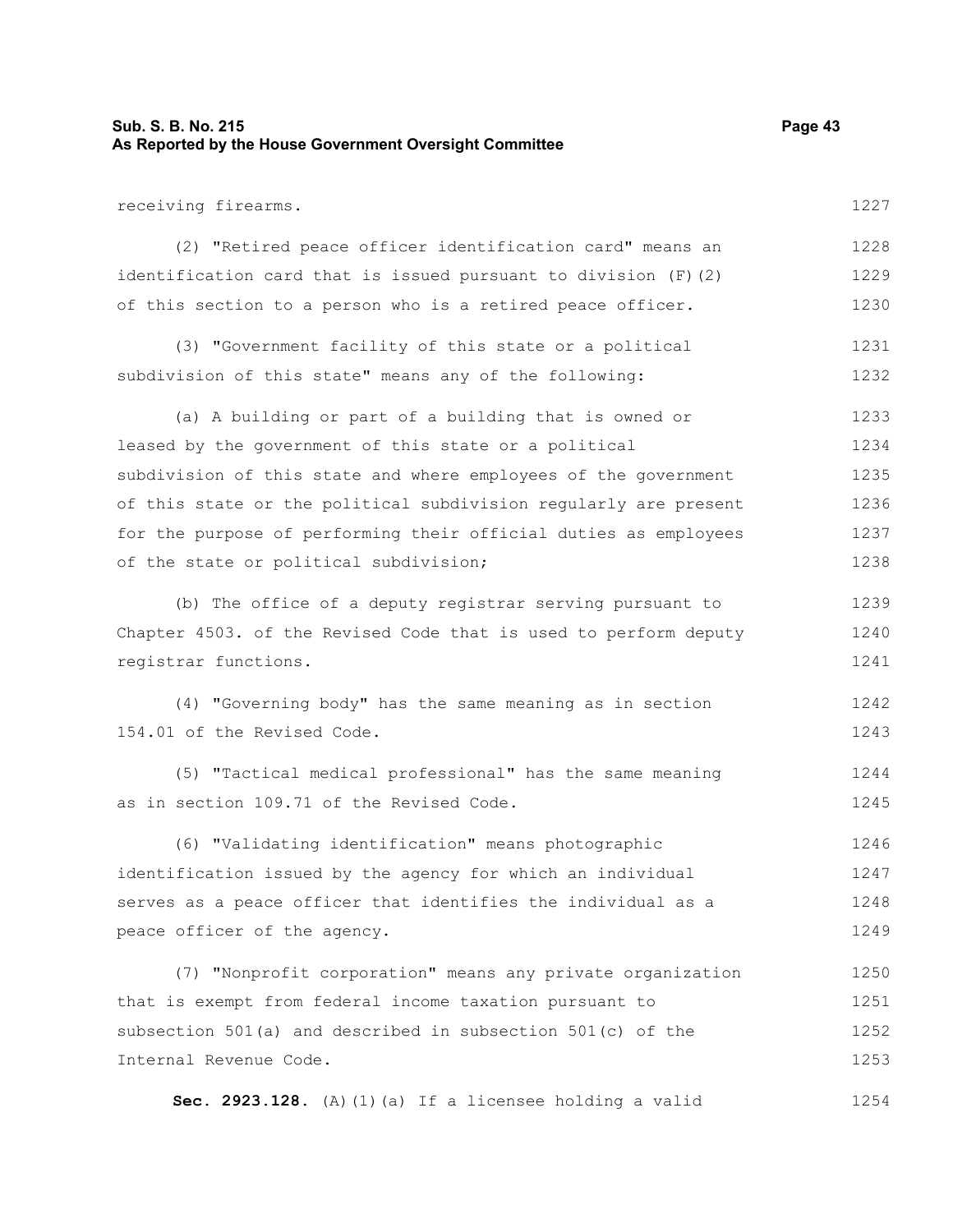#### **Sub. S. B. No. 215 Page 44 As Reported by the House Government Oversight Committee**

concealed handgun license is arrested for or otherwise charged with an offense described in division (D)(1)(d) of section 2923.125 of the Revised Code or with a violation of section 2923.15 of the Revised Code or becomes subject to a temporary protection order or to a protection order issued by a court of another state that is substantially equivalent to a temporary protection order, the sheriff who issued the license shall suspend it and shall comply with division (A)(3) of this section upon becoming aware of the arrest, charge, or protection order. Upon suspending the license, the sheriff also shall comply with division (H) of section 2923.125 of the Revised Code. 1255 1256 1257 1258 1259 1260 1261 1262 1263 1264 1265

(b) A suspension under division (A)(1)(a) of this section shall be considered as beginning on the date that the licensee is arrested for or otherwise charged with an offense described in that division or on the date the appropriate court issued the protection order described in that division, irrespective of when the sheriff notifies the licensee under division  $(A)$  (3) of this section. The suspension shall end on the date on which the charges are dismissed or the licensee is found not guilty of the offense described in division (A)(1)(a) of this section or, subject to division (B) of this section, on the date the appropriate court terminates the protection order described in that division. If the suspension so ends, the sheriff shall return the license or temporary emergency license to the licensee. 1266 1267 1268 1269 1270 1271 1272 1273 1274 1275 1276 1277 1278 1279

(2)(a) If a licensee holding a valid concealed handgun license is convicted of or pleads guilty to a misdemeanor violation of division  $\overline{(B)(1)}, \overline{(2)}$ ,  $\overline{(B)(2)}$  or (4) of section 2923.12 of the Revised Code or of division  $\left(\frac{E}{E}\right)\left(\frac{1}{E}\right)$ ,  $\left(\frac{2}{2}\right)$ ,  $\left(\frac{3}{2}\right)$ ,  $\left(\frac{E}{E}\right)$ (3) or (5) of section 2923.16 of the Revised Code, except as provided in division (A)(2)(c) of this section and subject to 1280 1281 1282 1283 1284 1285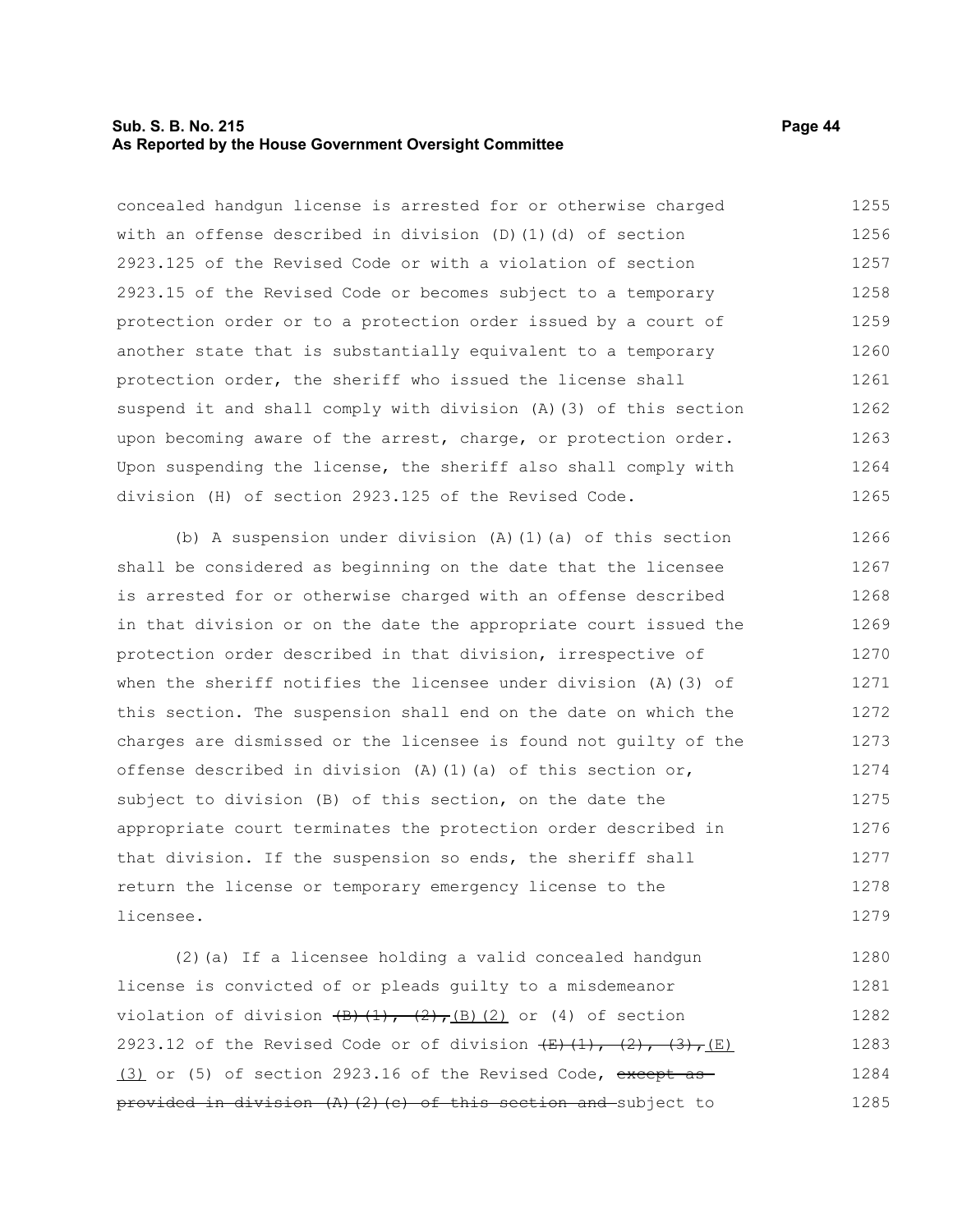#### **Sub. S. B. No. 215 Page 45 As Reported by the House Government Oversight Committee**

division (C) of this section, the sheriff who issued the license shall suspend it and shall comply with division (A)(3) of this section upon becoming aware of the conviction or guilty plea. Upon suspending the license, the sheriff also shall comply with division (H) of section 2923.125 of the Revised Code. 1286 1287 1288 1289 1290

(b) A suspension under division (A)(2)(a) of this section shall be considered as beginning on the date that the licensee is convicted of or pleads guilty to the offense described in that division, irrespective of when the sheriff notifies the licensee under division (A)(3) of this section. If the suspension is imposed for a misdemeanor violation of division  $\left(\frac{B}{B}\right)\left(1\right)$  or  $\left(\frac{2}{B}\right)\left(2\right)$  of section 2923.12 of the Revised Code or of division  $(E)$   $(1)$ ,  $(2)$ , or  $(3)$  (3) of section 2923.16 of the Revised Code, it shall end on the date that is one year after the date that the licensee is convicted of or pleads guilty to that violation. If the suspension is imposed for a misdemeanor violation of division (B)(4) of section 2923.12 of the Revised Code or of division (E)(5) of section 2923.16 of the Revised Code, it shall end on the date that is two years after the date that the licensee is convicted of or pleads guilty to that violation. If the licensee's license was issued under section 2923.125 of the Revised Code and the license remains valid after the suspension ends as described in this division, when the suspension ends, the sheriff shall return the license to the licensee. If the licensee's license was issued under section 2923.125 of the Revised Code and the license expires before the suspension ends as described in this division, or if the licensee's license was issued under section 2923.1213 of the Revised Code, the licensee is not eligible to apply for a new license under section 2923.125 or 2923.1213 of the Revised Code or to renew the license under section 2923.125 of the Revised 1291 1292 1293 1294 1295 1296 1297 1298 1299 1300 1301 1302 1303 1304 1305 1306 1307 1308 1309 1310 1311 1312 1313 1314 1315 1316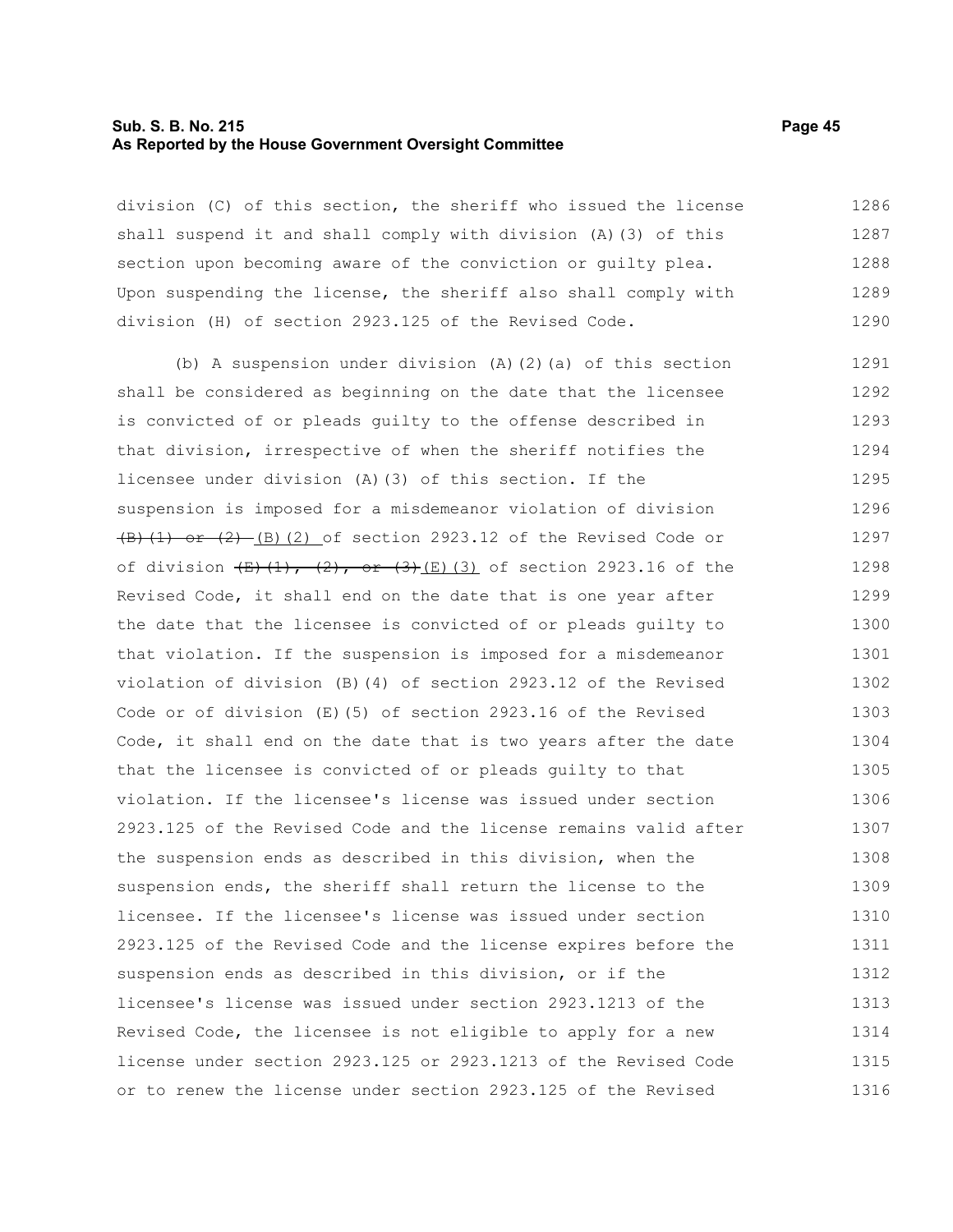## **Sub. S. B. No. 215 Page 46 As Reported by the House Government Oversight Committee**

Code until after the suspension ends as described in this division. (c) The license of a licensee who is convicted of or pleads guilty to a violation of division (B)(1) of section  $2923.12$  or division (E)(1) or (2) of section 2923.16 of the Revised Code shall not be suspended pursuant to division  $(A)$   $(2)$ (a) of this section if, at the time of the stop of the licensee for a law enforcement purpose, for a traffic stop, or for a purpose defined in section 5503.34 of the Revised Code that was the basis of the violation, any law enforcement officer involved with the stop or the employee of the motor carrier enforcementunit who made the stop had actual knowledge of the licensee's status as a licensee. (3) Upon becoming aware of an arrest, charge, or protection order described in division (A)(1)(a) of this section with respect to a licensee who was issued a concealed handgun license, or a conviction of or plea of guilty to a misdemeanor offense described in division (A)(2)(a) of this section with respect to a licensee who was issued a concealed handgun license and with respect to which division  $(A)$   $(2)$   $(e)$  of this section 1317 1318 1319 1320 1321 1322 1323 1324 1325 1326 1327 1328 1329 1330 1331 1332 1333 1334 1335 1336

does not apply, subject to division (C) of this section, the sheriff who issued the licensee's license shall notify the licensee, by certified mail, return receipt requested, at the licensee's last known residence address that the license has been suspended and that the licensee is required to surrender the license at the sheriff's office within ten days of the date on which the notice was mailed. If the suspension is pursuant to division (A)(2) of this section, the notice shall identify the date on which the suspension ends. 1337 1338 1339 1340 1341 1342 1343 1344 1345

(B)(1) A sheriff who issues a concealed handgun license to 1346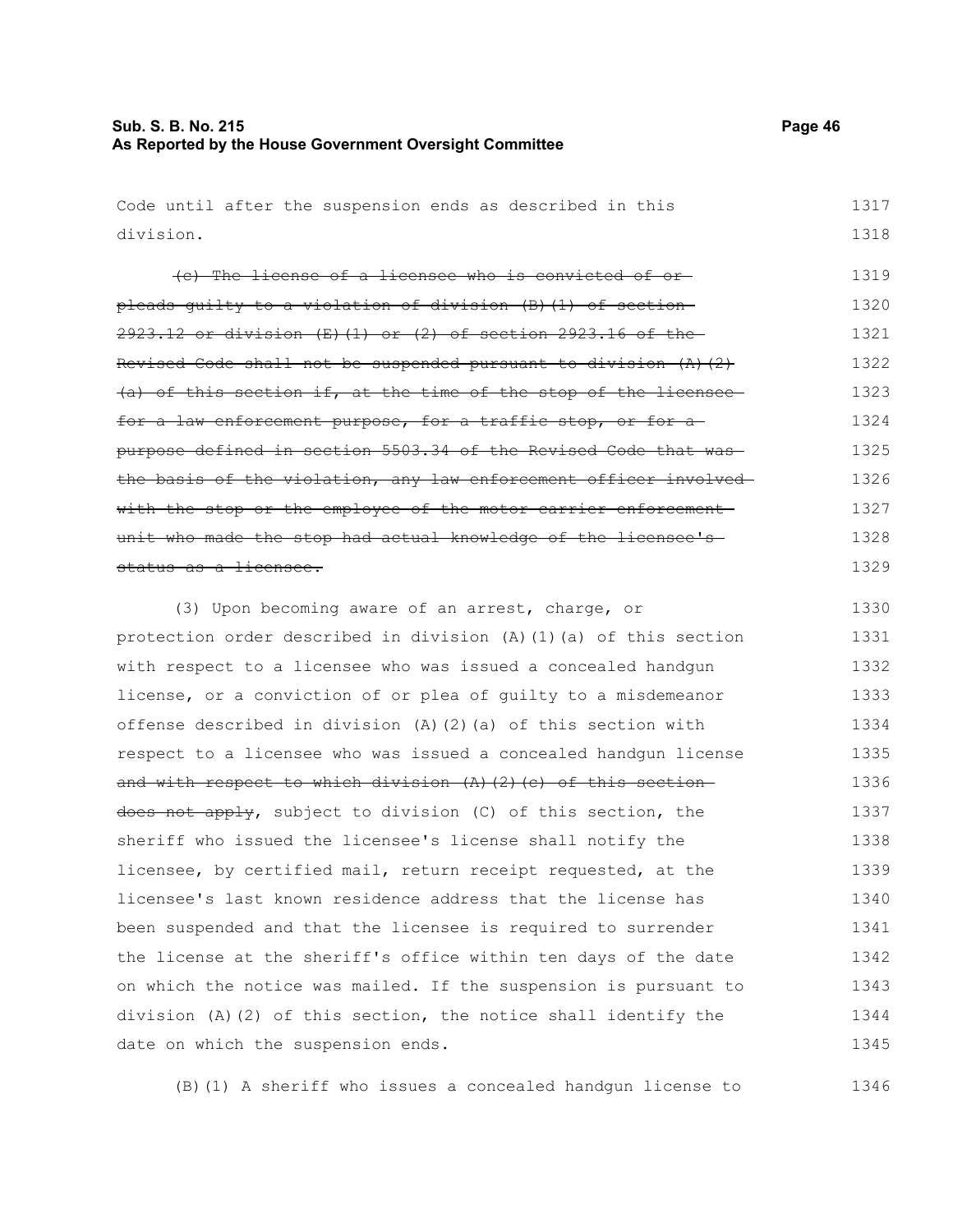| a licensee shall revoke the license in accordance with division      | 1347 |
|----------------------------------------------------------------------|------|
| (B) (2) of this section upon becoming aware that the licensee        | 1348 |
| satisfies any of the following:                                      | 1349 |
| (a) The licensee is under twenty-one years of age.                   | 1350 |
| (b) Subject to division (C) of this section, at the time             | 1351 |
| of the issuance of the license, the licensee did not satisfy the     | 1352 |
| eligibility requirements of division (D)(1)(c), (d), (e), (f),       | 1353 |
| (g), or (h) of section 2923.125 of the Revised Code.                 | 1354 |
| (c) Subject to division (C) of this section, on or after             | 1355 |
| the date on which the license was issued, the licensee is            | 1356 |
| convicted of or pleads guilty to a violation of section 2923.15      | 1357 |
| of the Revised Code or an offense described in division (D) (1)      | 1358 |
| (e), $(f)$ , $(g)$ , or (h) of section 2923.125 of the Revised Code. | 1359 |
| (d) On or after the date on which the license was issued,            | 1360 |
| the licensee becomes subject to a civil protection order or to a     | 1361 |
| protection order issued by a court of another state that is          | 1362 |
| substantially equivalent to a civil protection order.                | 1363 |
| (e) The licensee knowingly carries a concealed handgun               | 1364 |
| into a place that the licensee knows is an unauthorized place        | 1365 |
| specified in division (B) of section 2923.126 of the Revised         | 1366 |
| Code.                                                                | 1367 |
| (f) On or after the date on which the license was issued,            | 1368 |
| the licensee is adjudicated as a mental defective or is              | 1369 |
| committed to a mental institution.                                   | 1370 |
| (g) At the time of the issuance of the license, the                  | 1371 |
| licensee did not meet the residency requirements described in        | 1372 |
| division (D) (1) of section 2923.125 of the Revised Code and         | 1373 |
| currently does not meet the residency requirements described in      | 1374 |
| that division.                                                       | 1375 |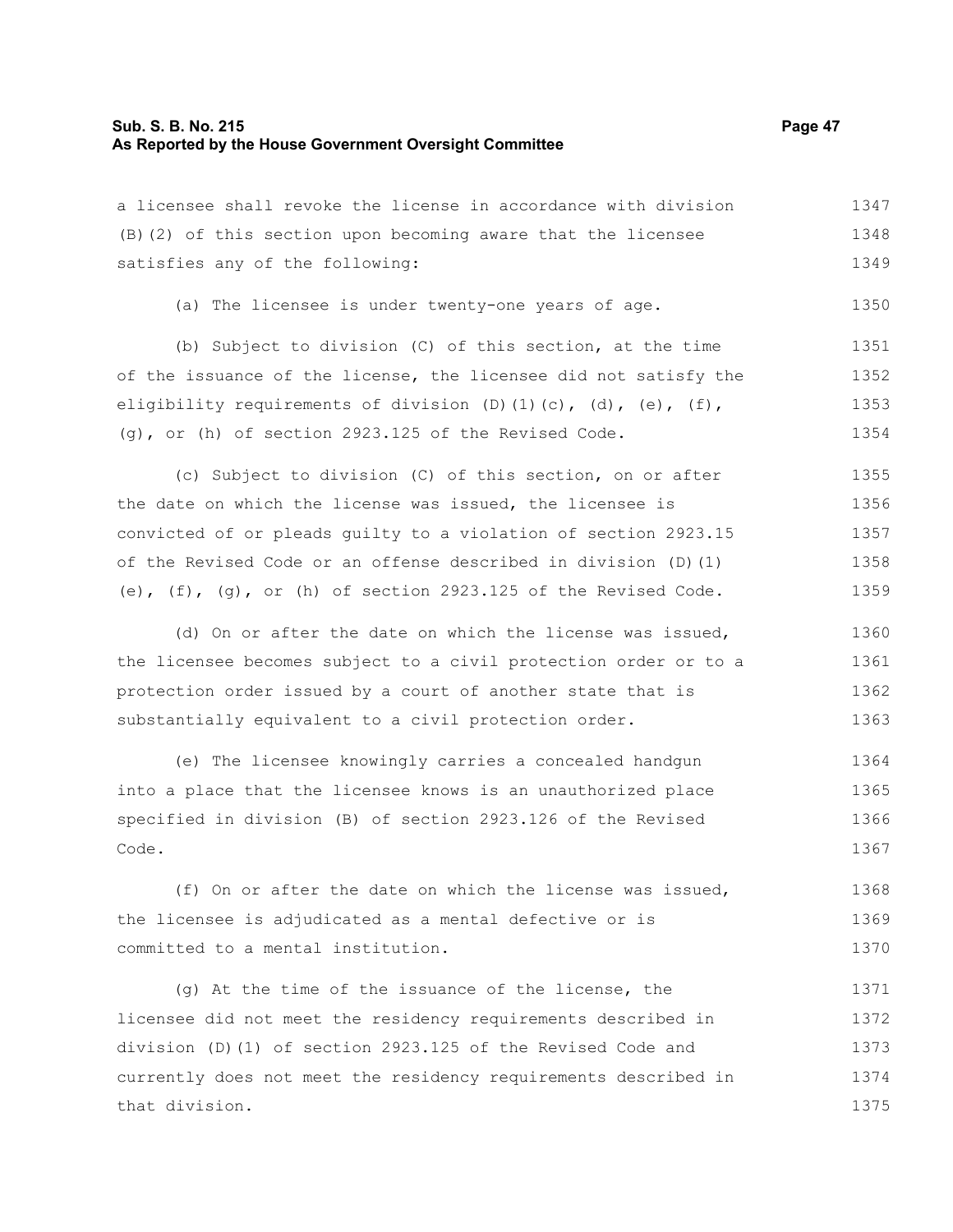#### **Sub. S. B. No. 215 Page 48 As Reported by the House Government Oversight Committee**

| (h) Regarding a license issued under section 2923.125 of  | 1376 |
|-----------------------------------------------------------|------|
| the Revised Code, the competency certificate the licensee | 1377 |
| submitted was forged or otherwise was fraudulent.         | 1378 |

(2) Upon becoming aware of any circumstance listed in division (B)(1) of this section that applies to a particular licensee who was issued a concealed handgun license, subject to division (C) of this section, the sheriff who issued the license to the licensee shall notify the licensee, by certified mail, return receipt requested, at the licensee's last known residence address that the license is subject to revocation and that the licensee may come to the sheriff's office and contest the sheriff's proposed revocation within fourteen days of the date on which the notice was mailed. After the fourteen-day period and after consideration of any information that the licensee provides during that period, if the sheriff determines on the basis of the information of which the sheriff is aware that the licensee is described in division (B)(1) of this section and no longer satisfies the requirements described in division (D)(1) of section 2923.125 of the Revised Code that are applicable to the licensee's type of license, the sheriff shall revoke the license, notify the licensee of that fact, and require the licensee to surrender the license. Upon revoking the license, the sheriff also shall comply with division (H) of section 2923.125 of the Revised Code. 1379 1380 1381 1382 1383 1384 1385 1386 1387 1388 1389 1390 1391 1392 1393 1394 1395 1396 1397 1398 1399

(C) If a sheriff who issues a concealed handgun license to a licensee becomes aware that at the time of the issuance of the license the licensee had been convicted of or pleaded guilty to an offense identified in division (D)(1)(e), (f), or (h) of section 2923.125 of the Revised Code or had been adjudicated a delinquent child for committing an act or violation identified in any of those divisions or becomes aware that on or after the 1400 1401 1402 1403 1404 1405 1406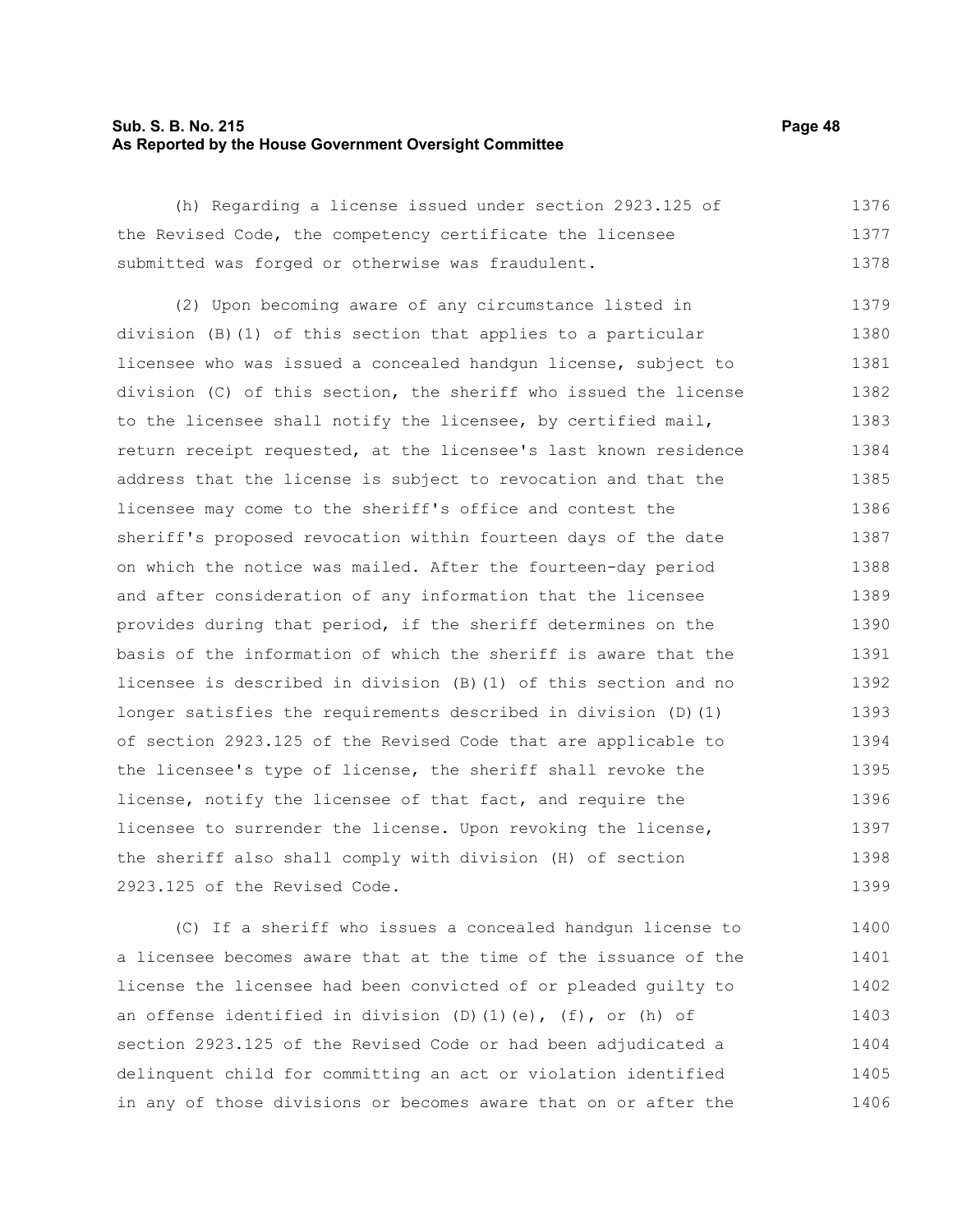#### **Sub. S. B. No. 215 Page 49 As Reported by the House Government Oversight Committee**

date on which the license was issued the licensee has been convicted of or pleaded guilty to an offense identified in division (A)(2)(a) or (B)(1)(c) of this section, the sheriff shall not consider that conviction, guilty plea, or adjudication as having occurred for purposes of divisions  $(A)$   $(2)$ ,  $(A)$   $(3)$ ,  $(B)$ (1), and (B)(2) of this section if a court has ordered the sealing or expungement of the records of that conviction, guilty plea, or adjudication pursuant to sections 2151.355 to 2151.358 or sections 2953.31 to 2953.36 of the Revised Code or the 1407 1408 1409 1410 1411 1412 1413 1414 1415

licensee has been relieved under operation of law or legal process from the disability imposed pursuant to section 2923.13 of the Revised Code relative to that conviction, guilty plea, or adjudication. 1416 1417 1418 1419

(D) As used in this section, "motor carrier enforcement unit" has the same meaning as in section 2923.16 of the Revised Code. 1420 1421 1422

**Sec. 2923.16.** (A) No person shall knowingly discharge a firearm while in or on a motor vehicle. 1423 1424

(B) No person shall knowingly transport or have a loaded firearm in a motor vehicle in such a manner that the firearm is accessible to the operator or any passenger without leaving the vehicle. 1425 1426 1427 1428

(C) No person shall knowingly transport or have a firearm in a motor vehicle, unless the person may lawfully possess that firearm under applicable law of this state or the United States, the firearm is unloaded, and the firearm is carried in one of the following ways: 1429 1430 1431 1432 1433

(1) In a closed package, box, or case; 1434

(2) In a compartment that can be reached only by leaving 1435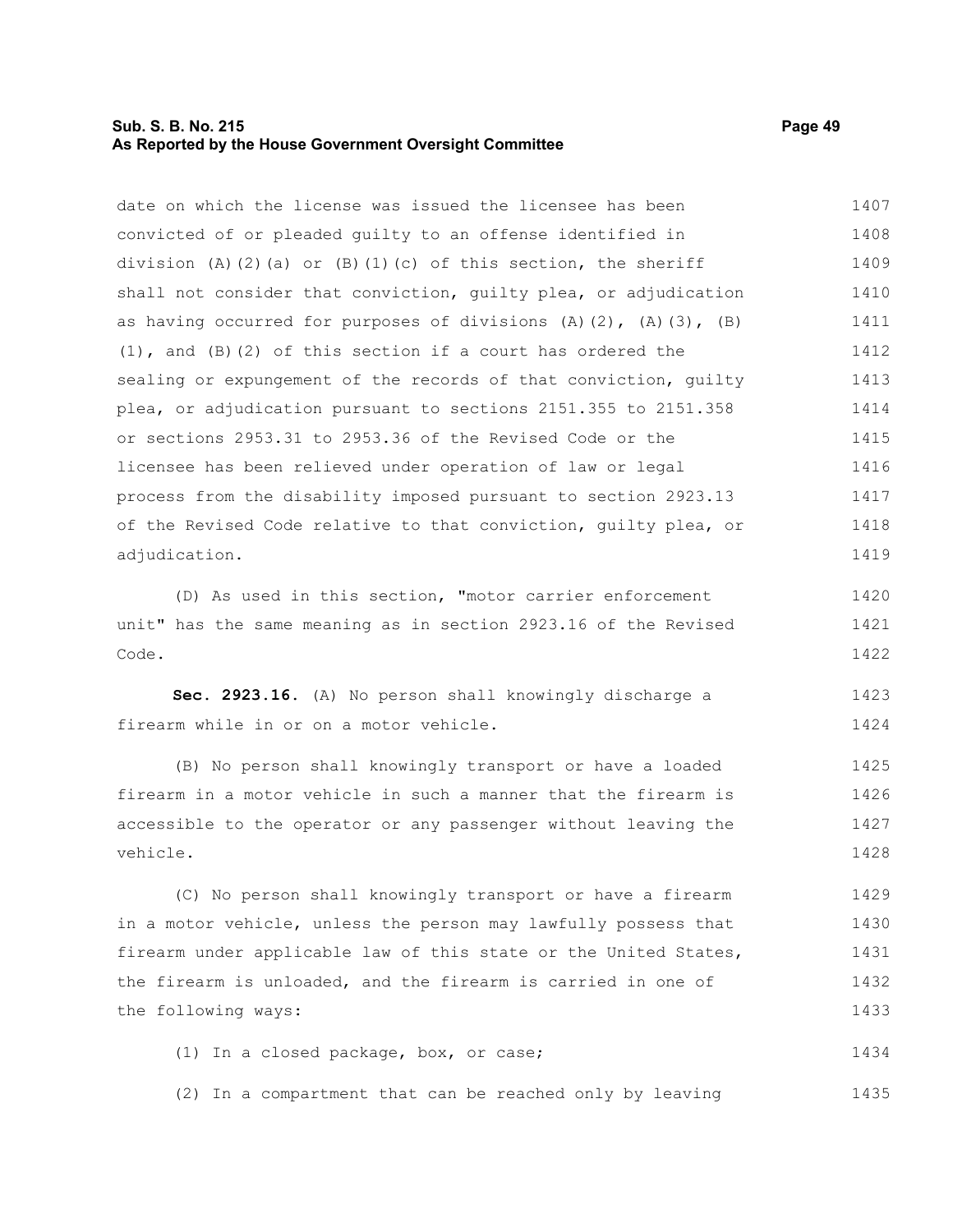#### **Sub. S. B. No. 215 Page 50 As Reported by the House Government Oversight Committee** the vehicle; (3) In plain sight and secured in a rack or holder made for the purpose; (4) If the firearm is at least twenty-four inches in overall length as measured from the muzzle to the part of the stock furthest from the muzzle and if the barrel is at least eighteen inches in length, either in plain sight with the action open or the weapon stripped, or, if the firearm is of a type on which the action will not stay open or which cannot easily be stripped, in plain sight. (D) No person shall knowingly transport or have a loaded handgun in a motor vehicle if, at the time of that transportation or possession, any of the following applies: (1) The person is under the influence of alcohol, a drug of abuse, or a combination of them. (2) The person's whole blood, blood serum or plasma, breath, or urine contains a concentration of alcohol, a listed controlled substance, or a listed metabolite of a controlled substance prohibited for persons operating a vehicle, as specified in division (A) of section 4511.19 of the Revised Code, regardless of whether the person at the time of the transportation or possession as described in this division is the operator of or a passenger in the motor vehicle. (E) No person who has been issued a concealed handgun license or who is an active duty member of the armed forces of the United States and is carrying a valid military identification card and documentation of successful completion of firearms training that meets or exceeds the training requirements described in division (G)(1) of section 2923.125 of 1436 1437 1438 1439 1440 1441 1442 1443 1444 1445 1446 1447 1448 1449 1450 1451 1452 1453 1454 1455 1456 1457 1458 1459 1460 1461 1462 1463 1464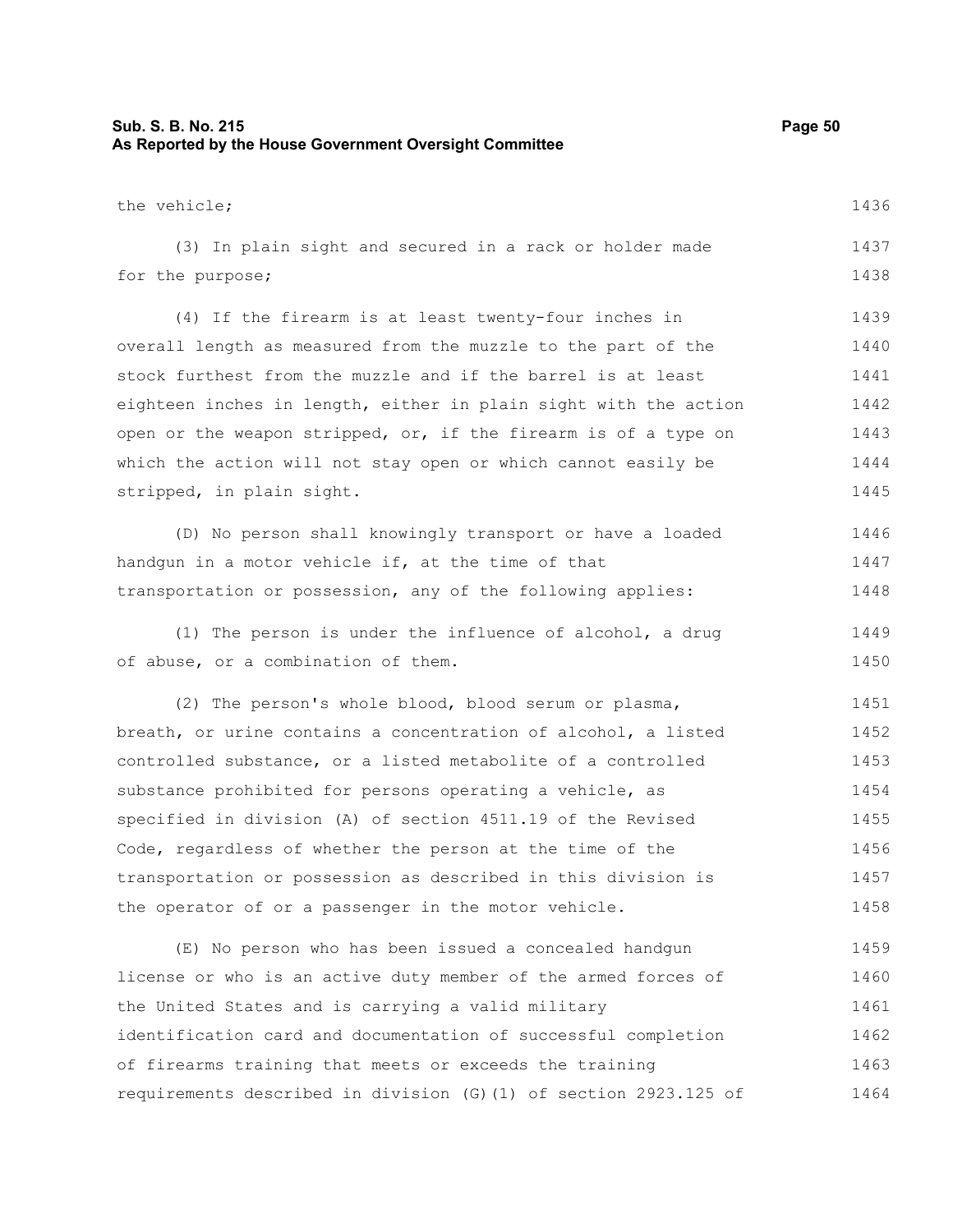#### **Sub. S. B. No. 215 Page 51 As Reported by the House Government Oversight Committee**

the Revised Code, who is the driver or an occupant of a motor vehicle that is stopped as a result of a traffic stop or a stop for another law enforcement purpose or is the driver or an occupant of a commercial motor vehicle that is stopped by an employee of the motor carrier enforcement unit for the purposes defined in section 5503.34 of the Revised Code, and who is transporting or has a loaded handgun in the motor vehicle or commercial motor vehicle in any manner, shall do any of the following: 1465 1466 1467 1468 1469 1470 1471 1472 1473

(1) Fail to promptly inform any law enforcement officer who approaches the vehicle while stopped that the person has been issued a concealed handgun license or is authorized to carry a concealed handgun as an active duty member of the armed forces of the United States and Before or at the time a law enforcement officer asks if the person is carrying a concealed handgun, knowingly fail to disclose that the person then possesses or has a loaded handgun in the motor vehicle, provided that it is not a violation of this division if the person fails to disclose that fact to an officer during the stop and the person already has notified another officer of that fact during the same stop; 1474 1475 1476 1477 1478 1479 1480 1481 1482 1483 1484 1485

(2) Fail to promptly inform the employee of the unit who approaches the vehicle while stopped that the person has been issued a concealed handgun license or is authorized to carry a concealed handgun as an active duty member of the armed forces of the United States and Before or at the time an employee of the motor carrier enforcement unit asks if the person is carrying a concealed handgun, knowingly fail to disclose that the person then possesses or has a loaded handgun in the commercial motor vehicle, provided that it is not a violation of this division if the person fails to disclose that fact to an 1486 1487 1488 1489 1490 1491 1492 1493 1494 1495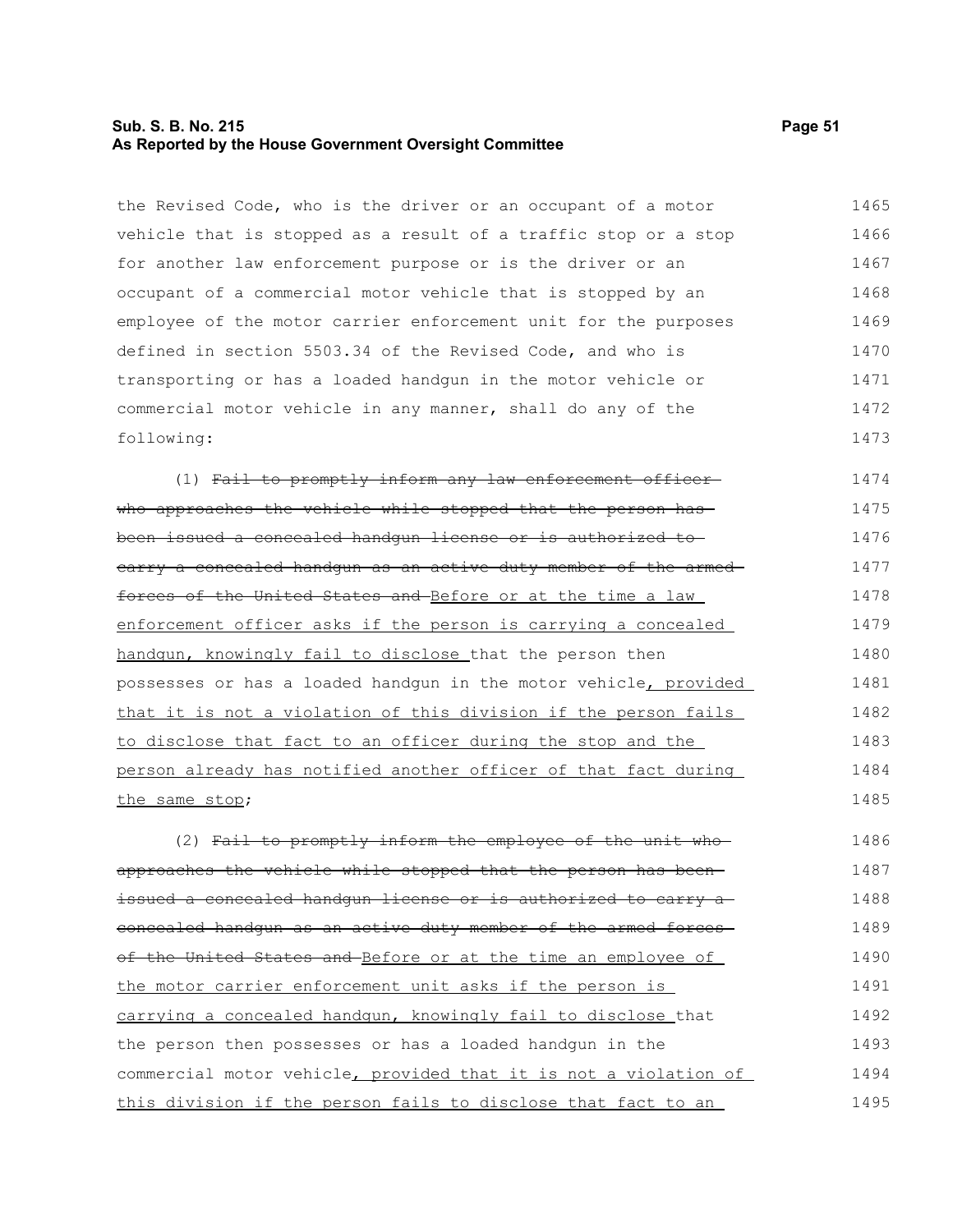1524

| employee of the unit during the stop and the person already has | 1496 |
|-----------------------------------------------------------------|------|
| notified another employee of the unit of that fact during the   | 1497 |
| same stop;                                                      | 1498 |
| (3) Knowingly fail to remain in the motor vehicle while         | 1499 |
| stopped or knowingly fail to keep the person's hands in plain   | 1500 |
| sight at any time after any law enforcement officer begins      | 1501 |
| approaching the person while stopped and before the law         | 1502 |
| enforcement officer leaves, unless the failure is pursuant to   | 1503 |
| and in accordance with directions given by a law enforcement    | 1504 |
| officer;                                                        | 1505 |
| (4) Knowingly have contact with the loaded handgun by           | 1506 |
| touching it with the person's hands or fingers in the motor     | 1507 |
| vehicle at any time after the law enforcement officer begins    | 1508 |
| approaching and before the law enforcement officer leaves,      | 1509 |
| unless the person has contact with the loaded handqun pursuant  | 1510 |
| to and in accordance with directions given by the law           | 1511 |
| enforcement officer;                                            | 1512 |
| (5) Knowingly disregard or fail to comply with any lawful       | 1513 |
| order of any law enforcement officer given while the motor      | 1514 |
|                                                                 |      |

vehicle is stopped, including, but not limited to, a specific order to the person to keep the person's hands in plain sight. 1515 1516

(F)(1) Divisions (A), (B), (C), and (E) of this section do not apply to any of the following: 1517 1518

(a) An officer, agent, or employee of this or any other state or the United States, or a law enforcement officer, when authorized to carry or have loaded or accessible firearms in motor vehicles and acting within the scope of the officer's, agent's, or employee's duties; 1519 1520 1521 1522 1523

(b) Any person who is employed in this state, who is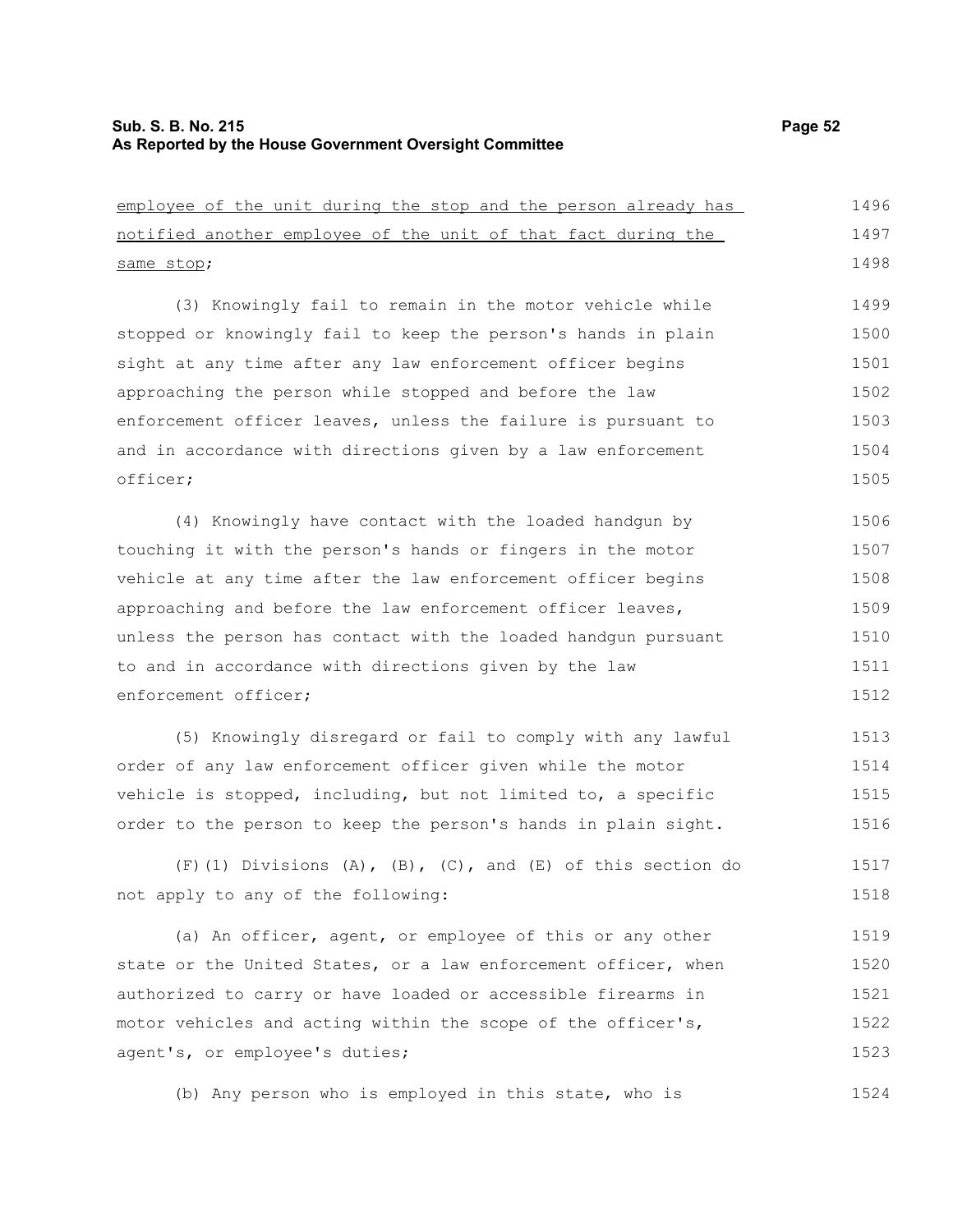#### **Sub. S. B. No. 215 Page 53 As Reported by the House Government Oversight Committee**

authorized to carry or have loaded or accessible firearms in motor vehicles, and who is subject to and in compliance with the requirements of section 109.801 of the Revised Code, unless the appointing authority of the person has expressly specified that the exemption provided in division  $(F)$  (1)(b) of this section does not apply to the person. 1525 1526 1527 1528 1529 1530

(2) Division (A) of this section does not apply to a person if all of the following circumstances apply: 1531 1532

(a) The person discharges a firearm from a motor vehicle at a coyote or groundhog, the discharge is not during the deer gun hunting season as set by the chief of the division of wildlife of the department of natural resources, and the discharge at the coyote or groundhog, but for the operation of this section, is lawful. 1533 1534 1535 1536 1537 1538

(b) The motor vehicle from which the person discharges the firearm is on real property that is located in an unincorporated area of a township and that either is zoned for agriculture or is used for agriculture. 1539 1540 1541 1542

(c) The person owns the real property described in division  $(F)(2)(b)$  of this section, is the spouse or a child of another person who owns that real property, is a tenant of another person who owns that real property, or is the spouse or a child of a tenant of another person who owns that real property. 1543 1544 1545 1546 1547 1548

(d) The person does not discharge the firearm in any of the following manners: 1549 1550

(i) While under the influence of alcohol, a drug of abuse, or alcohol and a drug of abuse; 1551 1552

(ii) In the direction of a street, highway, or other 1553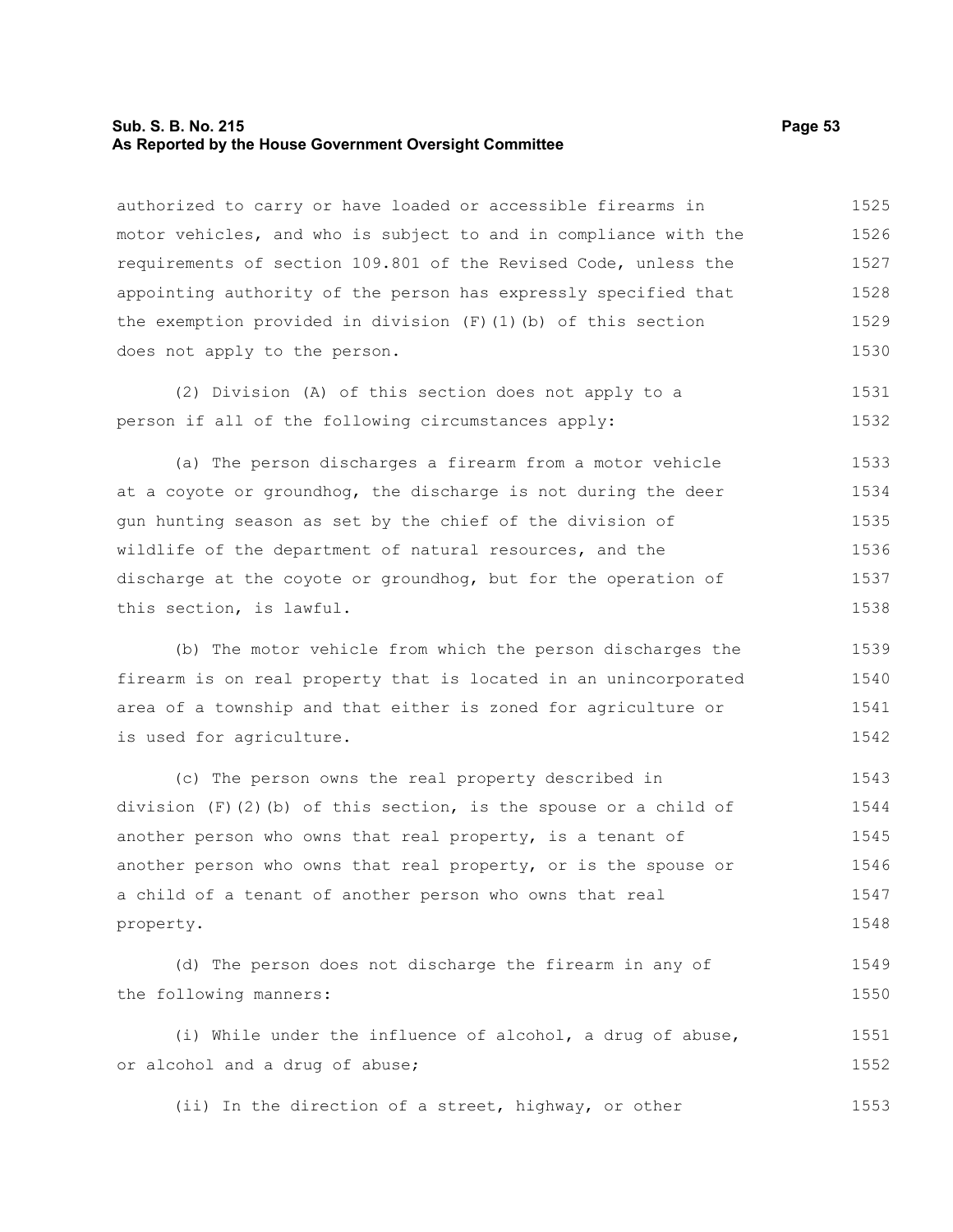#### **Sub. S. B. No. 215 Page 54 As Reported by the House Government Oversight Committee**

public or private property used by the public for vehicular

traffic or parking; (iii) At or into an occupied structure that is a permanent or temporary habitation; (iv) In the commission of any violation of law, including, but not limited to, a felony that includes, as an essential element, purposely or knowingly causing or attempting to cause the death of or physical harm to another and that was committed by discharging a firearm from a motor vehicle. (3) Division (A) of this section does not apply to a person if all of the following apply: (a) The person possesses a valid all-purpose vehicle permit issued under section 1533.103 of the Revised Code by the chief of the division of wildlife. (b) The person discharges a firearm at a wild quadruped or game bird as defined in section 1531.01 of the Revised Code during the open hunting season for the applicable wild quadruped or game bird. (c) The person discharges a firearm from a stationary allpurpose vehicle as defined in section 1531.01 of the Revised Code from private or publicly owned lands or from a motor vehicle that is parked on a road that is owned or administered by the division of wildlife. (d) The person does not discharge the firearm in any of the following manners: (i) While under the influence of alcohol, a drug of abuse, or alcohol and a drug of abuse; (ii) In the direction of a street, a highway, or other 1555 1556 1557 1558 1559 1560 1561 1562 1563 1564 1565 1566 1567 1568 1569 1570 1571 1572 1573 1574 1575 1576 1577 1578 1579 1580 1581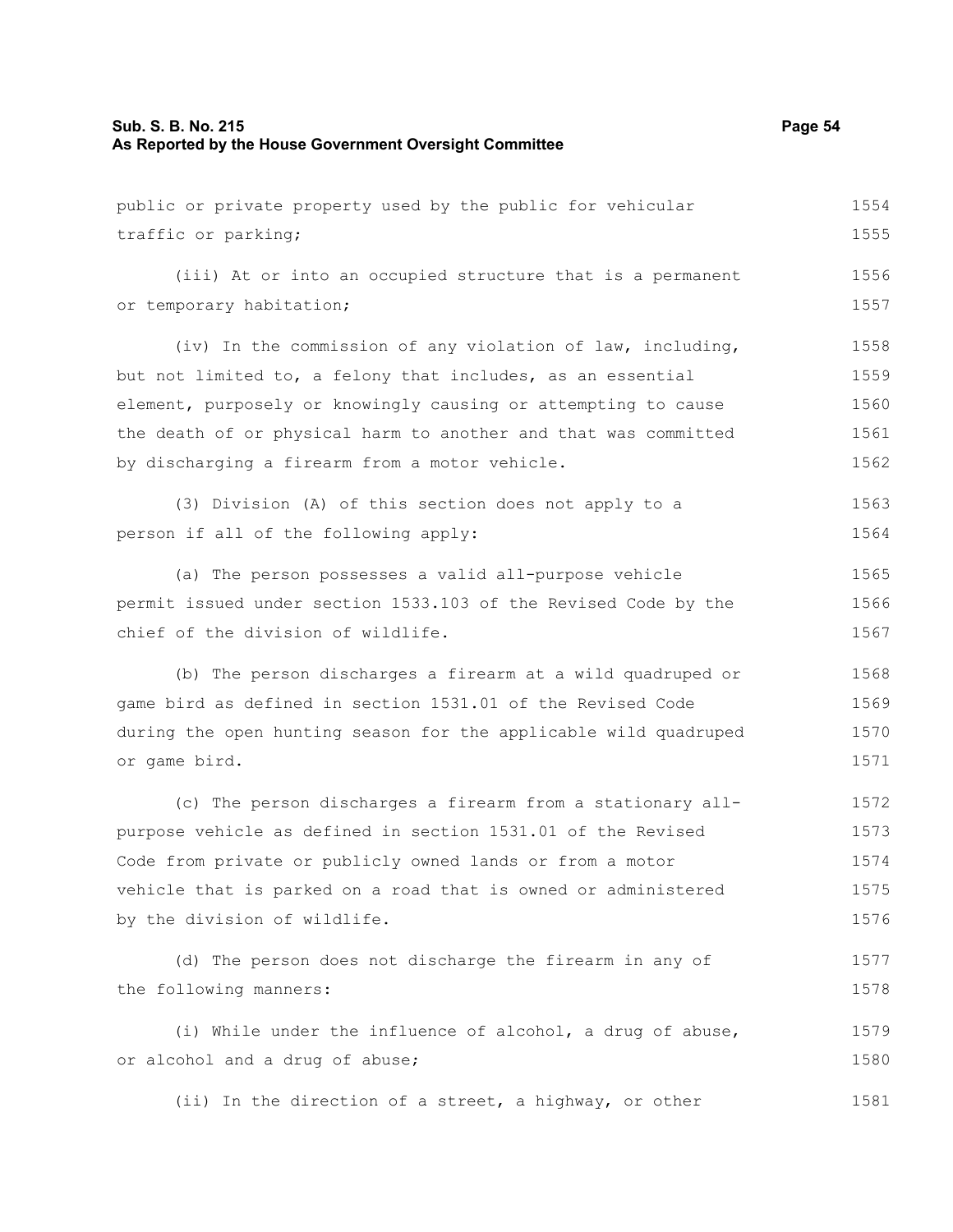## **Sub. S. B. No. 215** Page 55 **As Reported by the House Government Oversight Committee**

1610

| public or private property that is used by the public for                                            | 1582 |
|------------------------------------------------------------------------------------------------------|------|
| vehicular traffic or parking;                                                                        | 1583 |
| (iii) At or into an occupied structure that is a permanent                                           | 1584 |
| or temporary habitation;                                                                             | 1585 |
| (iv) In the commission of any violation of law, including,                                           | 1586 |
| but not limited to, a felony that includes, as an essential                                          | 1587 |
| element, purposely or knowingly causing or attempting to cause                                       | 1588 |
| the death of or physical harm to another and that was committed                                      | 1589 |
| by discharging a firearm from a motor vehicle.                                                       | 1590 |
| (4) Divisions (B) and (C) of this section do not apply to                                            | 1591 |
| a person if all of the following circumstances apply:                                                | 1592 |
| (a) At the time of the alleged violation of either of                                                | 1593 |
| those divisions, the person is the operator of or a passenger in                                     | 1594 |
| a motor vehicle.                                                                                     | 1595 |
| (b) The motor vehicle is on real property that is located                                            | 1596 |
| in an unincorporated area of a township and that either is zoned                                     | 1597 |
| for agriculture or is used for agriculture.                                                          | 1598 |
| (c) The person owns the real property described in                                                   | 1599 |
| division $(\theta)$ $(\theta)$ $(\theta)$ $(\theta)$ $(4)$ $(b)$ of this section, is the spouse or a | 1600 |
| child of another person who owns that real property, is a tenant                                     | 1601 |
| of another person who owns that real property, or is the spouse                                      | 1602 |
| or a child of a tenant of another person who owns that real                                          | 1603 |
| property.                                                                                            | 1604 |
| (d) The person, prior to arriving at the real property                                               | 1605 |
| described in division $(D)$ $(D)$ $(D)$ $(F)$ $(4)$ $(b)$ of this section, did                       | 1606 |
| not transport or possess a firearm in the motor vehicle in a                                         | 1607 |
| manner prohibited by division (B) or (C) of this section while                                       | 1608 |
| the motor vehicle was being operated on a street, highway, or                                        | 1609 |

other public or private property used by the public for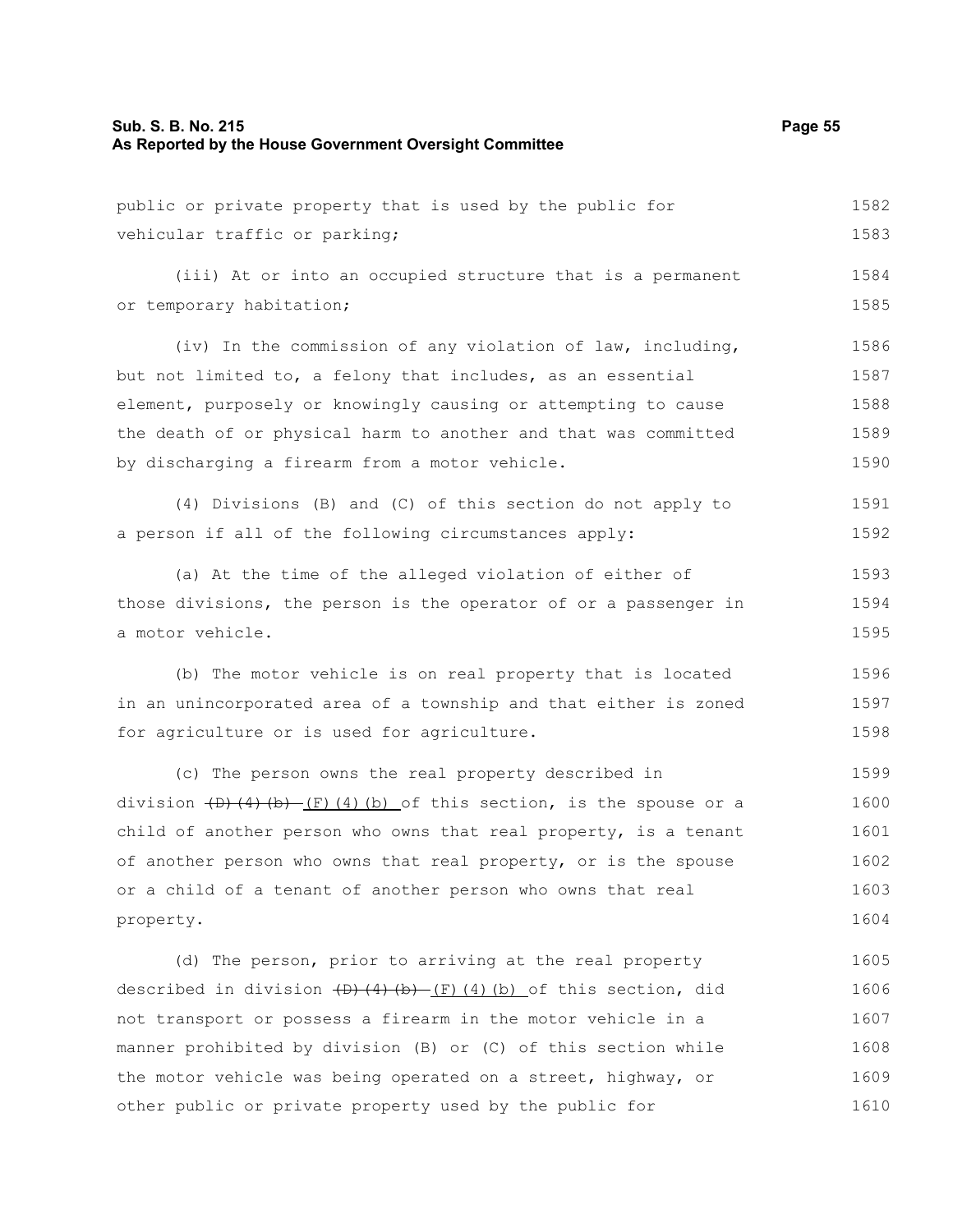#### **Sub. S. B. No. 215 Page 56 As Reported by the House Government Oversight Committee**

vehicular traffic or parking.

(5) Divisions (B) and (C) of this section do not apply to a person who transports or possesses a handgun in a motor vehicle if, at the time of that transportation or possession, both of the following apply: 1612 1613 1614 1615

(a) The person transporting or possessing the handgun  $\frac{1}{13}$ either carrying a valid-has been issued a concealed handgun license that is valid at the time in question or the person is an active duty member of the armed forces of the United States and is carrying a valid military identification card and documentation of successful completion of firearms training that meets or exceeds the training requirements described in division (G)(1) of section 2923.125 of the Revised Code. 1616 1617 1618 1619 1620 1621 1622 1623

(b) The person transporting or possessing the handgun is not knowingly in a place described in division (B) of section 2923.126 of the Revised Code. 1624 1625 1626

(6) Divisions (B) and (C) of this section do not apply to a person if all of the following apply: 1627 1628

(a) The person possesses a valid all-purpose vehicle permit issued under section 1533.103 of the Revised Code by the chief of the division of wildlife. 1629 1630 1631

(b) The person is on or in an all-purpose vehicle as defined in section 1531.01 of the Revised Code or a motor vehicle during the open hunting season for a wild quadruped or game bird. 1632 1633 1634 1635

(c) The person is on or in an all-purpose vehicle as defined in section 1531.01 of the Revised Code on private or publicly owned lands or on or in a motor vehicle that is parked on a road that is owned or administered by the division of 1636 1637 1638 1639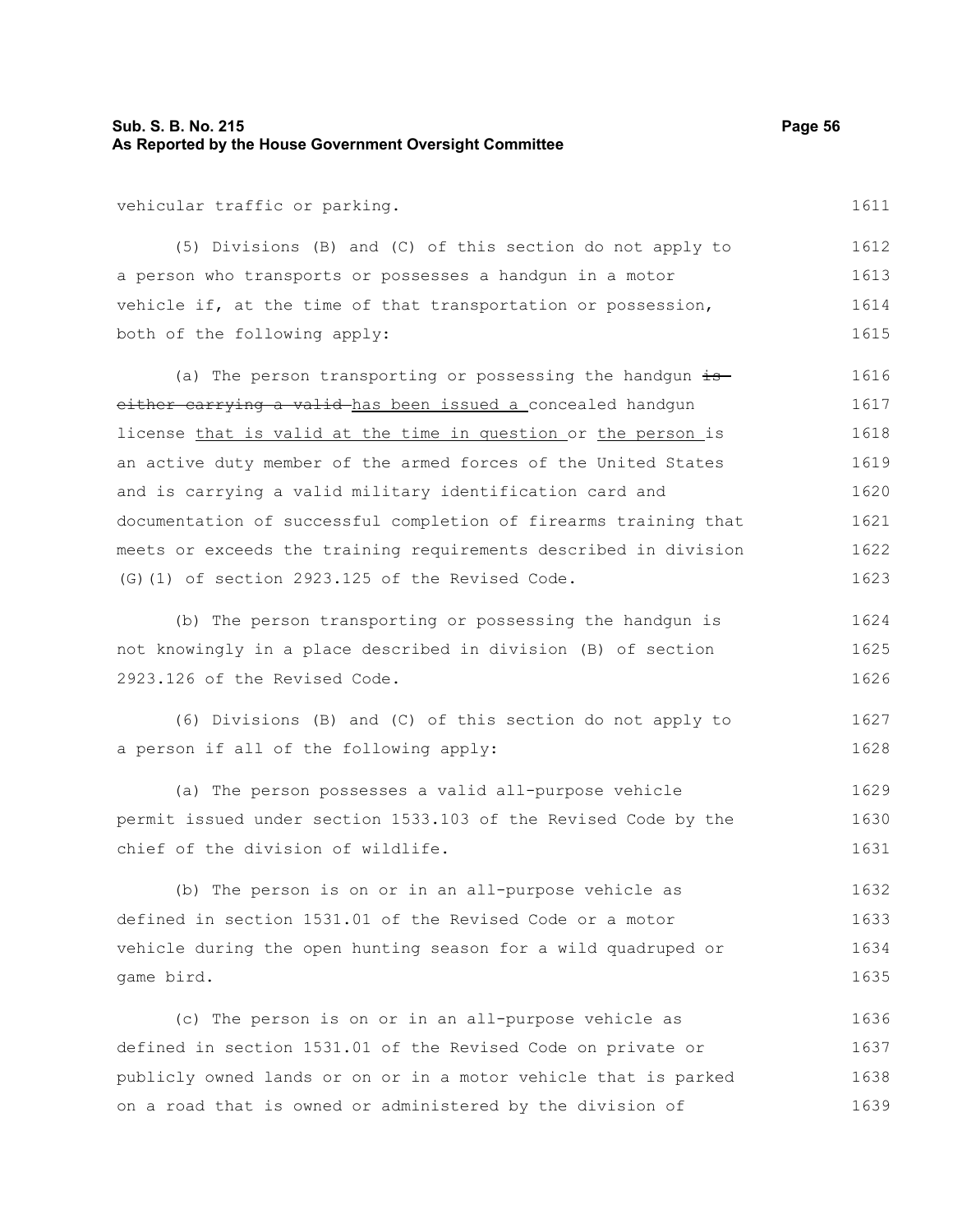### **Sub. S. B. No. 215 Page 57 As Reported by the House Government Oversight Committee**

wildlife.

(7) Nothing in this section prohibits or restricts a person from possessing, storing, or leaving a firearm in a locked motor vehicle that is parked in the state underground parking garage at the state capitol building or in the parking garage at the Riffe center for government and the arts in Columbus, if the person's transportation and possession of the firearm in the motor vehicle while traveling to the premises or facility was not in violation of division (A), (B), (C), (D), or (E) of this section or any other provision of the Revised Code. 1641 1642 1643 1644 1645 1646 1647 1648 1649

(G)(1) The affirmative defenses authorized in divisions (D)(1) and (2) of section 2923.12 of the Revised Code are affirmative defenses to a charge under division (B) or (C) of this section that involves a firearm other than a handgun. 1650 1651 1652 1653

(2) It is an affirmative defense to a charge under division (B) or (C) of this section of improperly handling firearms in a motor vehicle that the actor transported or had the firearm in the motor vehicle for any lawful purpose and while the motor vehicle was on the actor's own property, provided that this affirmative defense is not available unless the person, immediately prior to arriving at the actor's own property, did not transport or possess the firearm in a motor vehicle in a manner prohibited by division (B) or (C) of this section while the motor vehicle was being operated on a street, highway, or other public or private property used by the public for vehicular traffic. 1654 1655 1656 1657 1658 1659 1660 1661 1662 1663 1664 1665

(H)(1) No person who is charged with a violation of division (B), (C), or (D) of this section shall be required to obtain a concealed handgun license as a condition for the dismissal of the charge. 1666 1667 1668 1669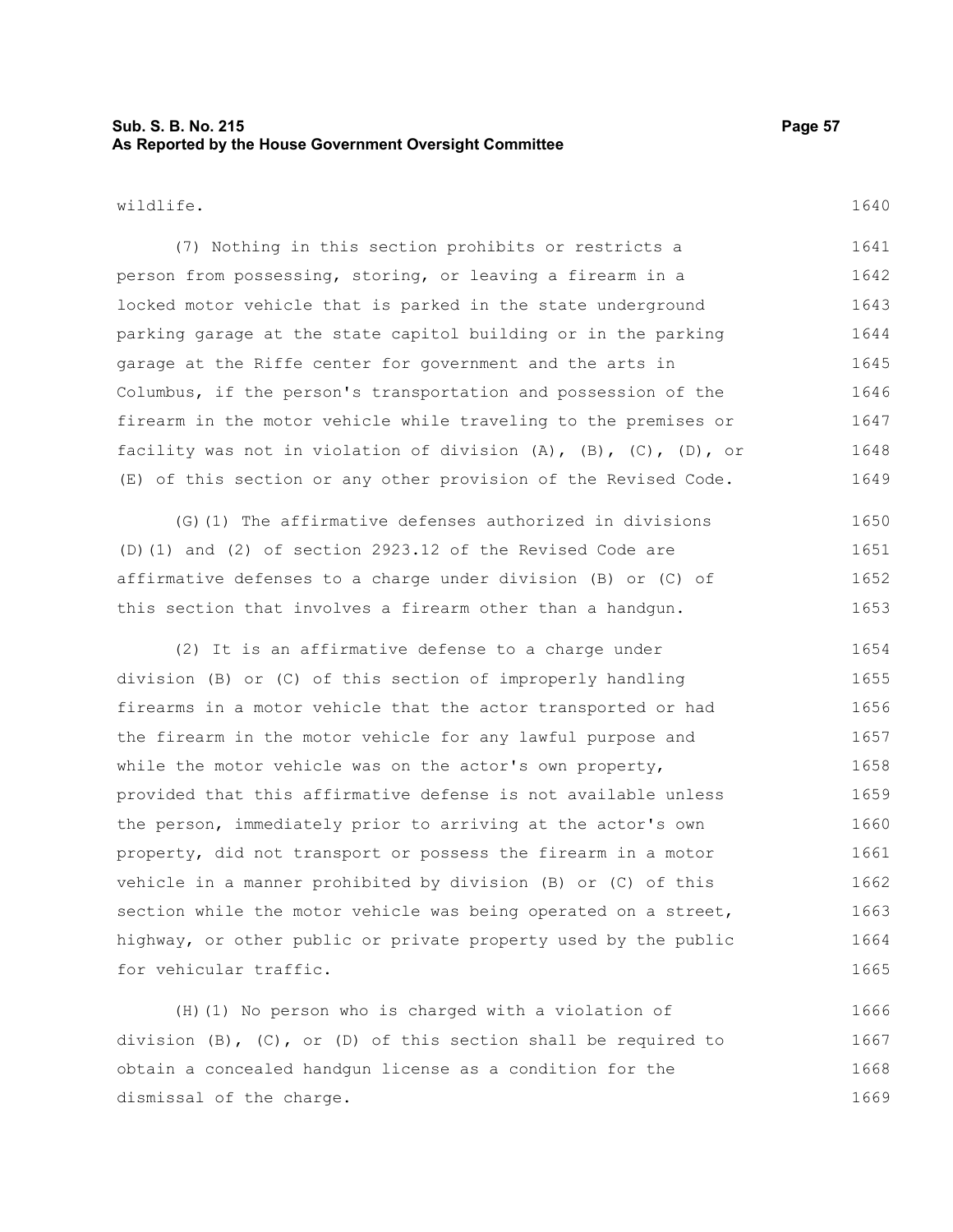### **Sub. S. B. No. 215 Page 58 As Reported by the House Government Oversight Committee**

(2)(a) If a person is convicted of, was convicted of, pleads guilty to, or has pleaded guilty to a violation of division (E) of this section as it existed prior to September 30, 2011, and  $\pm\text{$ -the conduct that was the basis of the violation no longer would be a violation of division (E) of this section on or after September 30, 2011, or if a person is convicted of, was convicted of, pleads guilty to, or has pleaded guilty to a violation of division (E)(1) or (2) of this section as it existed prior to the effective date of this amendment, the person may file an application under section 2953.37 of the Revised Code requesting the expungement of the record of conviction. 1670 1671 1672 1673 1674 1675 1676 1677 1678 1679 1680 1681

If a person is convicted of, was convicted of, pleads guilty to, or has pleaded guilty to a violation of division (B) or (C) of this section as the division existed prior to September 30, 2011, and if the conduct that was the basis of the violation no longer would be a violation of division (B) or (C) of this section on or after September 30, 2011, due to the application of division  $(F)$  (5) of this section as it exists on and after September 30, 2011, the person may file an application under section 2953.37 of the Revised Code requesting the expungement of the record of conviction. 1682 1683 1684 1685 1686 1687 1688 1689 1690 1691

(b) The attorney general shall develop a public media advisory that summarizes the expungement procedure established under section 2953.37 of the Revised Code and the offenders identified in division (H)(2)(a) of this section and those identified in division (E)(2) of section 2923.12 of the Revised Code who are authorized to apply for the expungement. Within thirty days after September 30, 2011, with respect to violations of division (B), (C), or (E) of this section as they existed prior to that date, and within thirty days after the effective 1692 1693 1694 1695 1696 1697 1698 1699 1700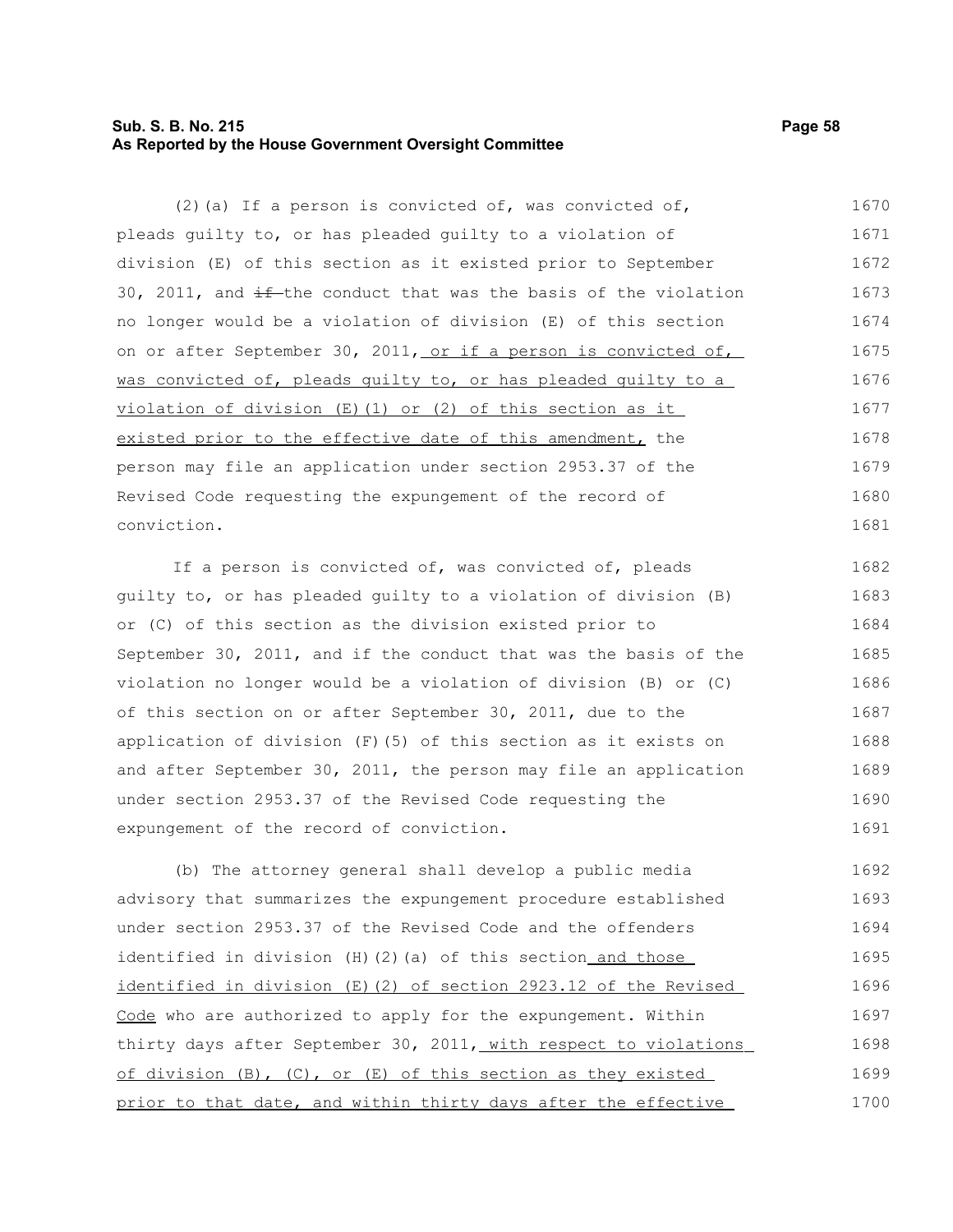date of this amendment with respect to a violation of division (E)(1) or (2) of this section or division (B)(1) of section 2923.12 of the Revised Code as they existed prior to the effective date of this amendment, the attorney general shall provide a copy of the advisory to each daily newspaper published in this state and each television station that broadcasts in this state. The attorney general may provide the advisory in a tangible form, an electronic form, or in both tangible and electronic forms. 1701 1702 1703 1704 1705 1706 1707 1708 1709

(I) Whoever violates this section is guilty of improperly handling firearms in a motor vehicle. Violation-A violation of division (A) of this section is a felony of the fourth degree. Violation A violation of division (C) of this section is a misdemeanor of the fourth degree. A violation of division (D) of this section is a felony of the fifth degree or, if the loaded handgun is concealed on the person's person, a felony of the fourth degree. Except as otherwise provided in this division, a A violation of division (E)(1) or (2) of this section is a misdemeanor of the first second degree, and, in addition to any other penalty or sanction imposed for the violation, the offender's concealed handgun license shall be suspended pursuant to division (A)(2) of section 2923.128 of the Revised Code. If at the time of the stop of the offender for a traffic stop, for another law enforcement purpose, or for a purpose defined insection 5503.34 of the Revised Code that was the basis of the violation any law enforcement officer involved with the stop or the employee of the motor carrier enforcement unit who made the stop had actual knowledge of the offender's status as a licensee, a violation of division (E)(1) or (2) of this section is a minor misdemeanor, and the offender's concealed handgun license shall not be suspended pursuant to division (A)(2) of 1710 1711 1712 1713 1714 1715 1716 1717 1718 1719 1720 1721 1722 1723 1724 1725 1726 1727 1728 1729 1730 1731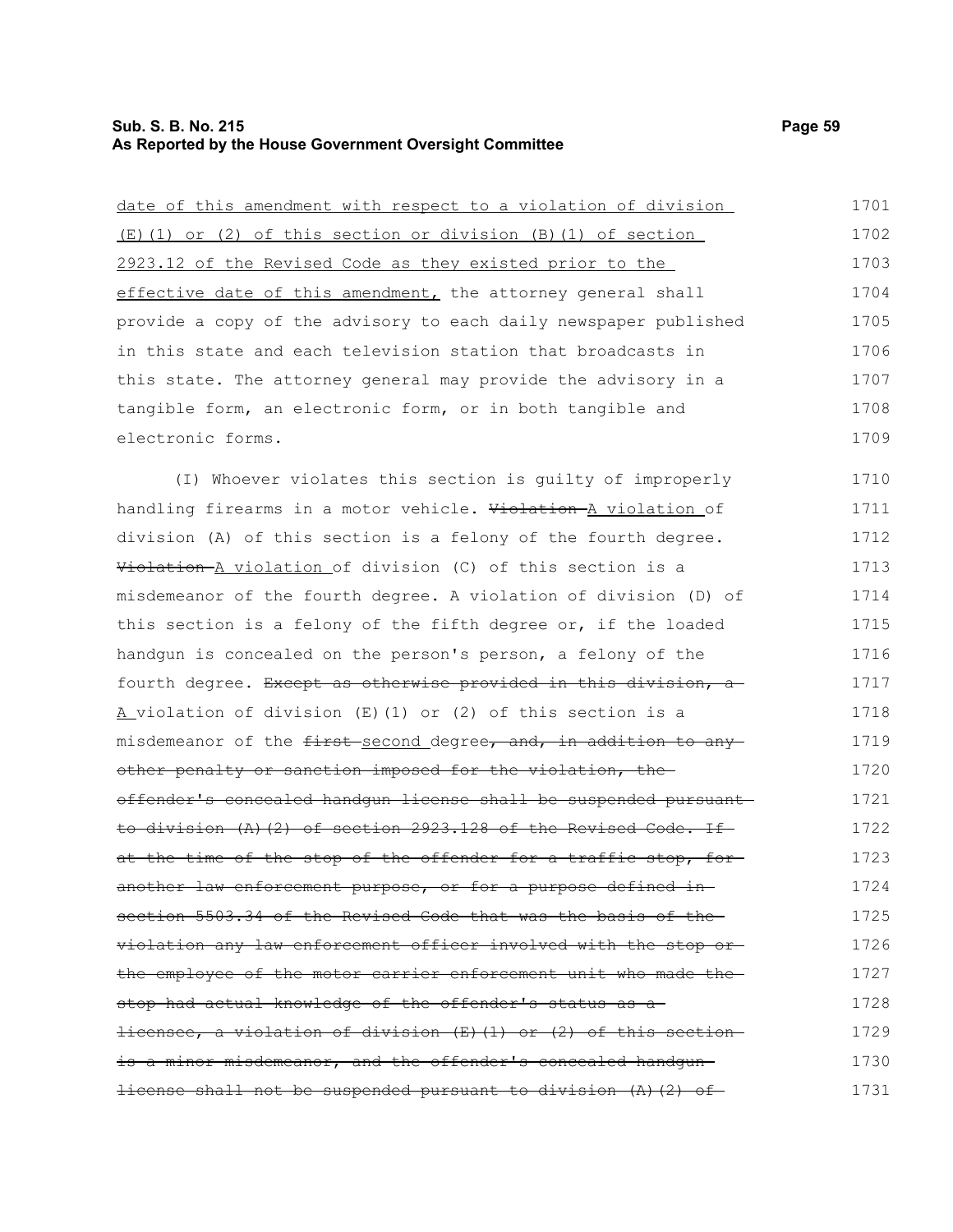#### **Sub. S. B. No. 215 Page 60 As Reported by the House Government Oversight Committee**

section 2923.128 of the Revised Code. A violation of division (E)(4) of this section is a felony of the fifth degree. A violation of division  $(E)(3)$  or  $(5)$  of this section is a misdemeanor of the first degree or, if the offender previously has been convicted of or pleaded guilty to a violation of division (E)(3) or (5) of this section, a felony of the fifth degree. In addition to any other penalty or sanction imposed for a misdemeanor violation of division (E)(3) or (5) of this section, the offender's concealed handgun license shall be suspended pursuant to division (A)(2) of section 2923.128 of the Revised Code. A violation of division (B) of this section is a felony of the fourth degree. 1732 1733 1734 1735 1736 1737 1738 1739 1740 1741 1742 1743

(J) If a law enforcement officer stops a motor vehicle for a traffic stop or any other purpose, if any person in the motor vehicle surrenders a firearm to the officer, either voluntarily or pursuant to a request or demand of the officer, and if the officer does not charge the person with a violation of this section or arrest the person for any offense, the person is not otherwise prohibited by law from possessing the firearm, and the firearm is not contraband, the officer shall return the firearm to the person at the termination of the stop. If a court orders a law enforcement officer to return a firearm to a person pursuant to the requirement set forth in this division, division (B) of section 2923.163 of the Revised Code applies. 1744 1745 1746 1747 1748 1749 1750 1751 1752 1753 1754 1755

(K) As used in this section:

(1) "Motor vehicle," "street," and "highway" have the same meanings as in section 4511.01 of the Revised Code. 1757 1758

(2) "Occupied structure" has the same meaning as in section 2909.01 of the Revised Code. 1759 1760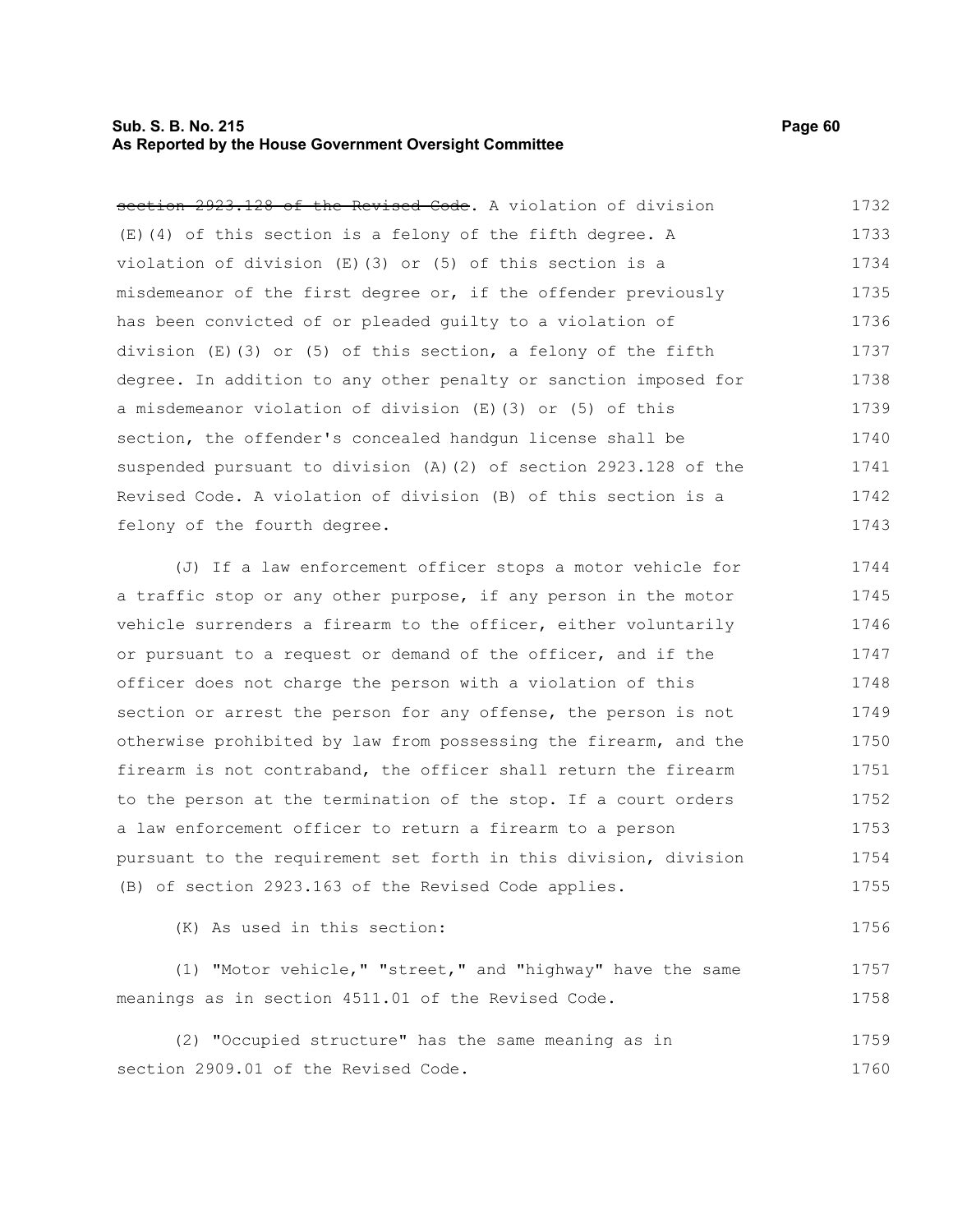#### **Sub. S. B. No. 215 Page 61 As Reported by the House Government Oversight Committee**

(3) "Agriculture" has the same meaning as in section 519.01 of the Revised Code. (4) "Tenant" has the same meaning as in section 1531.01 of the Revised Code. (5)(a) "Unloaded" means, with respect to a firearm other than a firearm described in division (K)(6) of this section, that no ammunition is in the firearm in question, no magazine or speed loader containing ammunition is inserted into the firearm in question, and one of the following applies: 1761 1762 1763 1764 1765 1766 1767 1768 1769

(i) There is no ammunition in a magazine or speed loader that is in the vehicle in question and that may be used with the firearm in question. 1770 1771 1772

(ii) Any magazine or speed loader that contains ammunition and that may be used with the firearm in question is stored in a compartment within the vehicle in question that cannot be accessed without leaving the vehicle or is stored in a container that provides complete and separate enclosure. 1773 1774 1775 1776 1777

(b) For the purposes of division  $(K)$  (5)(a)(ii) of this section, a "container that provides complete and separate enclosure" includes, but is not limited to, any of the following: 1778 1779 1780 1781

(i) A package, box, or case with multiple compartments, as long as the loaded magazine or speed loader and the firearm in question either are in separate compartments within the package, box, or case, or, if they are in the same compartment, the magazine or speed loader is contained within a separate enclosure in that compartment that does not contain the firearm and that closes using a snap, button, buckle, zipper, hook and loop closing mechanism, or other fastener that must be opened to 1782 1783 1784 1785 1786 1787 1788 1789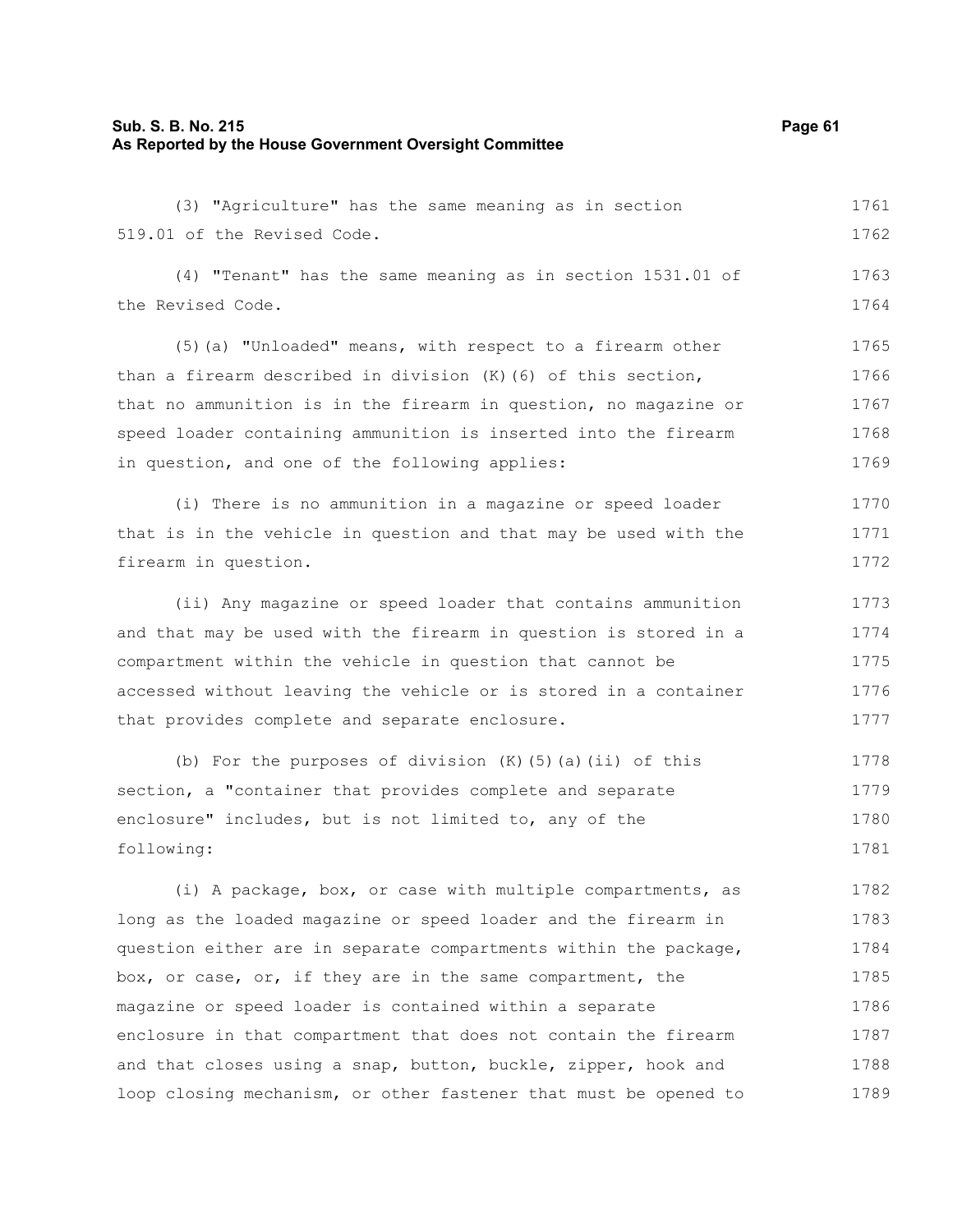#### **Sub. S. B. No. 215 Page 62 As Reported by the House Government Oversight Committee**

must be opened to access the contents.

1796

access the contents or the firearm is contained within a separate enclosure of that nature in that compartment that does not contain the magazine or speed loader; (ii) A pocket or other enclosure on the person of the person in question that closes using a snap, button, buckle, zipper, hook and loop closing mechanism, or other fastener that 1790 1791 1792 1793 1794 1795

(c) For the purposes of divisions (K)(5)(a) and (b) of this section, ammunition held in stripper-clips or in en-bloc clips is not considered ammunition that is loaded into a magazine or speed loader. 1797 1798 1799 1800

(6) "Unloaded" means, with respect to a firearm employing a percussion cap, flintlock, or other obsolete ignition system, when the weapon is uncapped or when the priming charge is removed from the pan. 1801 1802 1803 1804

(7) "Commercial motor vehicle" has the same meaning as in division (A) of section 4506.25 of the Revised Code. 1805 1806

(8) "Motor carrier enforcement unit" means the motor carrier enforcement unit in the department of public safety, division of state highway patrol, that is created by section 5503.34 of the Revised Code. 1807 1808 1809 1810

(L) Divisions (K)(5)(a) and (b) of this section do not affect the authority of a person who is carrying has been issued a valid concealed handgun license that is valid at the time in question to have one or more magazines or speed loaders containing ammunition anywhere in a vehicle, without being transported as described in those divisions, as long as no ammunition is in a firearm, other than a handgun, in the vehicle other than as permitted under any other provision of this 1811 1812 1813 1814 1815 1816 1817 1818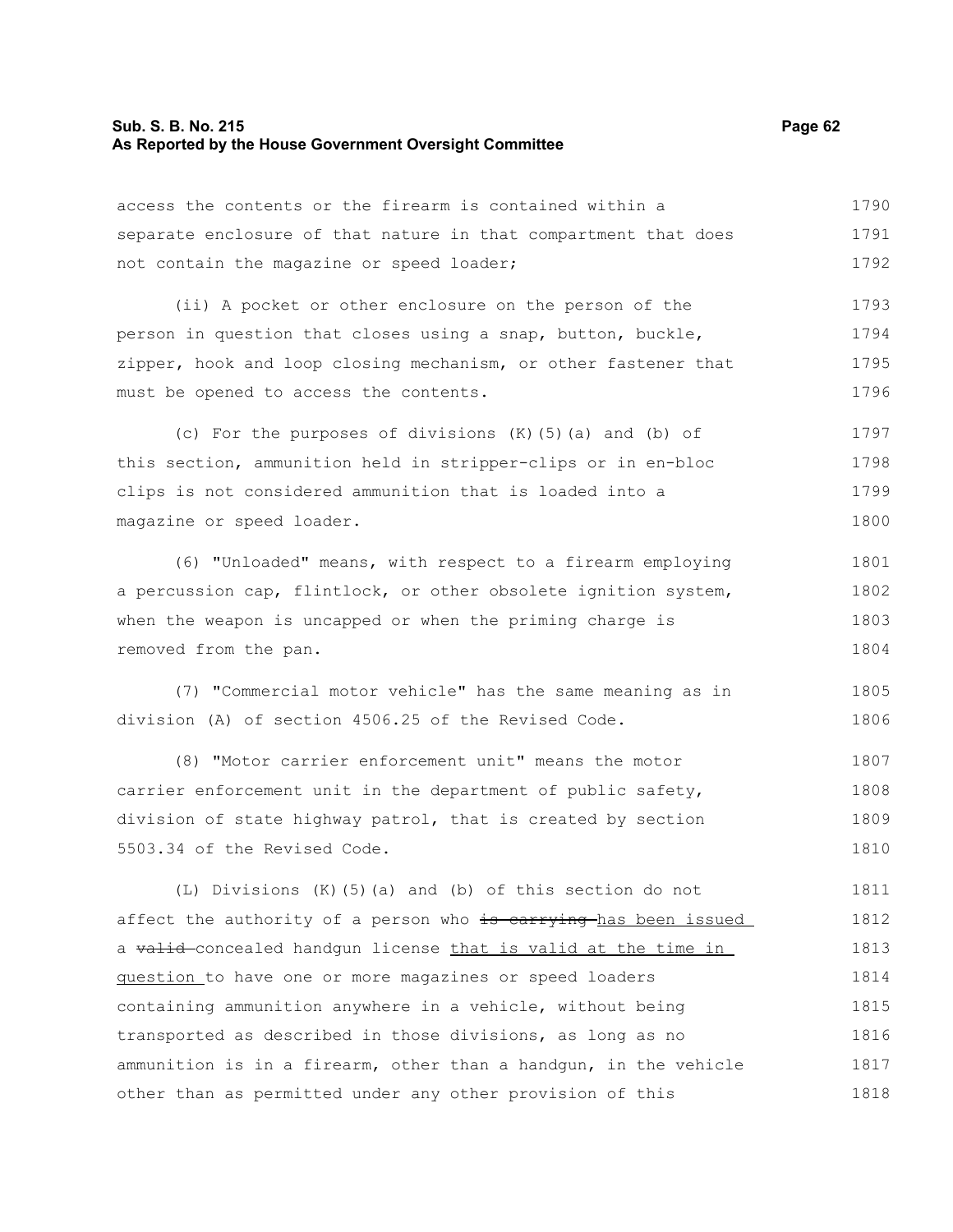### **Sub. S. B. No. 215 Page 63 As Reported by the House Government Oversight Committee**

chapter. A person who is carrying has been issued a valid concealed handgun license that is valid at the time in question may have one or more magazines or speed loaders containing ammunition anywhere in a vehicle without further restriction, as long as no ammunition is in a firearm, other than a handgun, in 1819 1820 1821 1822 1823

the vehicle other than as permitted under any provision of this chapter. 1825

**Sec. 2953.37.** (A) As used in this section:

(1) "Expunge" means to destroy, delete, and erase a record as appropriate for the record's physical or electronic form or characteristic so that the record is permanently irretrievable. 1827 1828 1829

(2) "Official records" has the same meaning as in section 2953.51 of the Revised Code. 1830 1831

(3) "Prosecutor" has the same meaning as in section 2953.31 of the Revised Code. 1832 1833

(4) "Record of conviction" means the record related to a conviction of or plea of guilty to an offense. 1834 1835

(B) Any person who is convicted of, was convicted of, pleads guilty to, or has pleaded guilty to a violation of division (B), (C), or (E) of section 2923.16 of the Revised Code as the division existed prior to September 30, 2011, or a violation of division (E)(1) or (2) of section 2923.16 of the Revised Code as the division existed prior to the effective date of this amendment and who is authorized by division (H)(2)(a) of that section to file an application under this section for the expungement of the conviction record may apply to the sentencing court for the expungement of the record of conviction. Any person who is convicted of, was convicted of, pleads guilty to, or has pleaded guilty to a violation of division (B)(1) of 1836 1837 1838 1839 1840 1841 1842 1843 1844 1845 1846 1847

1826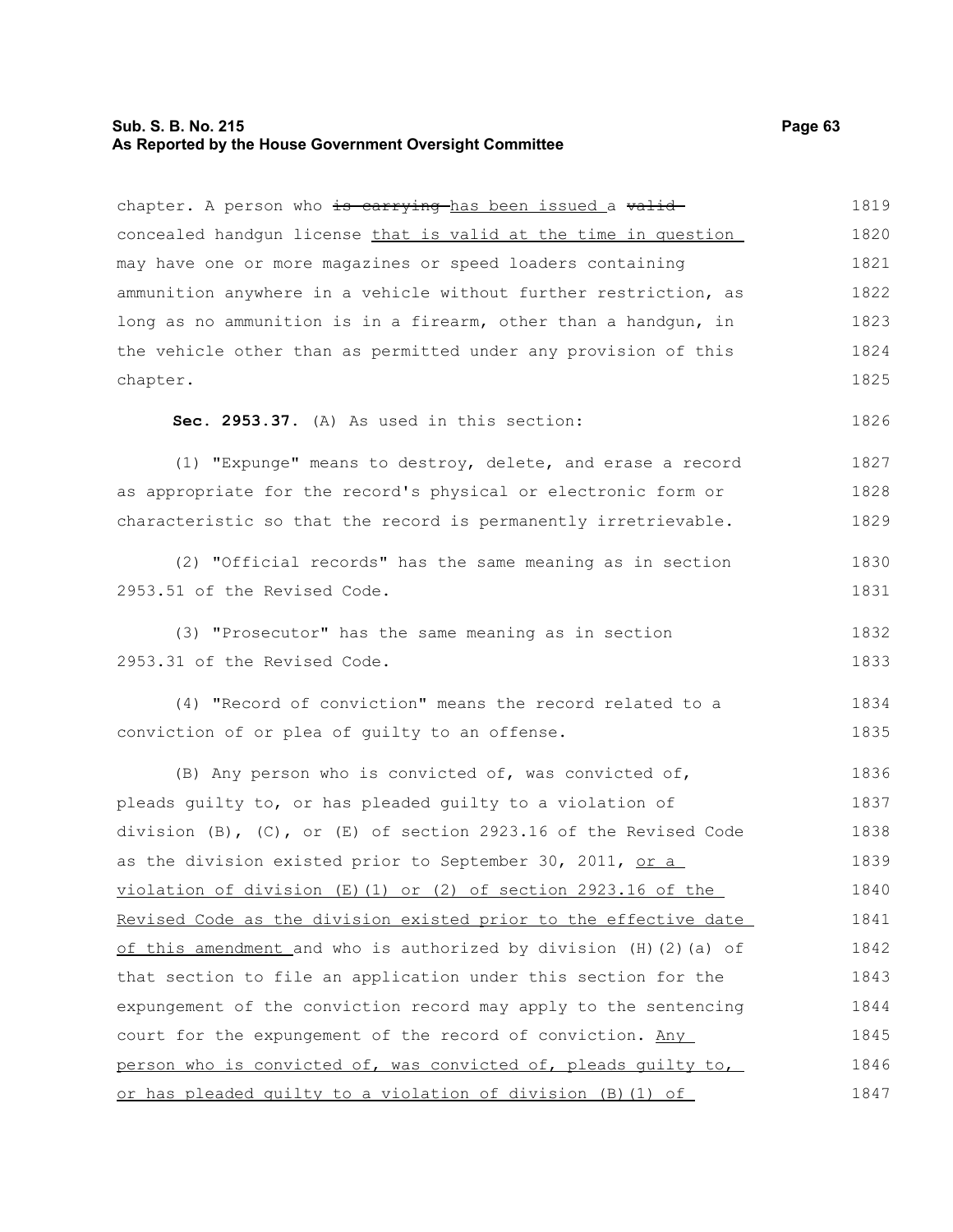| section 2923.12 of the Revised Code as it existed prior to the      | 1848 |
|---------------------------------------------------------------------|------|
| effective date of this amendment and who is authorized by           | 1849 |
| $division$ (E)(2) of that section may apply to the sentencing       | 1850 |
| court for the expungement of the record of conviction. The          | 1851 |
| person may file the application at any time on or after             | 1852 |
| September 30, 2011, with respect to violations of division $(B)$ ,  | 1853 |
| $(C)$ , or $(E)$ of section 2923.16 of the Revised Code as they     | 1854 |
| existed prior to that date, or at any time on or after the          | 1855 |
| effective date of this amendment with respect to a violation of     | 1856 |
| division $(B)$ (1) of section 2923.12 of the Revised Code or of     | 1857 |
| division $(E)$ (1) or (2) of section 2923.16 of the Revised Code as | 1858 |
| the particular division existed prior to the effective date of      | 1859 |
| this amendment. The application shall do all of the following:      | 1860 |

(1) Identify the applicant, the offense for which the expungement is sought, the date of the conviction of or plea of guilty to that offense, and the court in which the conviction occurred or the plea of guilty was entered; 1861 1862 1863 1864

(2) Include evidence that the offense was a violation of division (B), (C), or (E) of section 2923.16 of the Revised Code as the division existed prior to September 30, 2011, or was a violation of division (B)(1) of section 2923.12 of the Revised Code or of division  $(E)(1)$  or  $(2)$  of section 2923.16 of the Revised Code as the particular division existed prior to the effective date of this amendment and that the applicant is authorized by division  $(H)(2)(a)$  of that section  $2923.16$  or division (E)(2) of section 2923.12 of the Revised Code, whichever is applicable, to file an application under this section; 1865 1866 1867 1868 1869 1870 1871 1872 1873 1874 1875

(3) Include a request for expungement of the record of conviction of that offense under this section. 1876 1877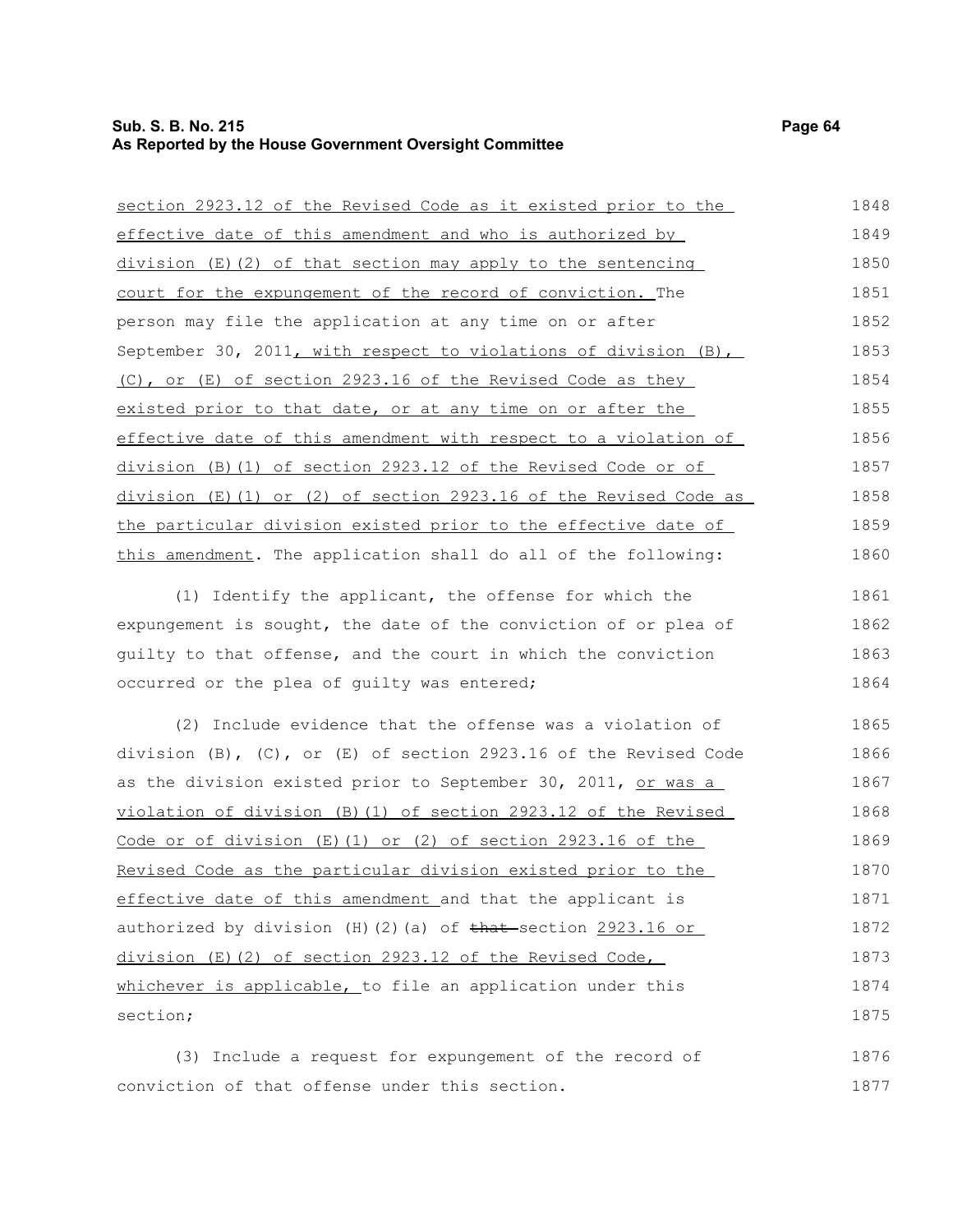### **Sub. S. B. No. 215 Page 65 As Reported by the House Government Oversight Committee**

(C) Upon the filing of an application under division (B) of this section and the payment of the fee described in division (D)(3) of this section if applicable, the court shall set a date for a hearing and shall notify the prosecutor for the case of the hearing on the application. The prosecutor may object to the granting of the application by filing an objection with the court prior to the date set for the hearing. The prosecutor shall specify in the objection the reasons for believing a denial of the application is justified. The court shall direct its regular probation officer, a state probation officer, or the department of probation of the county in which the applicant resides to make inquiries and written reports as the court requires concerning the applicant. The court shall hold the hearing scheduled under this division. 1878 1879 1880 1881 1882 1883 1884 1885 1886 1887 1888 1889 1890 1891

(D)(1) At the hearing held under division (C) of this section, the court shall do each of the following: 1892 1893

(a) Determine whether the applicant has been convicted of or pleaded guilty to a violation of division (E) of section 2923.16 of the Revised Code as the division existed prior to September 30, 2011, and whether the conduct that was the basis of the violation no longer would be a violation of that division on or after September 30, 2011; 1894 1895 1896 1897 1898 1899

(b) Determine whether the applicant has been convicted of or pleaded guilty to a violation of division (B) or (C) of section 2923.16 of the Revised Code as the division existed prior to September 30, 2011, and whether the conduct that was the basis of the violation no longer would be a violation of that division on or after September 30, 2011, due to the application of division (F)(5) of that section as it exists on and after September 30, 2011; 1900 1901 1902 1903 1904 1905 1906 1907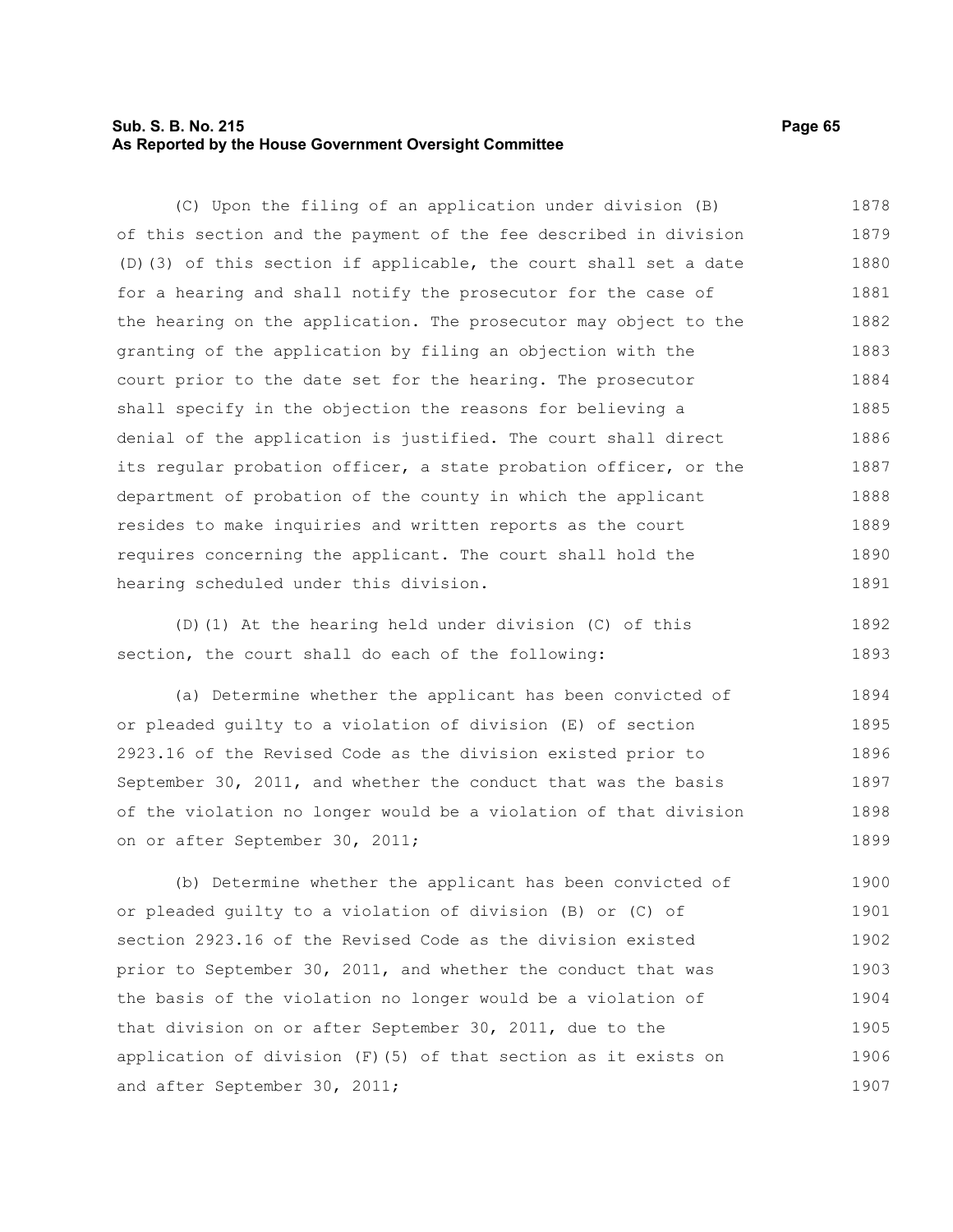#### **Sub. S. B. No. 215 Page 66 As Reported by the House Government Oversight Committee**

(c) Determine whether the applicant has been convicted of or pleaded guilty to a violation of division (B)(1) of section 2923.12 of the Revised Code or of division (E)(1) or (2) of section 2923.16 of the Revised Code as the particular division existed prior to the effective date of this amendment; 1908 1909 1910 1911 1912

(d) If the prosecutor has filed an objection in accordance with division (C) of this section, consider the reasons against granting the application specified by the prosecutor in the objection;

(d)(e) Weigh the interests of the applicant in having the records pertaining to the applicant's conviction or guilty plea expunged against the legitimate needs, if any, of the government to maintain those records. 1917 1918 1919 1920

(2)(a) The court may order the expungement of all official records pertaining to the case and the deletion of all index references to the case and, if it does order the expungement, shall send notice of the order to each public office or agency that the court has reason to believe may have an official record pertaining to the case if the court, after complying with division (D)(1) of this section, determines both of the following: 1921 1922 1923 1924 1925 1926 1927 1928

(i) That the applicant has been convicted of or pleaded guilty to a violation of division (E) of section 2923.16 of the Revised Code as it existed prior to September 30, 2011, and the conduct that was the basis of the violation no longer would be a violation of that division on or after September 30, 2011,  $o$ r; that the applicant has been convicted of or pleaded guilty to a violation of division (B) or (C) of section 2923.16 of the Revised Code as the division existed prior to September 30, 2011, and the conduct that was the basis of the violation no 1929 1930 1931 1932 1933 1934 1935 1936 1937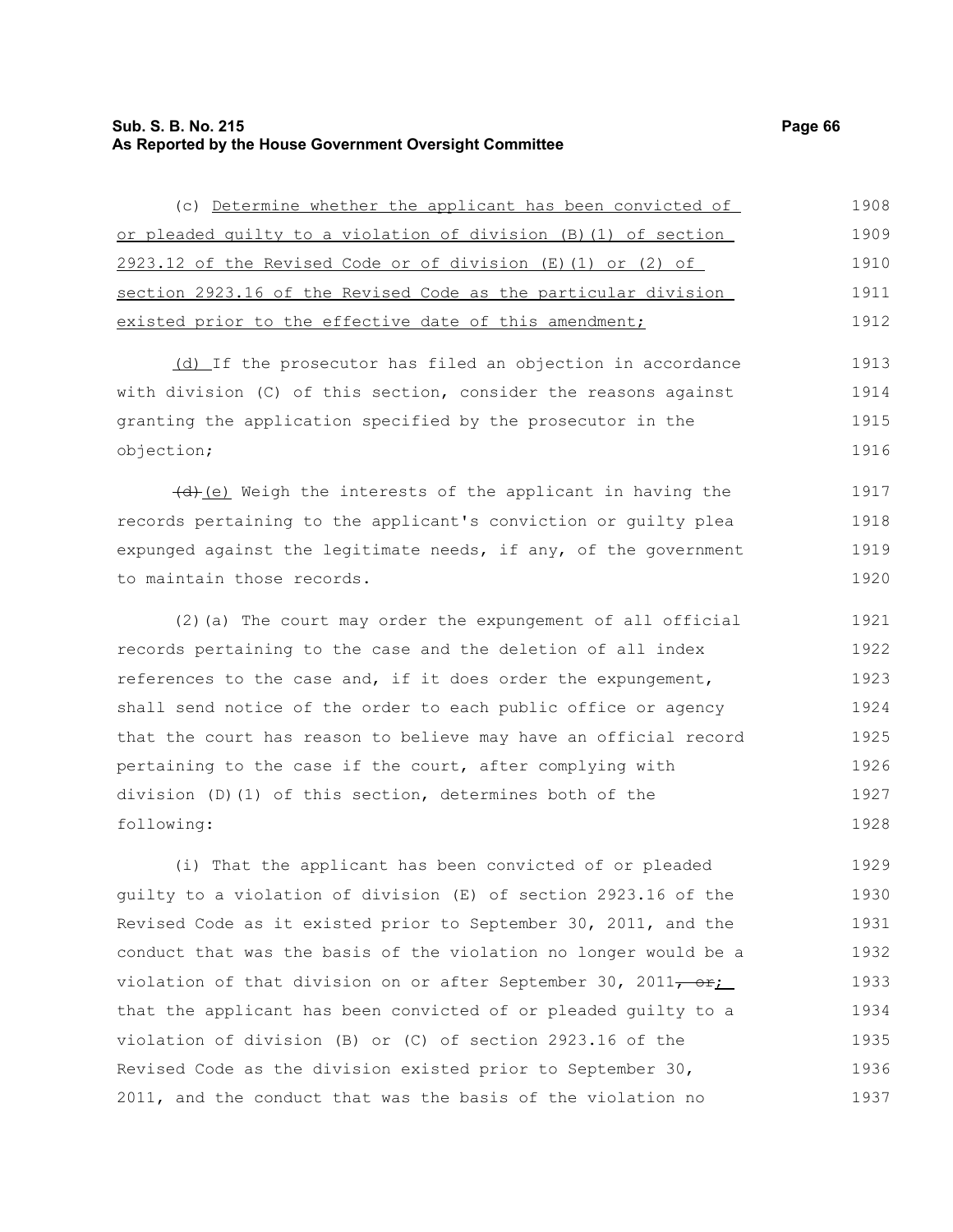#### **Sub. S. B. No. 215 Page 67 As Reported by the House Government Oversight Committee**

longer would be a violation of that division on or after September 30, 2011, due to the application of division (F)(5) of that section as it exists on and after September 30, 2011; or that the applicant has been convicted of or pleaded guilty to a violation of division (B)(1) of section 2923.12 of the Revised Code or of division (E)(1) or (2) of section 2923.16 of the

#### effective date of this amendment;

(ii) That the interests of the applicant in having the records pertaining to the applicant's conviction or guilty plea expunged are not outweighed by any legitimate needs of the government to maintain those records.

Revised Code as the particular division existed prior to the

(b) The proceedings in the case that is the subject of an order issued under division (D)(2)(a) of this section shall be considered not to have occurred and the conviction or guilty plea of the person who is the subject of the proceedings shall be expunged. The record of the conviction shall not be used for any purpose, including, but not limited to, a criminal records check under section 109.572 of the Revised Code or a determination under section 2923.125 or 2923.1213 of the Revised Code of eligibility for a concealed handgun license. The applicant may, and the court shall, reply that no record exists with respect to the applicant upon any inquiry into the matter. 1950 1951 1952 1953 1954 1955 1956 1957 1958 1959 1960

(3) Upon the filing of an application under this section, the applicant, unless indigent, shall pay a fee of fifty dollars. The court shall pay thirty dollars of the fee into the state treasury and shall pay twenty dollars of the fee into the county general revenue fund. 1961 1962 1963 1964 1965

**Section 2.** That existing sections 1547.69, 2923.12, 2923.121, 2923.122, 2923.123, 2923.126, 2923.128, 2923.16, and 1966 1967